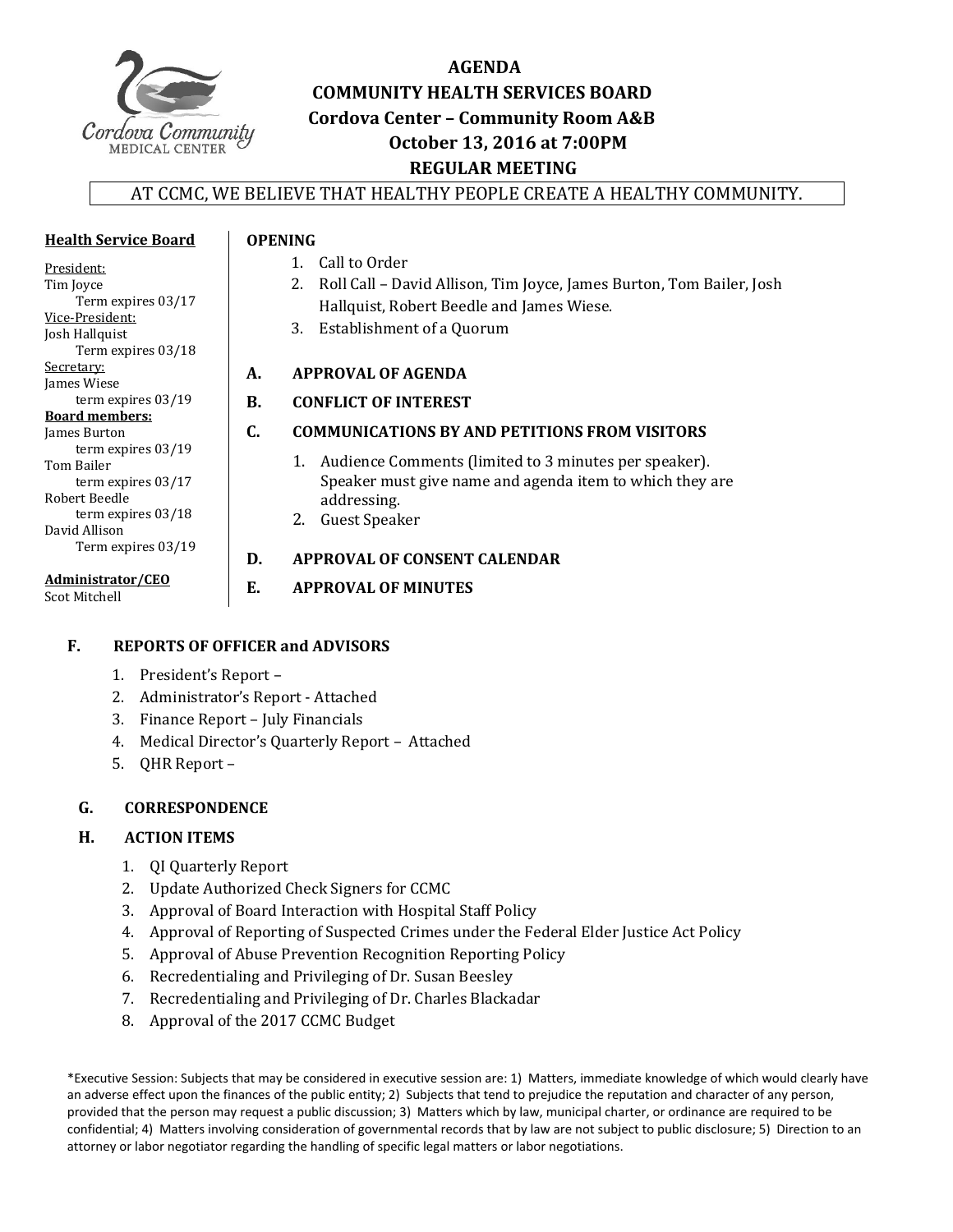#### **I. DISCUSSION ITEMS**

1. Proposed Governance Structure for HSB

#### **J. AUDIENCE PARTICIPATION** (limited to 3 minutes per speaker)

Members of the public are given the opportunity to comment on matters which are within the subject matter jurisdiction of the Board and are appropriate for discussion in an open session.

#### **K. BOARD MEMBERS COMMENTS**

- **L. EXECUTIVE SESSION**
- **M. ADJOURNMENT**

\*Executive Session: Subjects that may be considered in executive session are: 1) Matters, immediate knowledge of which would clearly have an adverse effect upon the finances of the public entity; 2) Subjects that tend to prejudice the reputation and character of any person, provided that the person may request a public discussion; 3) Matters which by law, municipal charter, or ordinance are required to be confidential; 4) Matters involving consideration of governmental records that by law are not subject to public disclosure; 5) Direction to an attorney or labor negotiator regarding the handling of specific legal matters or labor negotiations.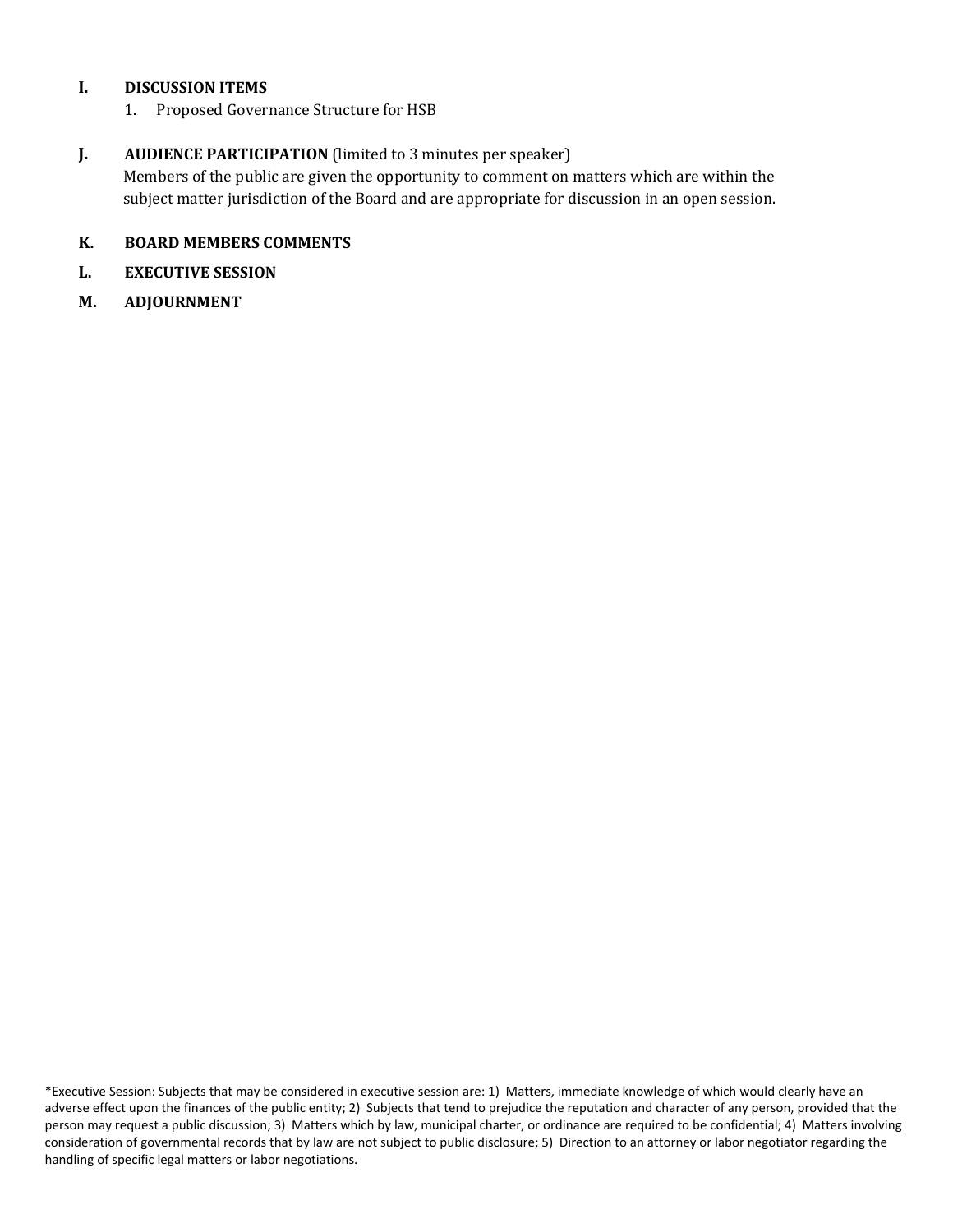

CEO Report to the HSB October 13, 2016 Meeting Scot Mitchell, CEO

I am making a shift in my monthly report to the HSB starting this month. I want to help the HSB move towards dealing more with strategic and quality issues and put less emphasis on the operational aspects of the facility. A hospital is much more successful when the governing body putsitstime into the strategic efforts needed to make the facility successful in meeting the needs of the community for the future.

I will continue to provide routine updates to the HSB that do cover some of the most important operational issues, some of those will be in the monthly report to the HSB and others will be communicated between meetings as necessary. I have started forwarding some of the industry journals I receive to the HSB. These will give you some specifics on critical issues and emerging trends that CCMC is currently facing and will be confronting in the future.

#### The Big Picture

I encourage you to start thinking about how the community can prepare for the many changes that are facing the health care system. The community will need to make some difficult decisions in the coming years on how limited resources are allocated in Cordova. Below are some of the factors that impact the healthcare side of that equation.

- One of the biggest anxieties facing the health care industry is the rapid pace of change that is being experienced by all sectors of the healthcare system. The amount of change, and how quickly it is occurring is unprecedented. Alaska has been somewhat immune to some of the changes, but that too is coming to an end. CCMC must be proactive in adapting to those changes in order to survive.
- Health care will have to soon start acting like counterpartsin other industries by catering to customers who now expect service at the speed of a mouse click. This consumer-driven market is rapidly coming into view. Individuals are altering the way they seek care, driven by the increasing amount of cost they are bearing for their care. Patients are self‐rationing care because a large number of them now have insurance with deductibles of thousands of dollars.
- The digital revolution is finally hitting health care and has the potential to disrupt the entire delivery system by empowering patients to get care and support when and where they want it. There are tens of thousands of health care related apps for your smartphone and some can allow someone in Cordova to obtain routine care from anywhere in the world.
- We must become more proficient at managing the care of people with chronic illnesses. Almost half of Americans have at least one chronic illness and for those 65 or older, it jumps to 85%. 75% of all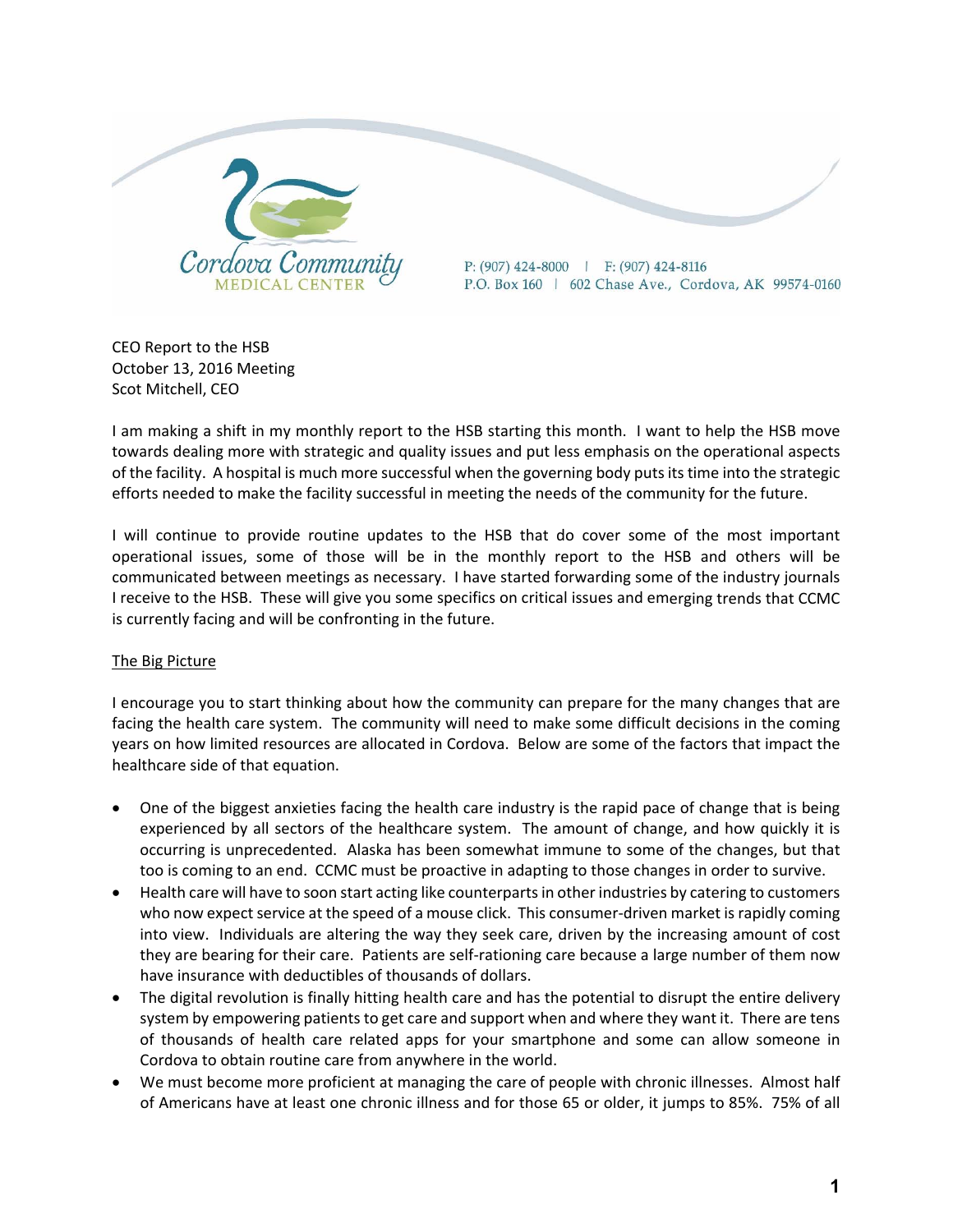health care expenditures goes for people with chronic conditions. This is one of the main reasons the health care reform efforts are being pushed so rapidly by the Federal government.

 Alaska has some very unique issues that compound the challenges facing healthcare providers. Cordova is geographically isolated which makes travel for care not provided at CCMC very time consuming and expensive. This is just one of the reasons that we must think outside the box when developing our long term strategy for the local health care community.

#### Status Updates

As has been reported previously, we have many projects ongoing at CCMC. I've provided details about several of these over the previous months. Here are updates on the status of some of the key issues.

- We have selected a vendor to help us with the Community Health Needs Assessment and have already started working on the survey instrument. The plan is to have the survey go out in late October and conduct key informant interviews shortly thereafter. The final report of the assessment will be provided in mid‐December.
- The issue with our USAC filing from 2015 has been successfully resolved. We were able to answer the questions USAC had about the process used last year to select a telecommunications provider. USAC approved our request for funding, which provides us with about \$54,000 per month for our telecommunications connections.
- Our EHR system, Centriq, was updated recently to their version 11.0. This process did not go well as we had numerous problems after the update. Staff has been working diligently with Healthland to get these issues resolved. The updates were supposed to help address many of the issues we had been having previously, and we are waiting to see if that did actually occur. We are having internal discussions with staff about starting the process to research a new EHR system due to the myriad problems we have had with Centriq in the short time we've been using it.
- The potential legal issue I notified the HSB about recently has been resolved without any negative affects to CCMC. I spent a considerable amount of time working with the Alaska Health Facilities Licensure and Certification department to make sure the incident was handled appropriately due to the new guidance from CMS that came out in August of this year. As a result of this new guidance, we are presenting one new policy for the HSB to approve and another to update with these new requirements.
- As mentioned before, CCMC isrequired to have a robust Quality Improvement program. CMS requires board oversight of the QI program to make sure we are meeting the healthcare needs of the patients who use our facility. Randy Apodaca will be presenting a quarterly report this month for board approval to start providing you with details about how we are working to meet our QI requirements.
- Lee Holter, our new CFO started on October 3<sup>rd</sup>. He has already jumped into his role and is actively working on many of the financial issues to help us make improvements. I want to also thank Lee Bennett, who served as our interim CFO for the past several months. He did a great job of helping us through a very difficult time and getting the 2017 budget ready for your approval on very short notice.
- We now have a new Director of Nursing who will be starting on October 24<sup>th</sup>. Lisa Cuff brings a wealth of experience to CCMC, and she even has several years of experience in Alaska.
- I have had preliminary conversations with a consultant that is working with CCMC, the schools and the City to explore the potential to collaborate to improve telecommunications capabilities of all entities while reducing the cost of those services. One area we are exploring is potentially using the redundant data line that CCMC has, but only uses as a backup, for the schools and museum. In the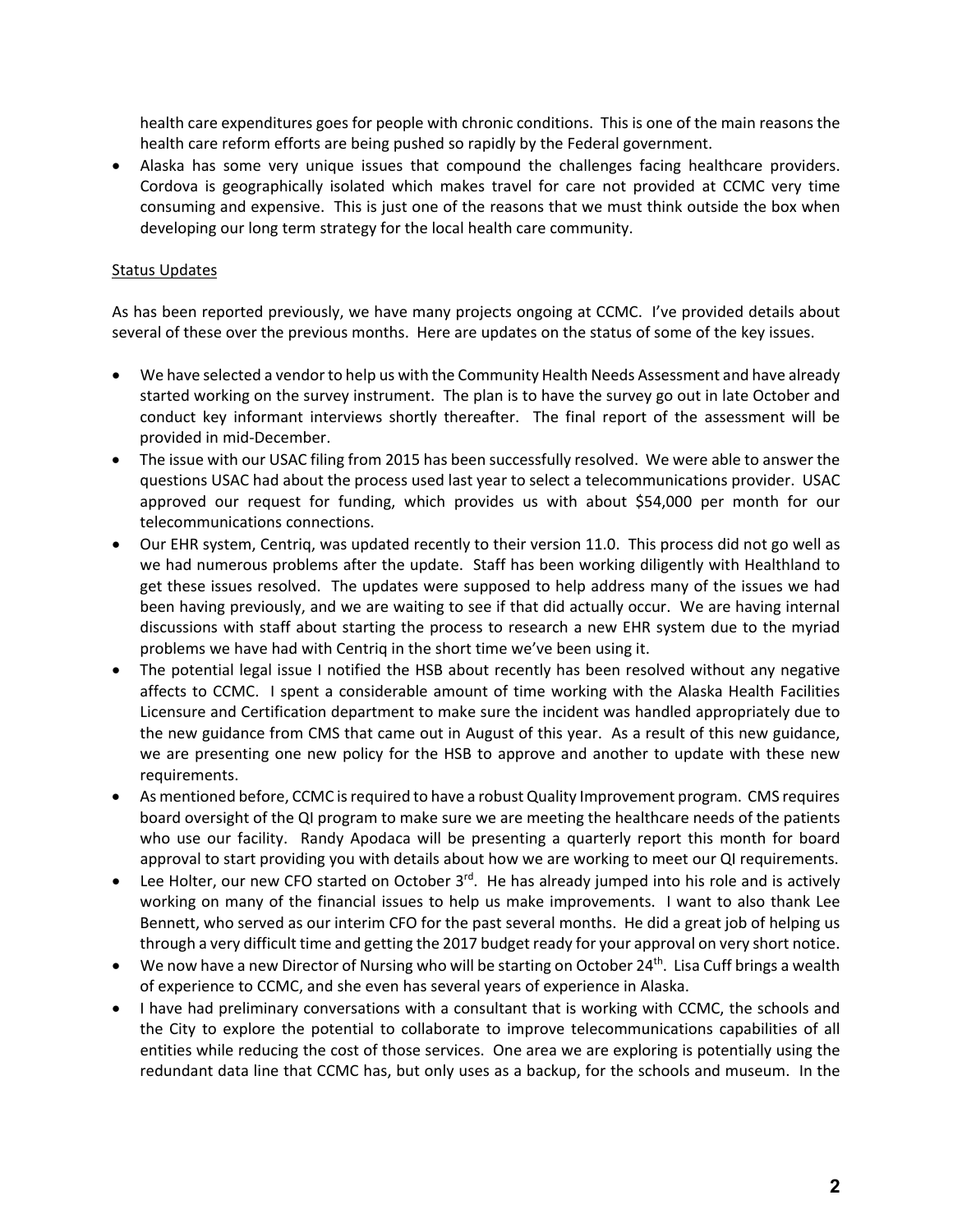event that our main data line went down, CCMC would then use the redundant line. This project is in the very early stages.

- We have a meeting scheduled later this month with staff from the TPA for our health insurance plan. I have had a couple conversations with Cindy Appleton to look at ways CCMC and the City can work together to improve our health plan by improving the health status of our employees while still reducing the costs for CCMC and the City.
- The policy requested by the HSB pertaining to HSB member communication with hospital staff is included in the agenda for approval at this meeting.
- The draft documentation on a potential change in the governance structure for CCMC was forwarded to members recently and is also included in the discussion section of the agenda for this meeting.

#### New Activities

There are always new and exciting events and activities going on at CCMC. Here are some of the more significant items.

- We are in the early phases of researching the potential for converting our clinic into a Rural Health Clinic. There are both pros and cons to doing this, so we are looking at all those issues before deciding if that would be a good move for the facility.
- CCMC has partnered with Prince William Sound College to offer a CNA class in Cordova. PWSC is teaching the class and the clinical portions are being held at CCMC. This is another way for us to work on hiring local staff and reduce the reliance on temporary staff.
- CMS just published updates to the LTC regulations. There are over 700 pages of regulations, so we will be spending a lot of time learning the new rules. They become effective November 28, 2016, but CMS is allowing additional time to implement key areas.
- I recently had a telephone conversation with the Alaska Commissioner of Health and Social Services, Valerie Davidson and the Alaska Public Health Director, Jay Butler, MD. I spent time getting to know them and the priority areas that DHSS will be working on in the future and how that will impact CCMC. The biggest areas they are focusing on are the budget shortfall issues and implementing the Medicaid reform efforts mandated by SB 74.
- I spent a little time with Senator Gary Stevens, when he was in Cordova recently. I informed him of the specific issues that CCMC is facing from both a state and national level.
- I participated in a table top disaster drill for the airport on September 28, 2016. The airport will be having its major disaster drill next year. My understanding is that CCMC has not actively participated in the actual drills in recent years, but I will change that so we do actively participate in next year's drill.
- In an effort to help us with recruiting and retaining quality staff, we have developed a CCMC LinkedIn web page. Faith Wheeler-Jeppson has been working on this for several weeks now, and it is now live. If you are on LinkedIn, I encourage you to follow the CCMC page.
- The 2017 operating and capital budgets are included in the packet for this meeting. Lee Bennett has worked tirelessly over the past couple months to get the budget ready for HSB approval prior to the City budget process starting next month. While there are still a lot of unknowns at this point, we believe we can reduce that amount of support needed from the City of Cordova. We are estimating that we will need \$75,000 per month in 2017, which is a reduction from the past several years. By having this amount estimating upfront, it will allow the City to manage the cash flow much better than how we've done things in the past.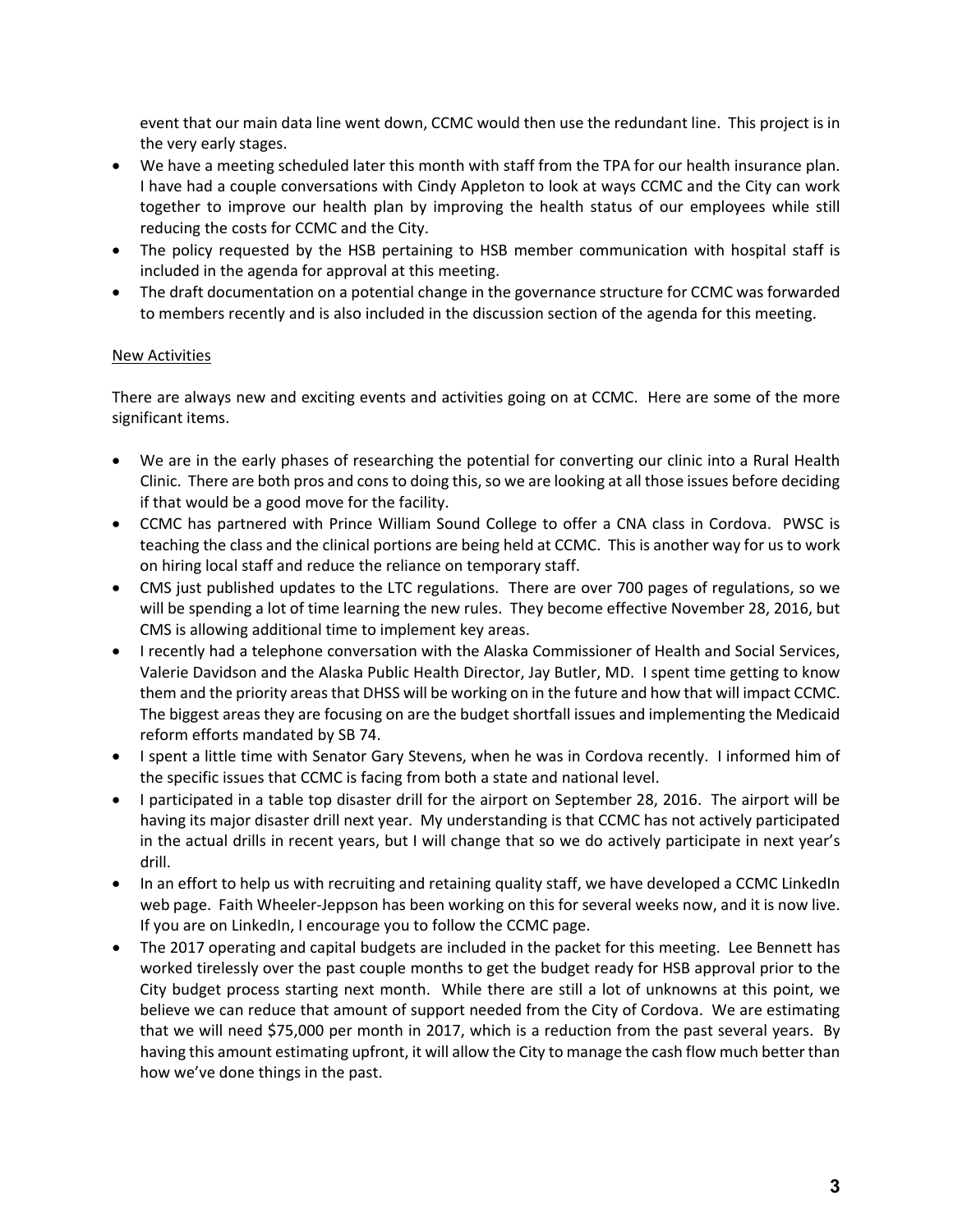- As previously mentioned, the laboratory recently completed their CLIA survey and did very well. Randy Apodaca, Carmen Nourie and Brad Farthing did a great job preparing for this survey.
- Lee Holter is now managing the revenue cycle team process to help us get that side of the business operating more efficiently and effectively.
- I am still working on collecting data for a new reporting format for various operational statistics and key financial indicators. I will be working with Lee Holter on this so that we can provide appropriate data to the HSB.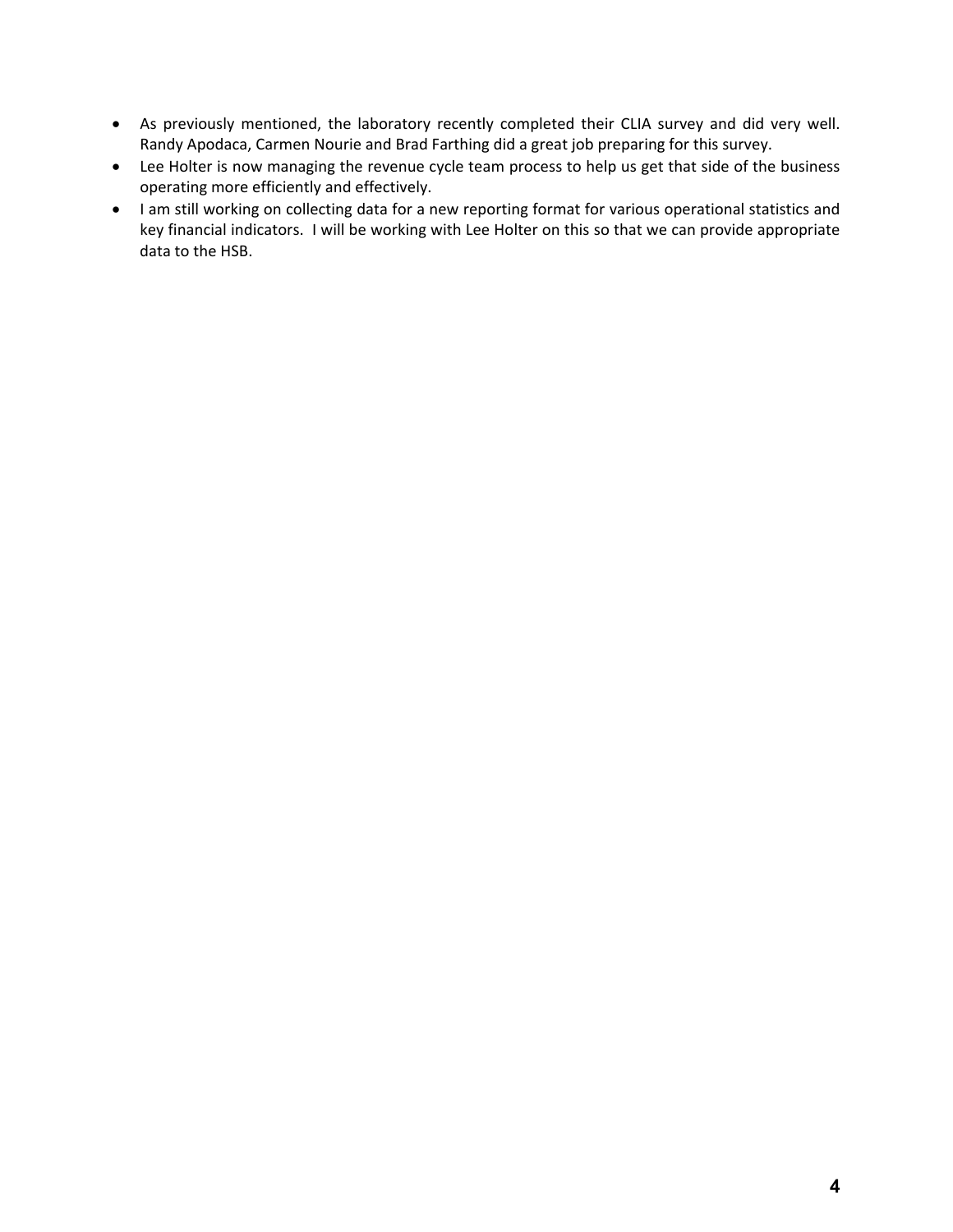# Cordova Community Medical Center Financial Narrative July 2016

In July Hospital utilization decreased from the previous few months and therefore so did the revenue for the month. The Hospital generated \$803,985 in total patient revenue. This was \$101,819 less than June but still \$34,655 more than budget. In July all areas of patient utilization were down with the exception of Clinic visits and Emergency Room visits. Ancillary services were down due to the decreases in Inpatient and Swing Bed utilization.

Deductions from revenue were \$238,602. This was \$38,189 more than June and \$103,838 above budget. Contractual Adjustments were \$73,748 less than June and only \$9,270 above budget. This area warrants some analysis to be sure the contractual model is still appropriate. Bad Debts were \$115,601 higher than June and \$116,371 above budget. Bad Debts were unusually high this month due to the write-off of a large LTC private pay patient's account which was turned to collections and some apparent catch‐up in turning acute care accounts over to collection due to length of time with no payment activity.

Cost recoveries were \$139,876. This was \$17,652 below June and \$65,674 below budget. There were no grant monies received in July. In‐Kind Contributions were \$137,755 which was \$55,280 above June due to receipt of the PERS In‐Kind statement and was \$36,301 above budget. Other Revenue was \$2,120 which was \$72,934 below June due to the Providence settlement in June and was \$61,167 below budget. This area will need to be analyzed prior to budget submission for 2017 as I feel Grant monies are being posted to the Other Revenue accounts instead of the Grant Income accounts.

Total Operating Revenue – money we expect to receive – was \$705,259. This was \$157,660 below June and \$134,856 below budget.

Total Expenses were \$1,007,094. This was \$118,368 above June and \$165,147 above budget. Salaries and Wages were \$12,495 above budget. Taxes and Benefits were above budget as I try to get the health insurance accounting straightened out. It is not there yet and the rates for staff need to be adjusted so more analysis is needed to get this area accurate. Professional Services were only \$18,497 above budget and hopefully will decrease with hiring staff. Supplies were under budget by \$16,143. This area will vary with utilization. Rents and Leases are above budget due to traveler needs. Utilities continue to be over budget due to under budgeting the cost of internet/T1 lines. Travel and Training shows a credit but is due to reclassifying expenses. Depreciation continues to be over budget. Other Expenses were over budget by \$10,191 and have been running over budget. I have not been able to check what departments are over budget to determine the cause.

For the month of July the Hospital generated a net loss of \$301,836 and on a year to date basis has a net loss of \$727,169.

On the Balance Sheet Accounts receivable are creeping up and need to be analyzed to determine the cause and then correct it. Cash is sitting there instead of in the bank account. Other Liabilities are much higher than last year due to the reclassification and current posting of city funding to short term debt.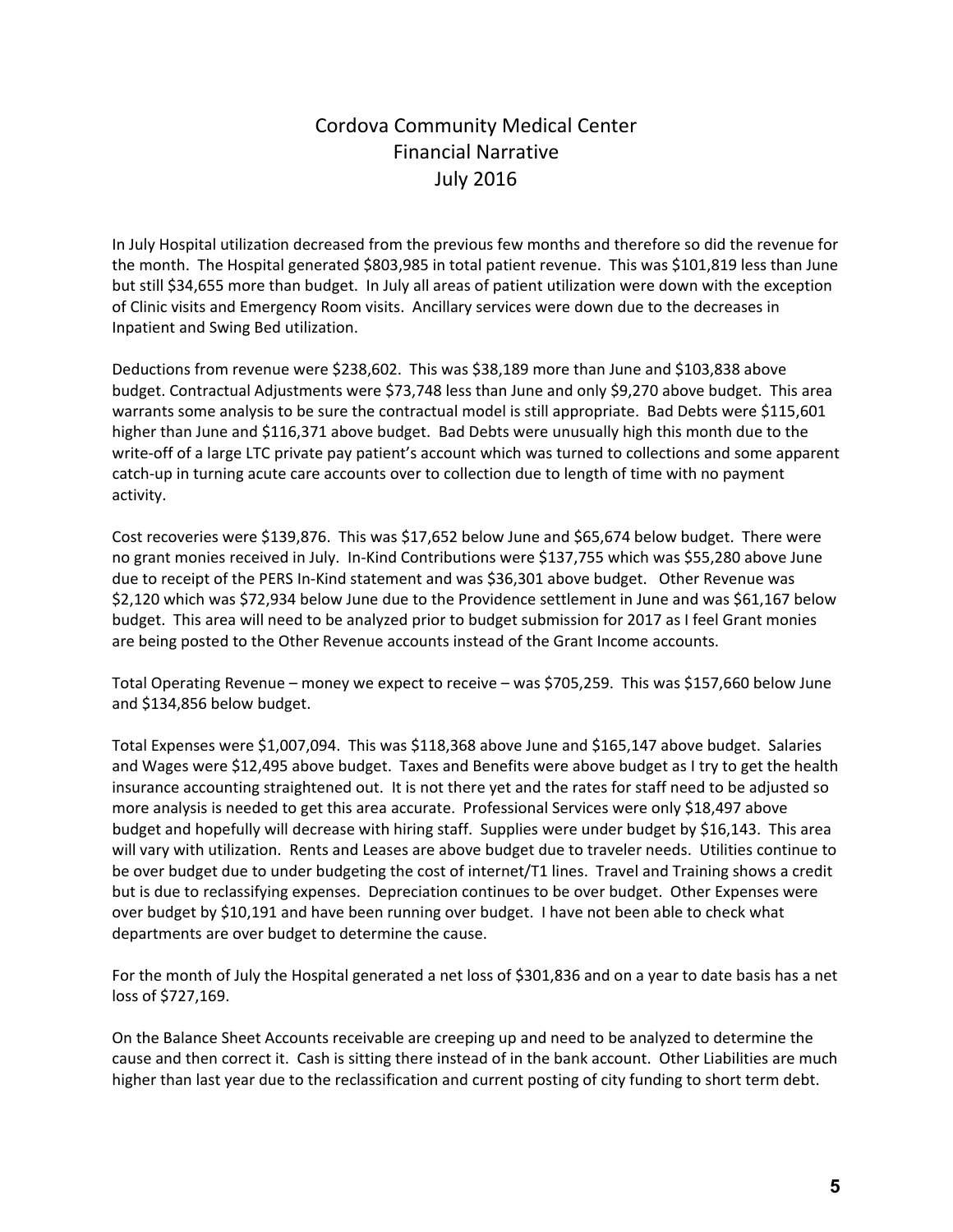#### **Profit & Loss Statement**

#### **15:03**

**Application Code : GL**

#### **User Login Name:lbennett**

#### **Through July 2016**

|                         | Period      | <b>Budget</b>           | Period         | Year-To-Date                                                                     | Year-to-date                      | Year-To-Date  |
|-------------------------|-------------|-------------------------|----------------|----------------------------------------------------------------------------------|-----------------------------------|---------------|
| Description             | Amount      | Amount                  | Variance       | Amount                                                                           | Budget                            | Variance      |
| <b>REVENUE</b>          |             |                         |                |                                                                                  |                                   |               |
| Acute                   | 35,842.90   | 30,838.75               | 5,004.15       | 436,191.23                                                                       | 215,871.25                        | 220,319.98    |
| <b>Swing Bed</b>        | 83, 517.43  | 92,045.17               | $-8,527.74$    | 576,600.82                                                                       | 644, 316.19                       | -67,715.37    |
| Long Term Care          | 337,079.27  | 346, 378.16             | -9,298.89      | 2,458,305.05                                                                     | 2,424,647.12                      | 33, 657.93    |
| Clinic                  | 79,686.64   | 63, 292.99              | 16, 393.65     | 503, 542.37                                                                      | 443,050.97                        | 60, 491.40    |
| Outpatients-Other       | 215, 577.40 | 188,519.91              | 27,057.49      | 1,449,954.19                                                                     | 1,319,639.41                      | 130,314.78    |
| Behavioral Health       | 52,281.16   | 48, 254.34              | 4,026.82       | 349,231.16                                                                       | 337,780.38                        | 11,450.78     |
| Patient Services Total  | 803, 984.80 | 769, 329.32             | 34, 655.48     | 5,773,824.82                                                                     | 5, 385, 305.32                    | 388,519.50    |
| <b>DEDUCTIONS</b>       |             |                         |                |                                                                                  |                                   |               |
| Charity                 | 0.00        | 21,803.59               | $-21,803.59$   | 143,059.95                                                                       | 152, 625.13                       | $-9,565.18$   |
| Contractual Adjustments | 103, 655.31 | 94, 385.01              | 9,270.30       | 1,140,785.61                                                                     | 660, 695.13                       | 480,090.48    |
| <b>Bad Debt</b>         | 134,946.61  | 18,575.58               | 116,371.03     | 305,820.36                                                                       | 130,029.06                        | 175,791.30    |
| Deductions Total        | 238,601.92  | 134,764.18              | 103,837.74     | 1,589,665.92                                                                     | 943, 349.32                       | 646, 316.60   |
| COST RECOVERIES         |             |                         |                |                                                                                  |                                   |               |
| Grants                  | 0.00        | 40,807.92               | -40,807.92     | 86, 965.40                                                                       | 285, 655.40                       | $-198,690.00$ |
| In-Kind Contributions   | 137, 755.32 | 101,453.67              | 36, 301.65     | 681,017.31                                                                       | 710, 175.69                       | -29,158.38    |
| Other Revenue           | 2,120.31    | 63, 287.58              | -61,167.27     | 635,576.86                                                                       | 443,013.06                        | 192,563.80    |
| Cost Recoveries Total   | 139,875.63  | 205,549.17              | -65, 673.54    | 1,403,559.57                                                                     | 1,438,844.15                      | $-35,284.58$  |
| <b>TOTAL REVENUES</b>   | 705,258.51  | 840, 114.31             | $-134, 855.80$ | 5,587,718.47                                                                     | 5,880,800.15                      | $-293,081.68$ |
| <b>EXPENSES</b>         |             |                         |                |                                                                                  |                                   |               |
| Wages                   | 306, 933.10 | 294, 438.56             | 12,494.54      | 2,004,298.82                                                                     | 2,061,069.92                      | -56,771.10    |
| Taxes & Benefits        | 275, 516.28 | 201,960.51              | 73, 555.77     | 1, 174, 405.34                                                                   | 1, 413, 729.53                    | -239,324.19   |
| Professional Services   | 199, 122.42 | 180, 625.27             | 18,497.15      | 1,449,676.64                                                                     | 1,264,376.89                      | 185, 299.75   |
| Minor Equipment         | 105.73      | 1,447.83                | -1,342.10      | 25, 472.19                                                                       | 10,134.81                         | 15, 337.38    |
| Supplies                | 20,125.91   | 36, 268.75              | $-16, 142.84$  | 236,936.07                                                                       | 253,886.25                        | -16,950.18    |
| Repairs & Maintenance   | 9,922.16    | 8,797.83                | 1,124.33       | 28,409.14                                                                        | 61,584.81                         | -33,175.67    |
| Rents & Leases          | 18,825.55   | 10,196.99               | 8,628.56       | 105, 304.50                                                                      | 71, 378.93                        | 33, 925.57    |
| Utilities               | 97,150.24   | 47,299.67               | 49,850.57      | 691, 777.21                                                                      | 331,097.69                        | 360, 679.52   |
| Travel & Training       | $-3,432.81$ | 4,340.93                | $-7,773.74$    | 25,072.07                                                                        | 30,386.51                         | $-5, 314.44$  |
| Insurances              | 14,713.30   | 17,220.74               | $-2,507.44$    | 112,196.76                                                                       | 120,545.18                        | $-8,348.42$   |
| Recruit & Relocate      | 6,473.42    | 7,838.34                | $-1, 364.92$   | 53,130.95                                                                        | 54,868.38                         | $-1,737.43$   |
| Depreciation            | 42, 297.34  | 22,360.92               | 19,936.42      | 297,605.74                                                                       | 156,526.44                        | 141,079.30    |
| Other Expenses          | 19,341.80   | 9,151.09                | 10,190.71      | 110,601.62                                                                       | 64,057.63                         | 46,543.99     |
| <b>TOTAL EXPENSES</b>   |             | 1,007,094.44 841,947.43 |                | 165, 147.01 6, 314, 887.05 5, 893, 642.97                                        |                                   | 421, 244.08   |
| OPERATING INCOME        |             |                         |                | $-301,835.93$ $-1,833.12$ $-300,002.81$ $-727,168.58$ $-12,842.82$ $-714,325.76$ |                                   |               |
| NET INCOME              |             |                         |                | $-301,835.93$ $-1,833.12$ $-300,002.81$ $-727,168.58$ $-12,842.82$ $-714,325.76$ |                                   |               |
|                         |             |                         |                |                                                                                  | --------------------------------- |               |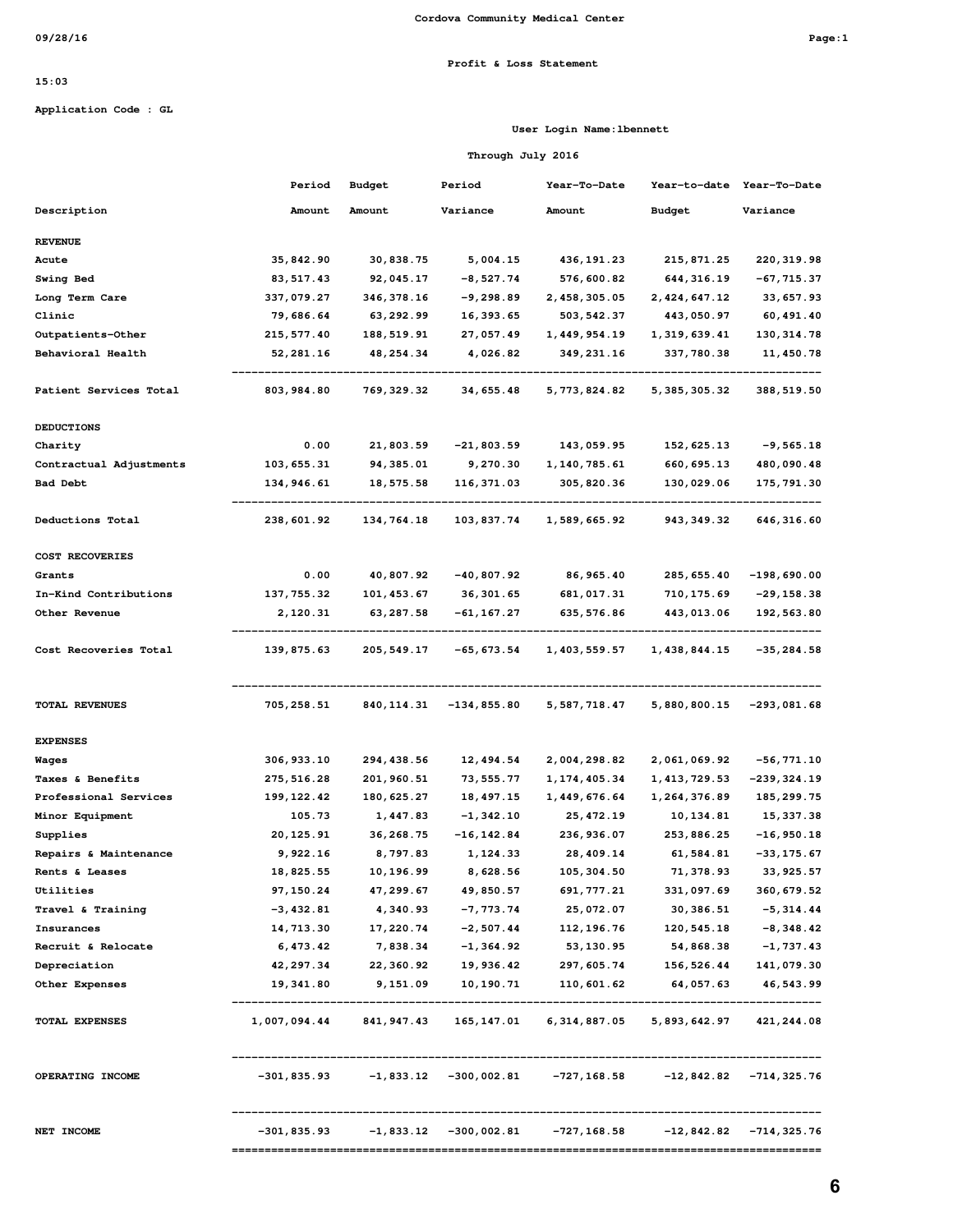**Balance Sheet** 

#### **14:19**

#### **Application Code : GL**

**User Login Name:lbennett**

 **July 2016** 

|                                                        | Year-To-Date Prior YTD             |                               |
|--------------------------------------------------------|------------------------------------|-------------------------------|
| Description                                            | Amount                             | Amount                        |
| <b>ASSETS</b>                                          |                                    |                               |
| Cash & Cash Equivalents                                |                                    | 43, 497. 78 159, 284. 96      |
| Net Patient Receivables                                |                                    | 1,204,058.15 1,059,595.17     |
| Other Receivables                                      |                                    | 100,480.80 294,600.67         |
| <b>Fixed Assets</b>                                    |                                    | 4,826,589.03 4,272,982.72     |
| Prepaid Expenses                                       |                                    | 26,942.90 27,010.29           |
| Inventory                                              |                                    | 177, 511.56 187, 287.23       |
|                                                        |                                    | --------------------------    |
| TOTAL ASSETS                                           |                                    | 6,379,080.22 6,000,761.04     |
|                                                        | ================================   |                               |
| <b>LIABILITIES</b>                                     |                                    |                               |
| Payables                                               |                                    | 924, 185.02 2, 476, 325.37    |
| Payroll Liabilities                                    |                                    | 549, 160. 25 385, 584. 75     |
| Other Liabilities                                      | 2,999,173.93                       | 52,275.45                     |
|                                                        | -----------------------            |                               |
| TOTAL LIABILITIES                                      |                                    | 4, 472, 519.20 2, 914, 185.57 |
| EQUITY/FUND BALANCE                                    |                                    |                               |
|                                                        |                                    | .___________________________  |
| TOTAL FUND BALANCE                                     |                                    | 1,906,561.02 3,086,575.47     |
|                                                        |                                    |                               |
|                                                        |                                    |                               |
| TOTAL LIABILITIES AND EQUITY 6,379,080.22 6,000,761.04 |                                    |                               |
|                                                        | __________________________________ |                               |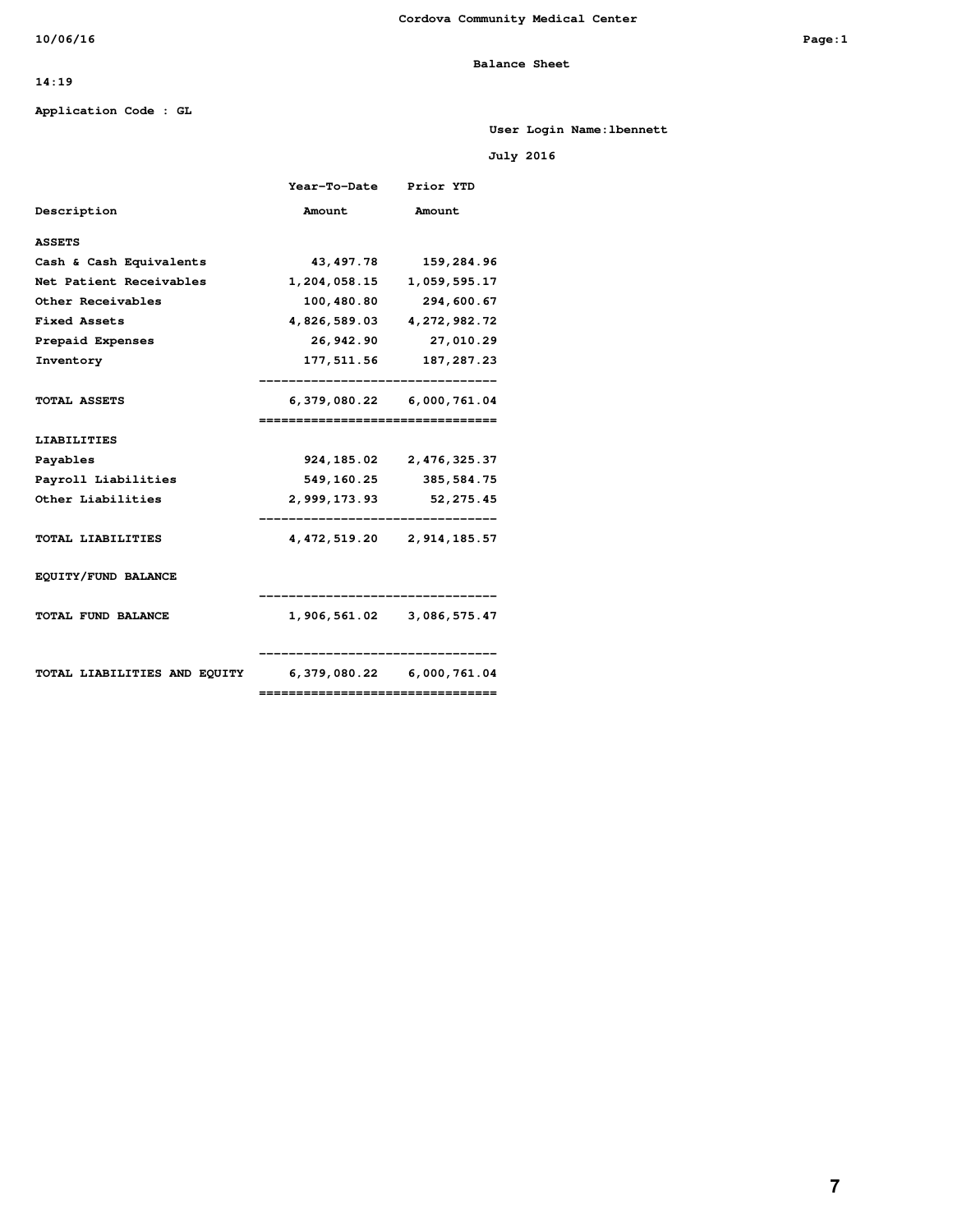|                                                                                                                                                                                                                                           |        |                 | Cordova Community Medical Center Statistics                                                                    |                                               |                          |                       |                  |                   |        |                 |                  |                |                               |
|-------------------------------------------------------------------------------------------------------------------------------------------------------------------------------------------------------------------------------------------|--------|-----------------|----------------------------------------------------------------------------------------------------------------|-----------------------------------------------|--------------------------|-----------------------|------------------|-------------------|--------|-----------------|------------------|----------------|-------------------------------|
| 2015                                                                                                                                                                                                                                      | JAN-15 | FEB-15          | <b>MAR-15</b>                                                                                                  | APR-15                                        | <b>MAY-15</b>            | JUN-15                | <b>JUL-15</b>    | AUG-15            | SEP-15 | OCT-15          | NOV-15           | DEC-15         |                               |
|                                                                                                                                                                                                                                           |        |                 |                                                                                                                |                                               | $\frac{6}{1}$            |                       |                  | S                 |        | $\overline{11}$ |                  |                |                               |
|                                                                                                                                                                                                                                           |        |                 | <b>7</b><br>55<br>ന ന ഥ                                                                                        | $\frac{8}{6}$                                 | 60                       |                       |                  | ~ \$ %<br>$^{18}$ |        |                 |                  |                |                               |
|                                                                                                                                                                                                                                           |        |                 | $\infty$                                                                                                       | $\omega$                                      | $\overline{\phantom{a}}$ |                       |                  | $\infty$          |        |                 | $\frac{6}{3}$ &  |                | $\frac{1}{2}$ 0 $\frac{1}{2}$ |
|                                                                                                                                                                                                                                           |        | 280             | 308                                                                                                            |                                               | 307                      | n 8 n 8<br>3          | 274              |                   |        | 288             | 309              |                | 310                           |
|                                                                                                                                                                                                                                           |        | 151             | 157                                                                                                            |                                               | 204                      |                       |                  | 273<br>270        |        | 164             |                  |                | 160                           |
|                                                                                                                                                                                                                                           |        |                 |                                                                                                                |                                               | 104                      |                       | 224<br>104       | 57                |        | 47              |                  |                |                               |
|                                                                                                                                                                                                                                           |        | 489             | 478855                                                                                                         |                                               |                          | 190<br>73<br>83<br>24 | 112<br>319       | 49                |        | 106             | <b>Expanding</b> | 284.78         | 3<br>263<br>262<br>367        |
|                                                                                                                                                                                                                                           |        |                 |                                                                                                                |                                               | 321                      |                       |                  | 345               |        | 216             |                  |                |                               |
|                                                                                                                                                                                                                                           |        | 55              |                                                                                                                | 67<br>266                                     | 108                      | 65                    | $\frac{35}{411}$ |                   |        |                 |                  |                |                               |
|                                                                                                                                                                                                                                           |        | 350             |                                                                                                                |                                               | 486                      | 311                   |                  | 107<br>328        |        | ន<br>នី         | 98               | 115<br>291     |                               |
|                                                                                                                                                                                                                                           |        | $\overline{27}$ | 99                                                                                                             | 68                                            | 59                       | 56<br>12              |                  | $\approx$<br>99   |        | 47              | 34               | 57             | 44                            |
| <b>Assignation</b><br>Assignation of the Search of Assignation of the Search of Assignation of the Assignation of the Assignation<br>Action of the Assignation of Assignation of Assignation of Assignation of Assignation of Assignation |        |                 | $\sim$<br>m                                                                                                    | 4                                             | Η                        |                       |                  | 4                 | $\sim$ | 15              | $\overline{12}$  | $\overline{c}$ | ന                             |
| <b>Billable Services</b>                                                                                                                                                                                                                  | 1328   | 1212            | 1633                                                                                                           | 1443                                          | 1707                     | 1369                  | 1618             | 1608              |        | 1481            | 1360             | 1360           | 1433                          |
| 2016                                                                                                                                                                                                                                      |        | Feb-16          | Mar-16                                                                                                         | Apr-16                                        | $May-16$                 | $J$ un-16             | $Jul-16$         |                   |        |                 |                  |                |                               |
|                                                                                                                                                                                                                                           |        | 15              | $\frac{8}{1}$                                                                                                  |                                               | 26                       |                       | 20               |                   |        |                 |                  |                |                               |
|                                                                                                                                                                                                                                           |        | $\overline{a}$  | 32                                                                                                             | $\begin{array}{c} 27 \\ 37 \\ 65 \end{array}$ | $\overline{24}$          |                       | 46               | 25                |        |                 |                  |                |                               |
|                                                                                                                                                                                                                                           |        | $\Xi$           | 135                                                                                                            |                                               | 171                      | 68                    | 174              |                   |        |                 |                  |                |                               |
|                                                                                                                                                                                                                                           |        | 290             |                                                                                                                |                                               | 310                      | 298                   |                  |                   |        |                 |                  |                |                               |
|                                                                                                                                                                                                                                           |        |                 | 32 2 3 3 3 3 3 3 4 5 6 7 8 9 3 4 9 5 7 6 9 7 8 9 7 8 9 7 8 9 7 8 9 7 8 9 7 8 9 7 8 9 7 8 9 7 8 9 7 8 9 7 8 9 7 | <b>297</b><br>203<br>52                       | 222<br>59                | 1975<br>796<br>796    | 292<br>205       |                   |        |                 |                  |                |                               |
|                                                                                                                                                                                                                                           |        | 197<br>45       |                                                                                                                |                                               |                          |                       |                  |                   |        |                 |                  |                |                               |
|                                                                                                                                                                                                                                           |        | $\overline{5}$  |                                                                                                                | 104                                           | 89                       |                       |                  |                   |        |                 |                  |                |                               |
|                                                                                                                                                                                                                                           |        | 344             |                                                                                                                | 401                                           | 326                      |                       |                  |                   |        |                 |                  |                |                               |
|                                                                                                                                                                                                                                           |        | 107             | $\frac{51}{324}$                                                                                               | 139                                           | 124                      | 53                    |                  |                   |        |                 |                  |                |                               |
|                                                                                                                                                                                                                                           |        | 363             |                                                                                                                | 350                                           | $374$ 8                  | 399<br>71             | 318              |                   |        |                 |                  |                |                               |
|                                                                                                                                                                                                                                           |        | 52              | 64                                                                                                             | 56                                            |                          |                       |                  | යි                |        |                 |                  |                |                               |
| <b>Advised Solution</b><br>Assessed Solution<br>Advised Solution Solution                                                                                                                                                                 |        |                 | rU<br>$\sim$                                                                                                   | $\sim$                                        |                          |                       | م                |                   |        |                 |                  |                |                               |

1613

1666

1565

**Billable Services** 

1555

1702

1809

1728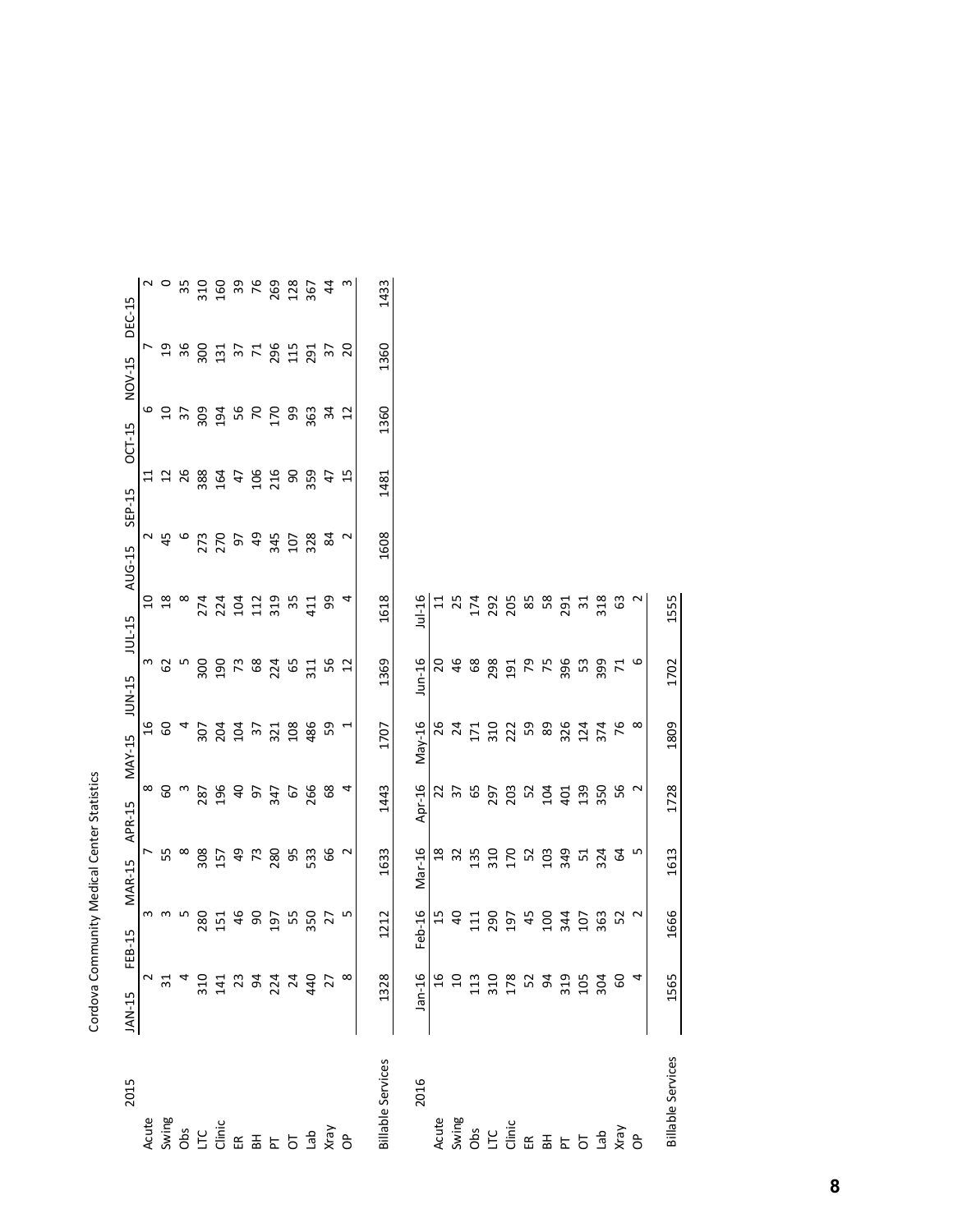

October 7, 2016

- From: Medical Director CCMC
- To: Health Service Board Members,

Via: CEO

Subj: Medical Directors report for 3<sup>rd</sup> quarter 2016.

- 1. Metrics: Attached are the graphs representing the physician encounters updated through September. The ER numbers are overall unchanged (as expected). Of interest is the July and August numbers are down slightly and September was up. I feel this probably represents the decrease in cannery workers this summer compared to last and the increase in fishing tourists we saw in the ED in September. The clinic numbers are similar although are up slightly. It is our hope that we can improve this further. The inpatient numbers continue to go up. This has been a dedicated effort on the part of the medical staff to increase the range of patients we care for here in Cordova. Although the increase can be seen as early as January it has been significantly facilitated by the arrival of Dr Sanders who has proven to be an outstanding partner in this effort. There is a corresponding decrease in transfers. Some of this can be attributed to the CT scanner as well.
- 2. Quality. We continue to review each inpatient chart and meet at least twice a week to discuss optimal care for both patients admitted here and transferred. We acquire records for all patients transferred and "Monday morning quarterback" each case to see what we can do differently. We had a locums physician (Dr Bejes) who was here for 2 weeks and at my request conducted independent chart reviews of both Dr Sanders and myself. Finally we have already embarked on a program to start tracking our performance in meeting core measures and have identified 4 inpatient measures to track. In review of the initial data this has raised additional questions I will discuss separately.
- 3. Clinic improvements. Currently clinic growth is slower than desired. I have additional thoughts I'd like to discuss in executive session due to financial concerns. I have also identified a concern in that I do not believe we are reporting PQRS and I believe we are required to this year or face a financial penalty from Medicare/Medicaid. Our new financial officer is working on this now. The medical staff is anxious to get started and participate in this process.
- ~ Healthy People Create a Healthy Community ~ 4. Financial concerns. The medical staff recognizes the seriousness of our financial situation and are working to help out with both the cost and revenue side of the equation to ensure that patient care does not suffer while **9**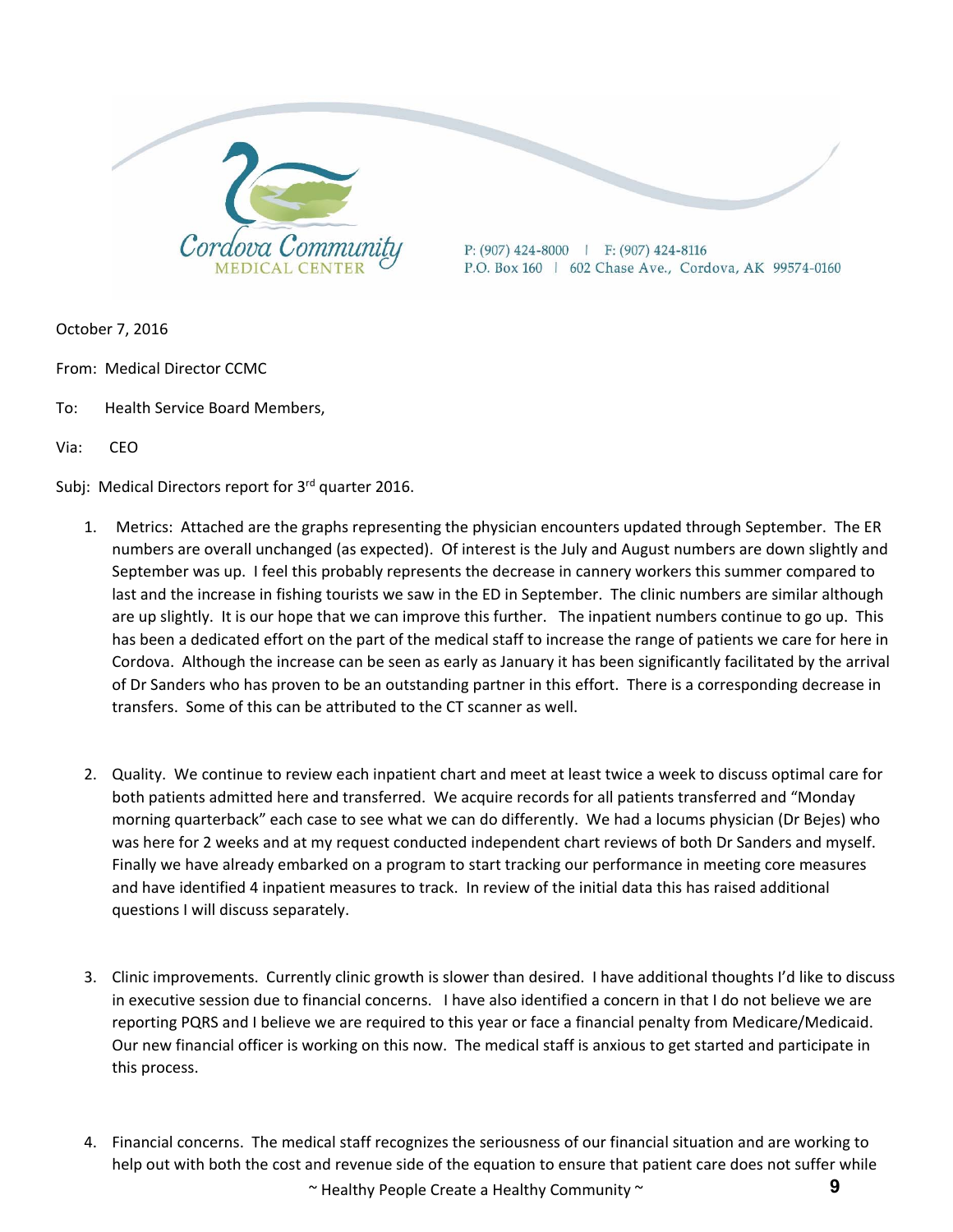being able to remain open. On the revenue side we have been the leaders for the past 11 months in trying to improve our billing and coding, particularly with regard to provider encounters but for admission DRG as well. We will continue to work that issue as well. We are also trying to ensure that penalties do not further reduce our future income. We have made a dedicated effort to increase our inpatient census which is demonstrated on the above graphs. We have also worked to increase swing bed numbers by keeping patients who have not fully recovered or getting those patients transferred back to us after discharge. Additionally, although not as successful as I would like, we are trying to further increase our clinic numbers. On the cost side Dr Sanders and I are trying to utilize less expensive medications and capture all of our own staff as patients. Trying to reduce consultations and treat as many here as possible. We additionally have not submitted for full additional physician reimbursement from CCMC for additional days worked during the busy season (May through August) rather trying to use scheduling to ease work load. This resulted in over \$27,000 in savings. We are also working to coordinate a long term schedule to minimize use of locums to save on travel, lodging and additional salaries.

5. Summary/Notes. I expect that future quality reporting will be included in the overall quality reports. My next report will also be the end of year report for the medical staff as well.

Respectfully,

C.S. Blackadar, MD Medical Director CCMC sblackadar@hotmail.com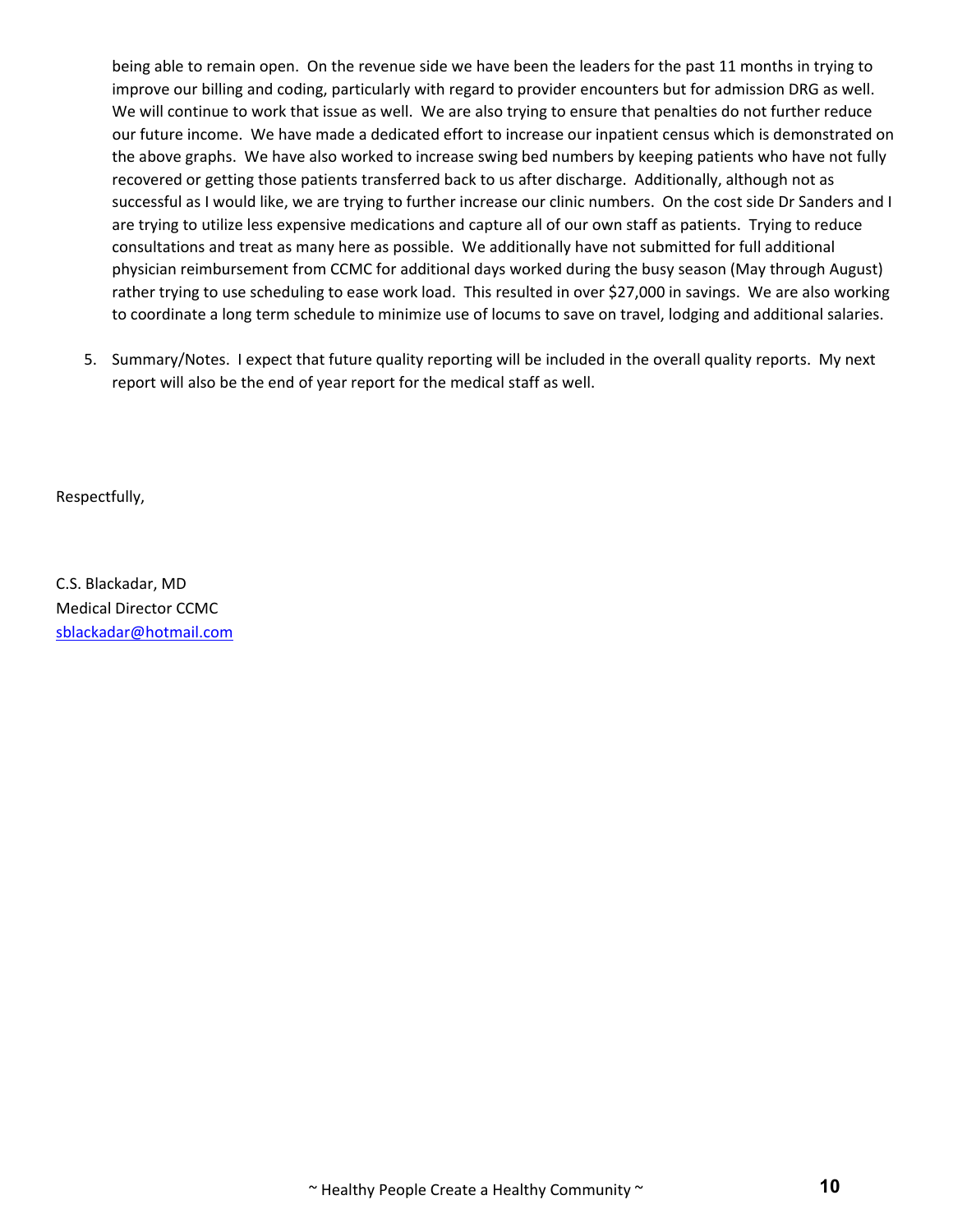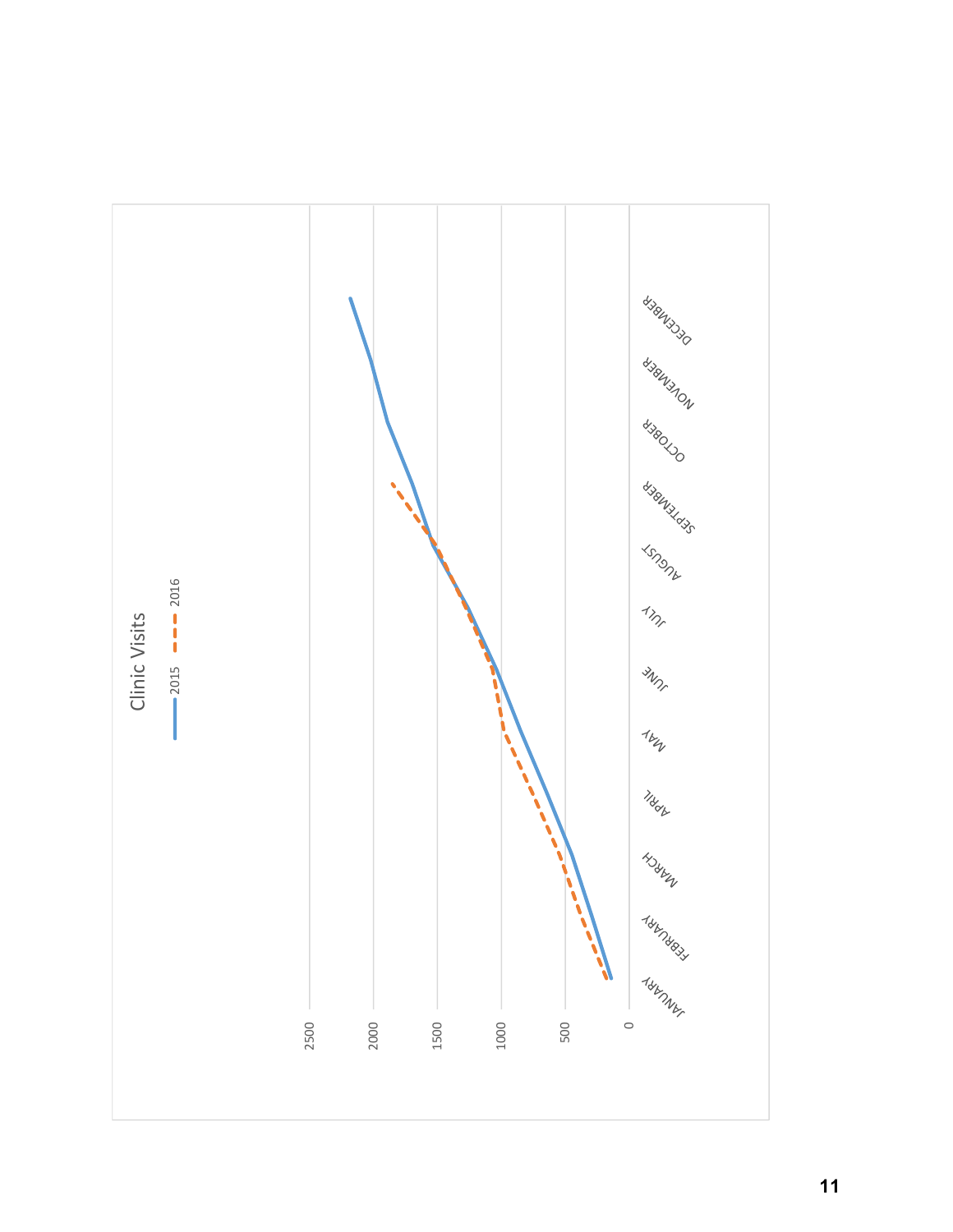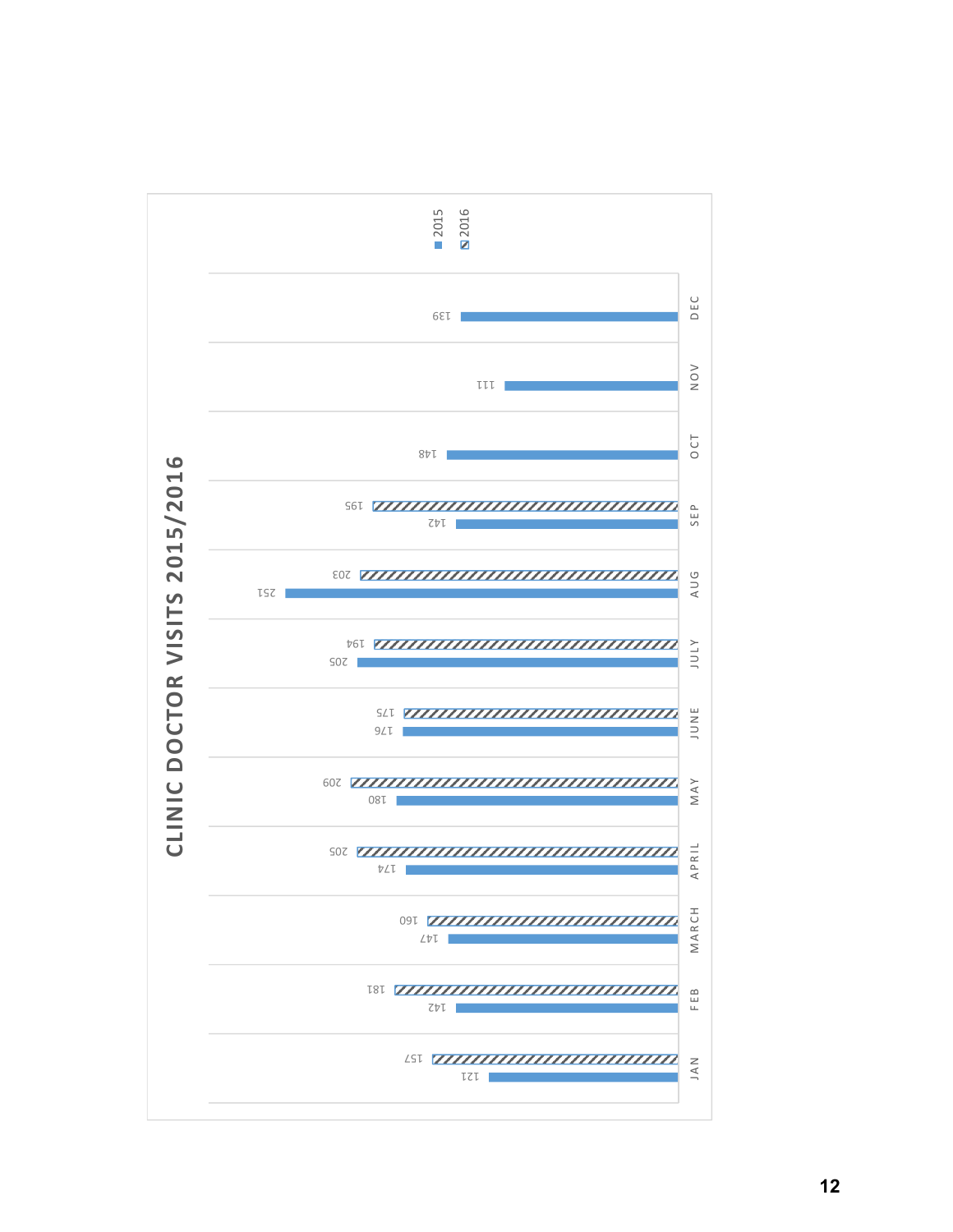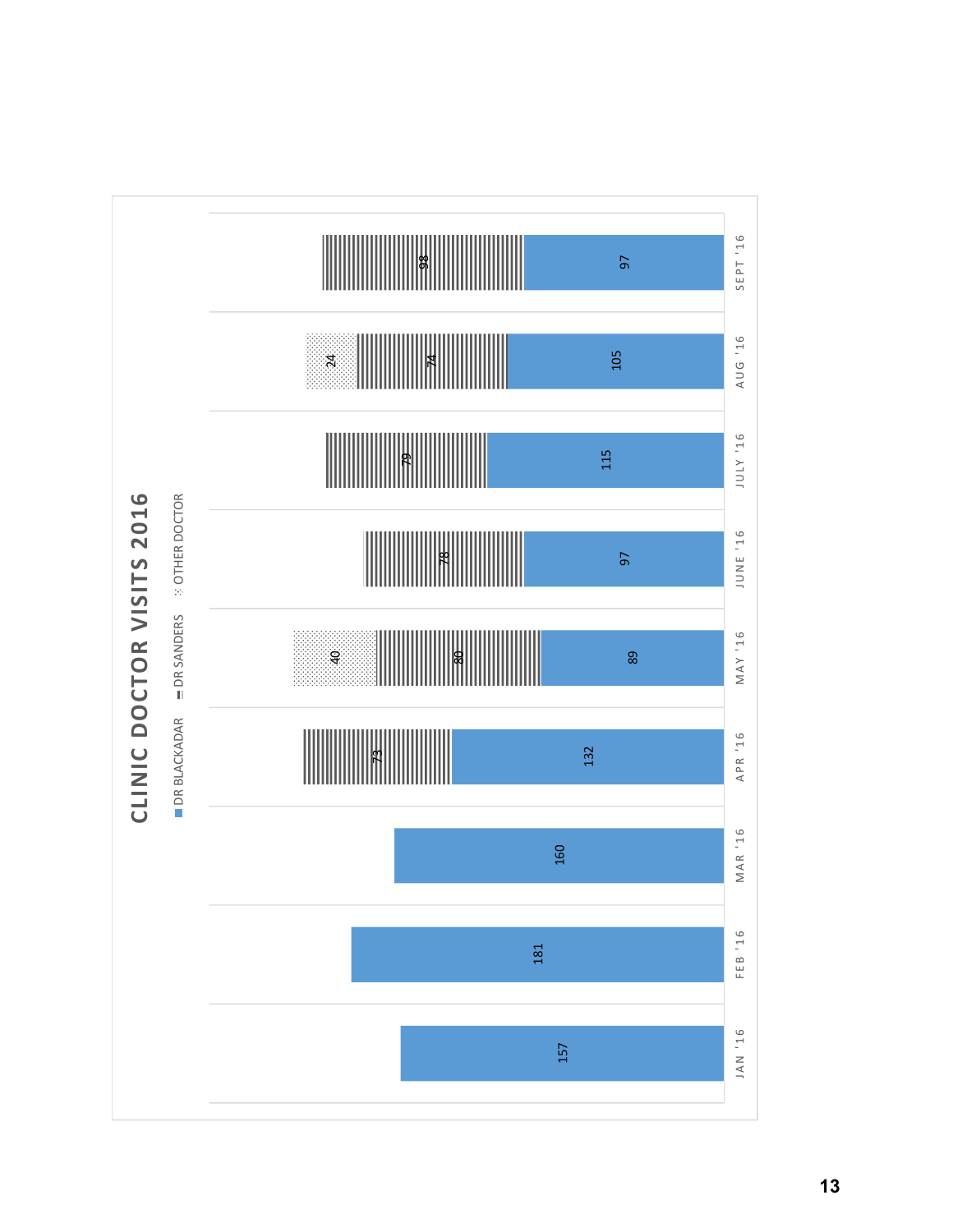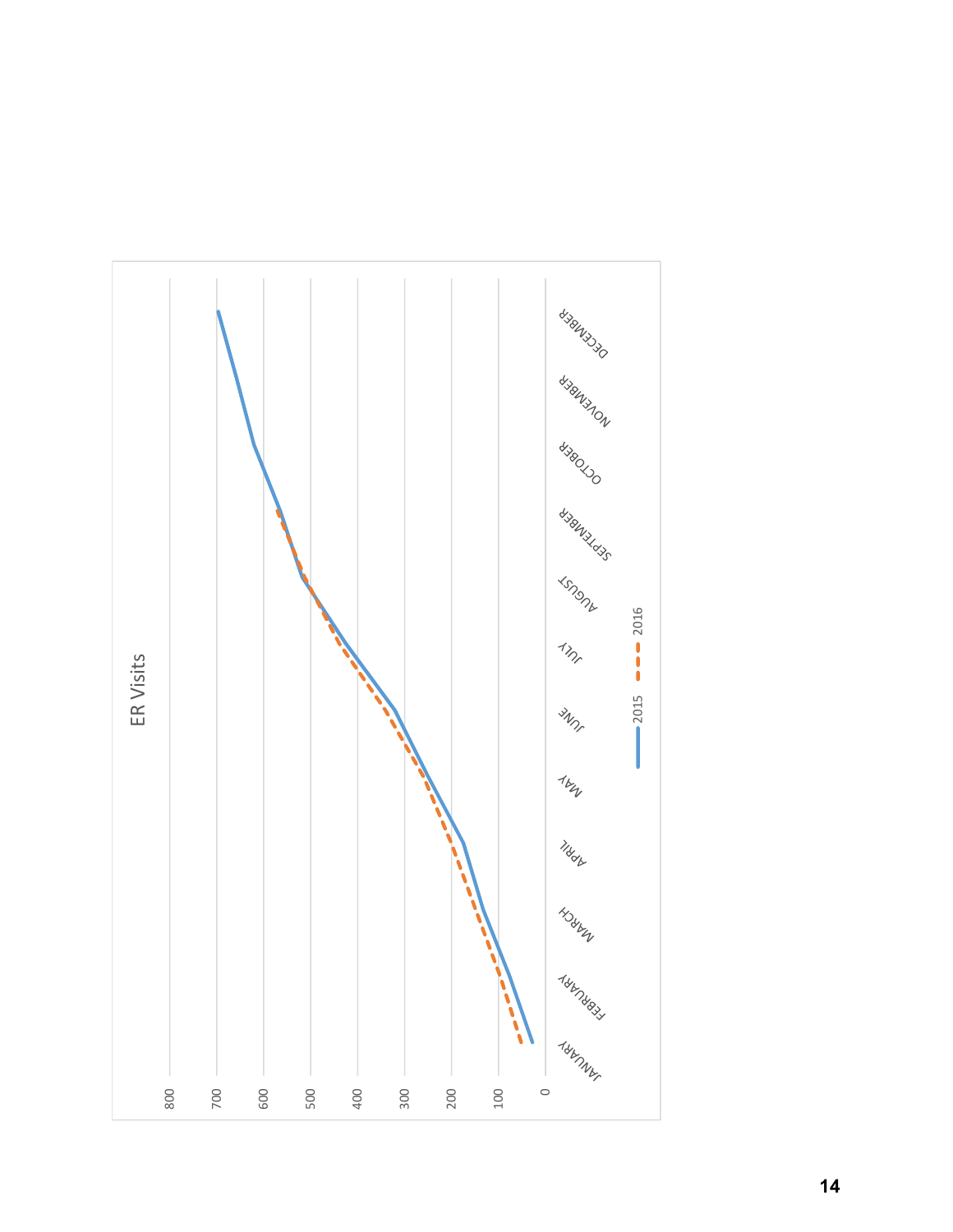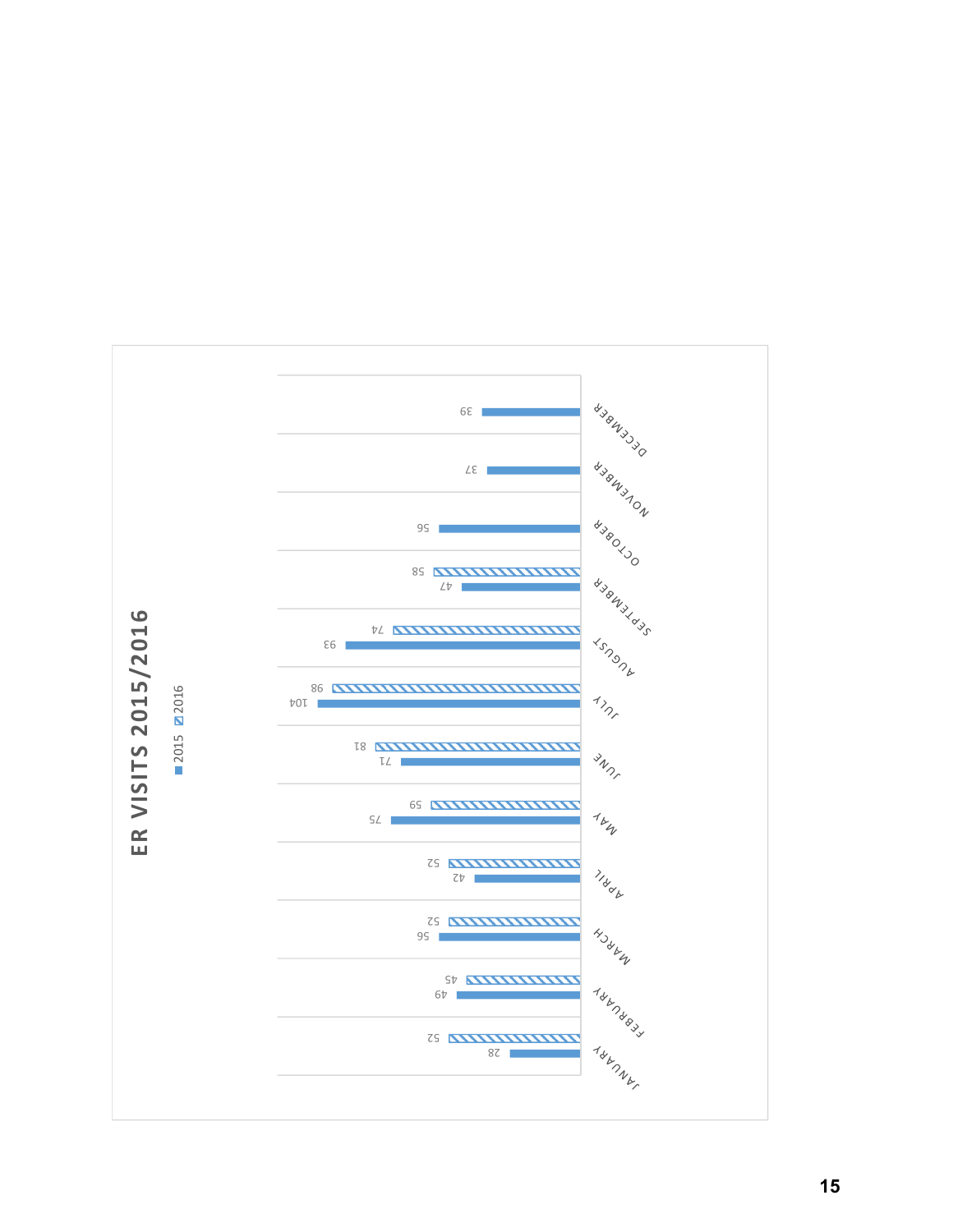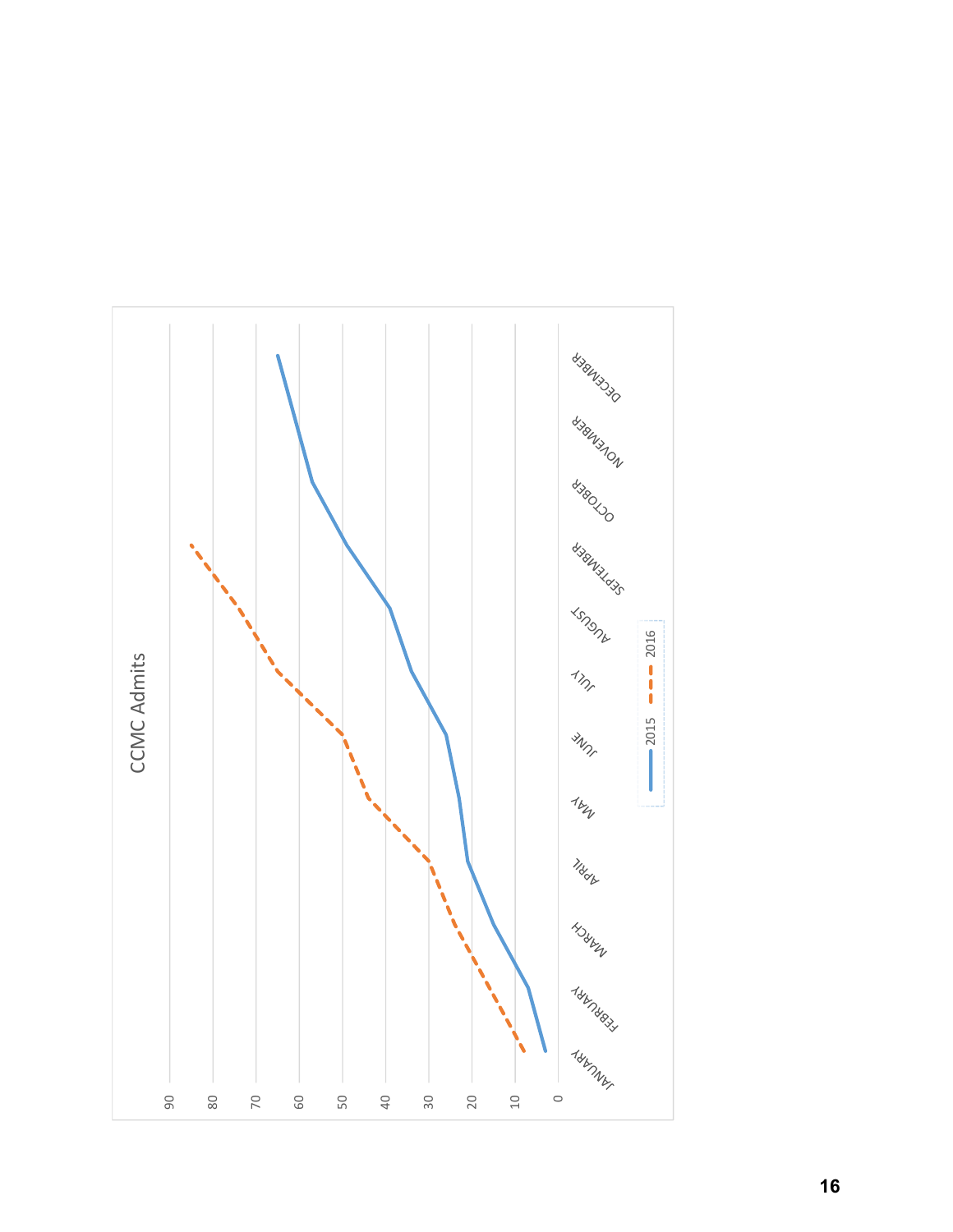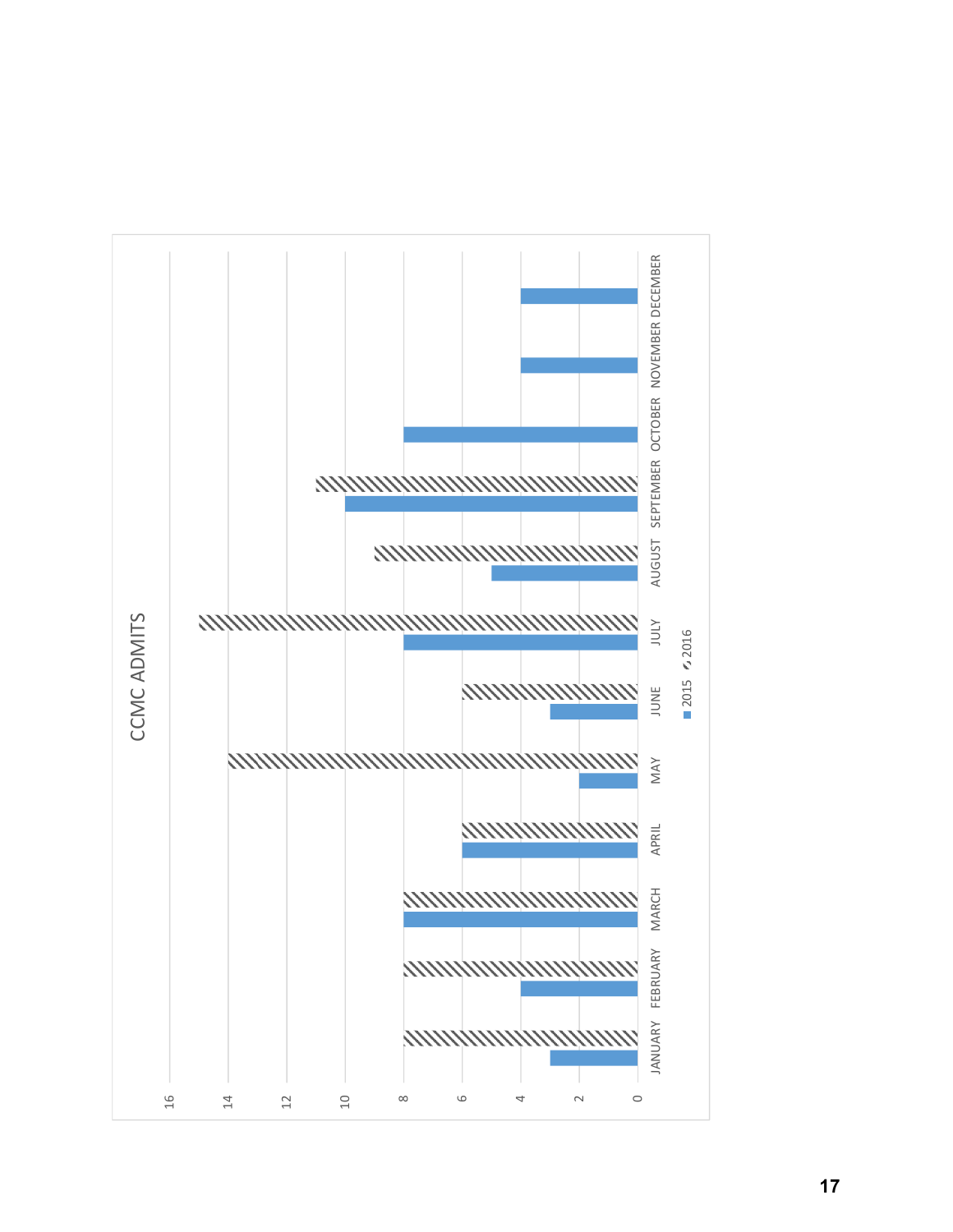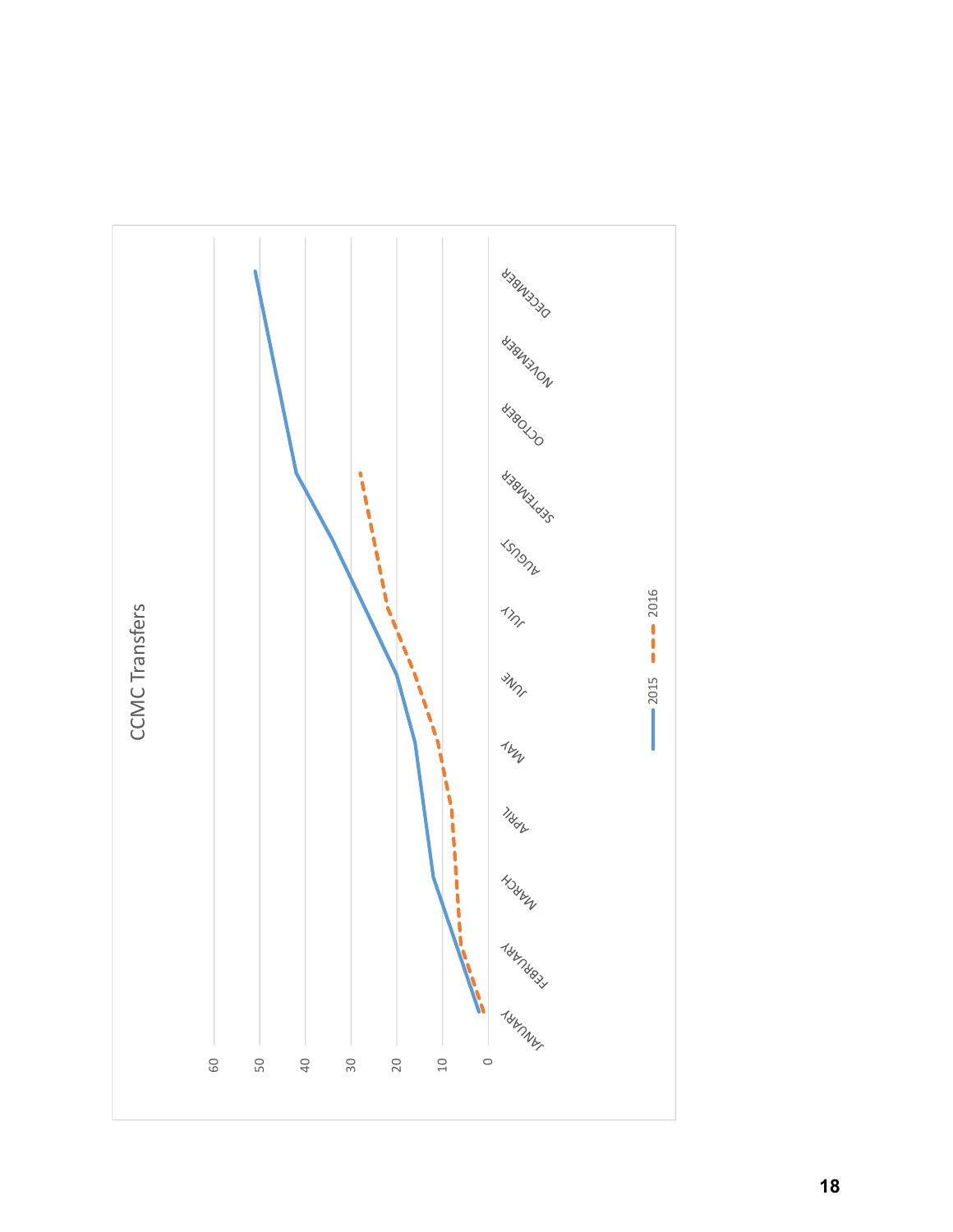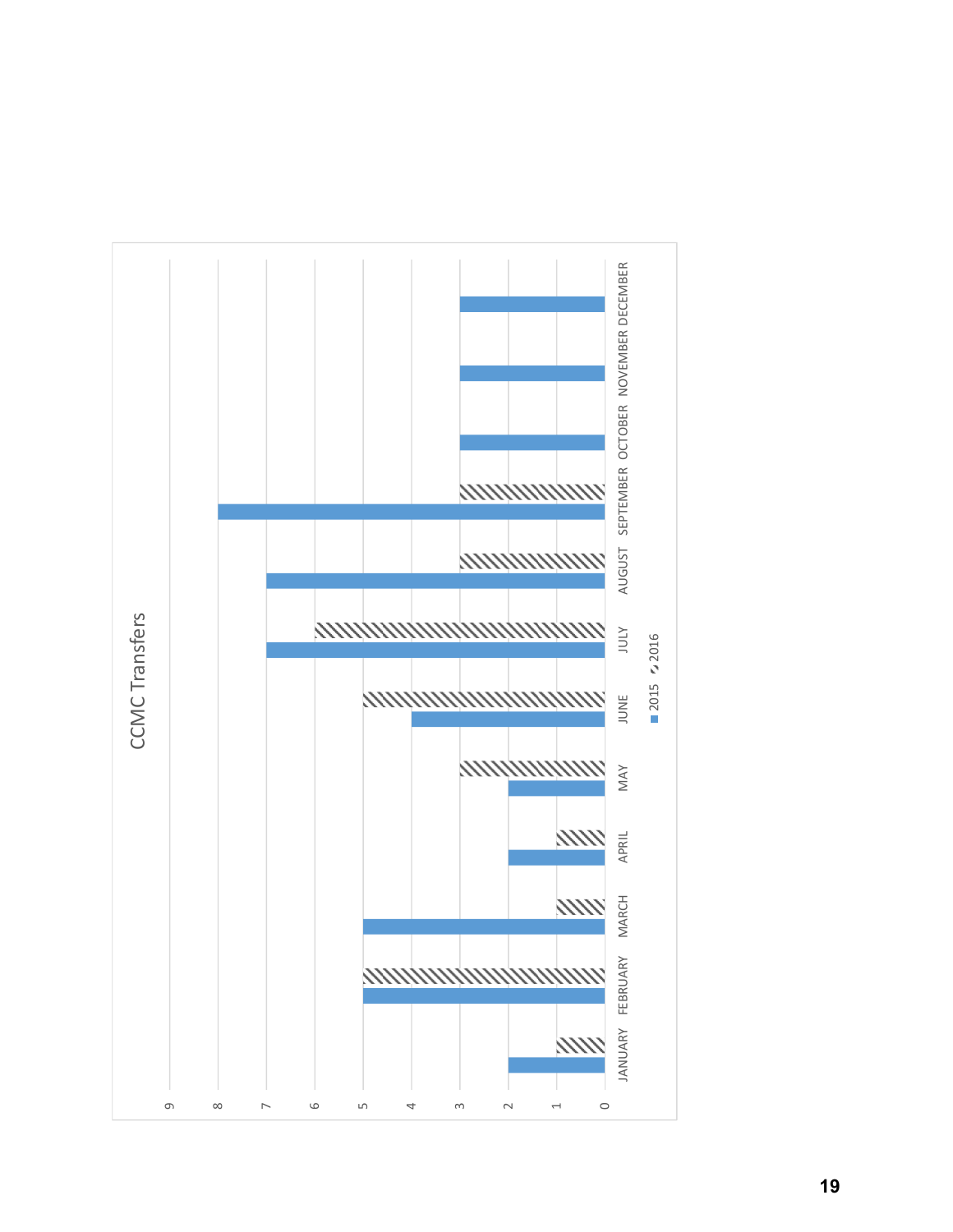

#### **Quarterly Quality Improvement Report Q4 2016 – October 13, 2016**

As mentioned in previous Administrator's Reports, we have been working the past several weeks to revitalize our Quality Improvement (QI) program. This quarterly report is the first since revitalization of the program began. As part of the revitalization process we have started holding monthly QI committee meetings that focus on staff education and QI program development. We have also started to develop our 2017 Quality plan and Quality calendar. The 2017 Quality plan will be a detailed, overarching organizational work plan for CCMC's quality improvement activities and the Quality calendar will provide the timeline for completion of these activities. We will be presenting the Quality Plan and calendar in December for approval by the HSB. Further, the Quality program will provided quarterly reports to the HSB. Board approval of the Quality plan and quarterly reports are a part of CCMC's licensure requirements for LTC and Conditions of Participations as a CAH.

At our September QI meeting we required that each department identify and begin work on at least one QI project through the end of this year. Each department will be required to add one additional project each of the first two quarters in 2017 with a goal of each department maintaining three projects, ongoing. The nature and length of each of these projects will vary, but they will all be driven by some combination of the following core elements of healthcare Quality from the Institute of Medicine:

- **Care should be safe:** Patients should not be harmed by the care that is intended to help them.
- **Care should be effective:** Services should be provided based on scientific knowledge to those who could benefit and we should refrain from providing services to those not likely to benefit.
- **Care should be patient-centered:** Care should be respectful of and responsive to individual patient preferences, needs, and values and ensuring that patient values guide all clinical decisions.
- **Care should be timely:** Reducing waits and sometimes harmful delays for both those who receive care and those who give care.
- **Care should be efficient:** Care should avoid waste, including waste of equipment, supplies, ideas and energy.
- **Care should be equitable:** Care that does not vary in quality because of personal characteristics such as gender, ethnicity, geographic location, and socio-economic status.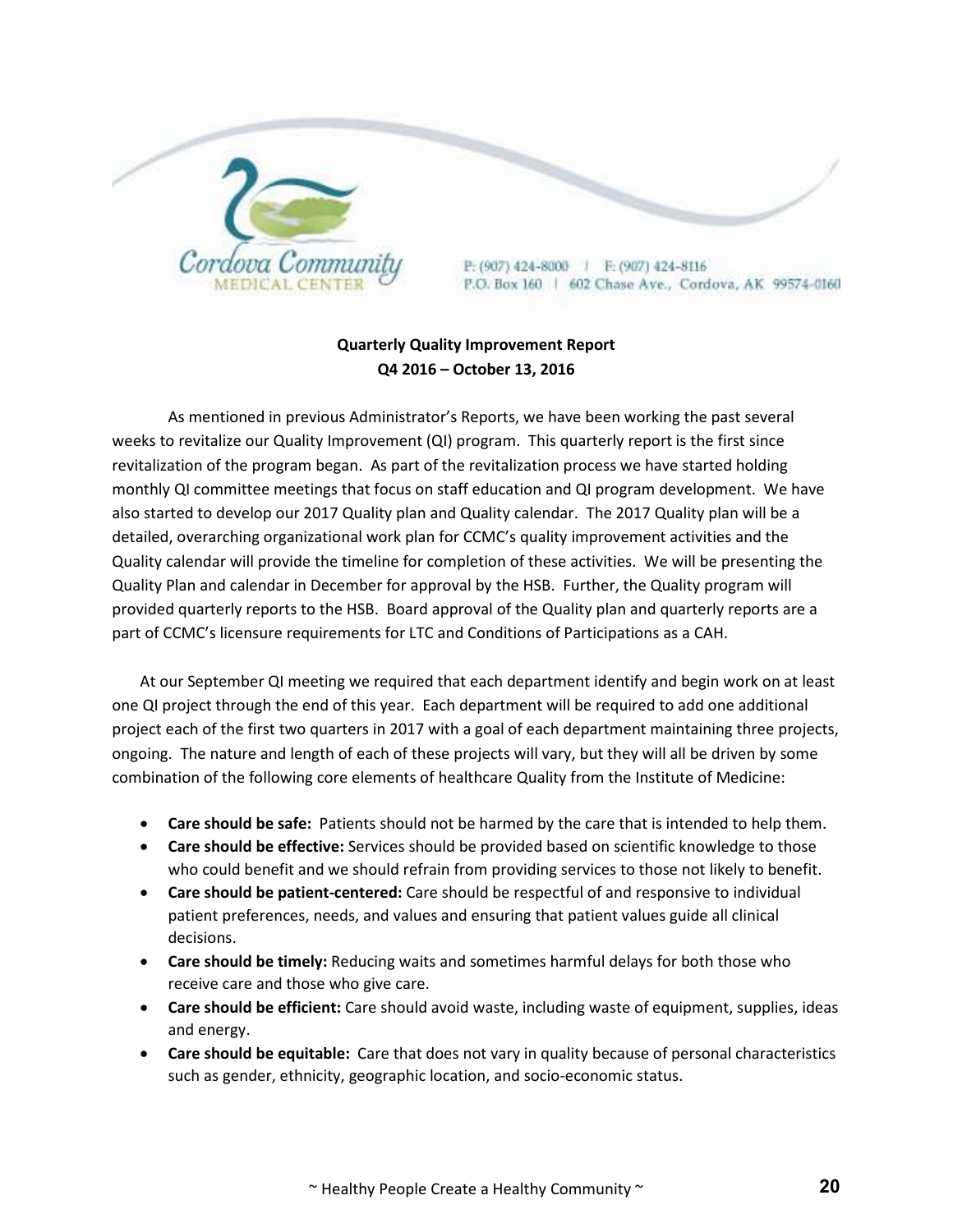In addition to the department-specific projects, we have initiated efforts to meet other facility-wide quality reporting requirements. For example, we are now reporting quality data to the Medicare Beneficiary Quality Improvement Project (MBQIP) program. This program focusses on improving the quality of care provided in CAHs, by increasing quality data reporting by CAHs and then driving quality improvement activities based on the data. By Participating in MBQIP, CCMC receives a small annual grant that can be used towards our overall Quality program. We have also started work towards meeting Quality reporting requirements for the Physician Quality Reporting System (PQRS). PQRS gives participating providers the opportunity to assess the quality of care they provide to their patients, helping to ensure that patients get the right care at the right time. Participation in PQRS is mandated by CMS and failure to participate will result in negative payment adjustments. Generally speaking, these types of reporting requirements are continually morphing and present somewhat of a moving target. For example, PQRS will be replaced by the Merit-based Incentive Payment System (MIPS) in 2017. MIPS is a new program that combines parts of PQRS with other Quality measures and serves as an incentive program where providers will be measured on Quality, resource use, clinical practice improvement, and meaningful use of certified EHR technology. MIPS is a big step in moving away from cost-based reimbursement to quality-based reimbursement in healthcare.

#### **Quality Projects**

Below is a list and brief description of the ongoing QI projects in each department:

- **Nursing:** 
	- $\circ$  Medication errors monitoring and reducing errors in medication administration.
	- $\circ$  Falls reduction of frequency of patient falls and associated injuries.
	- $\circ$  Nursing documentation ensuring accurate, thorough and timely documentation in patient charts.
- **Facilities:** Hospital laundry monitoring and optimizing the amount usage of supplies and staff time while doing laundry.
- **Laboratory:** 
	- $\circ$  Patient test turnaround times ensuring timely test completion and results reporting to providers.
	- $\circ$  Results in medical record ensuring accurate and timely inclusion of lab results in patient charts.
- **Radiology:** CT and x-ray study turnaround times ensuring timely completion of radiologic studies.
- **Sterile Processing:** Routine maintenance of equipment ensuring sterilization equipment is maintained per regulations and manufacturer's instructions.
- **Rehabilitation Services:** Progress updates ensure that 100% of PT/OT patients have progress updates as required by CMS.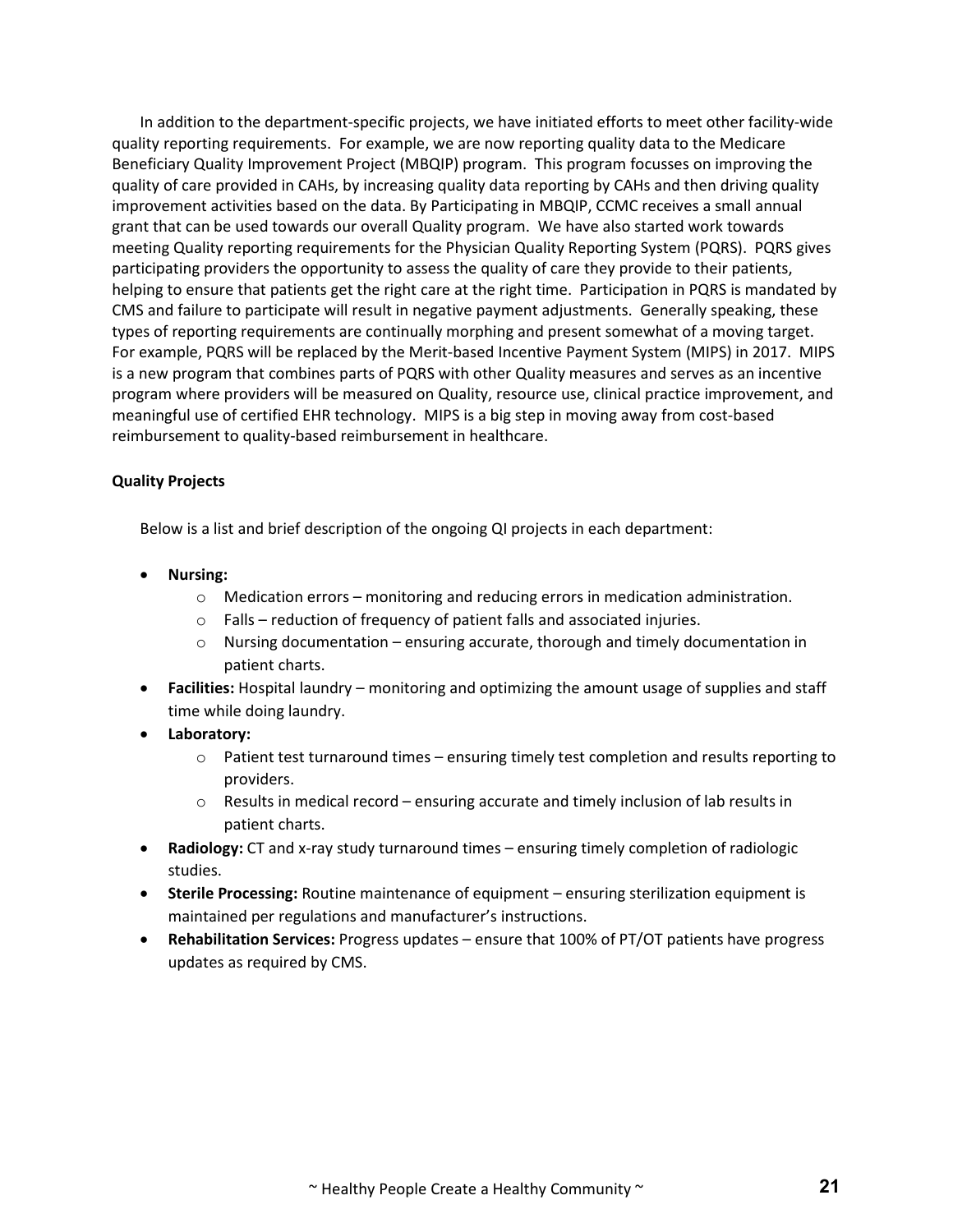- **Materials Management:** 
	- $\circ$  STAT orders monitoring/reducing frequency and costs associated with STAT orders for materials and pharmaceuticals.
	- $\circ$  Unsecured sharps and pharmaceuticals ensuring safe storage of materials in all areas of care.
- **Dietary:** 
	- $\circ$  Patient food temperatures ensuring patient food is served at appropriate temperatures.
	- $\circ$  Senior program home meals ensuring practice and policy are in alignment when qualifying seniors for home meal delivery.
- **Human Resources:** 
	- $\circ$  Employee Turnover monitoring and reducing employee turnover and associated costs.
	- Nursing licensure and credentials ensuring all nursing staff licensing, certifications and credentials are current.
	- $\circ$  HealthStream ensuring all employees are current with training required by federal and state regulations.
- **Finance:** Billing integrity ensuring all charges associated with care are properly billed.
- **Administration:** 
	- Housing monitoring usage and costs of employee housing.
	- Policies and procedures monitoring completion of P&P review and revision per regulatory requirements.
- **Medical Staff:** Core measures covered in Medical Director's report.

#### **Quality Data**

Many of the projects described above are just getting underway with little to no data available at this time. Below is a brief synopsis of QI data that is currently available.

#### **Laboratory:**

 Patient test turnaround times – ensuring timely test completion and results reporting to providers.

| *All statistics are year to date         | <b>Delayed</b> | <b>Total</b> | <b>Percent of</b> |
|------------------------------------------|----------------|--------------|-------------------|
|                                          | <b>Results</b> | <b>Tests</b> | Goal              |
| 100% of STAT labs resulted $\leq$ 1 hour |                | 750          | 99.7%             |
| 100% of ASAP labs resulted ≤ 2 hours     |                | 109          | 100%              |
| 100% of Routine labs resulted ≤ 4 hours  | 3              | 1,027        | 99.7%             |
| 100% of Send Out labs resulted ≤ 10 days |                | 606          | 99.7%             |

 Results in medical record – ensuring accurate and timely inclusion of lab results in patient charts.

This study began in May 2016 and is ongoing. The goal is that 100% of lab results will be included in the patient chart. The goal has been achieved at 100% for May-September 2016.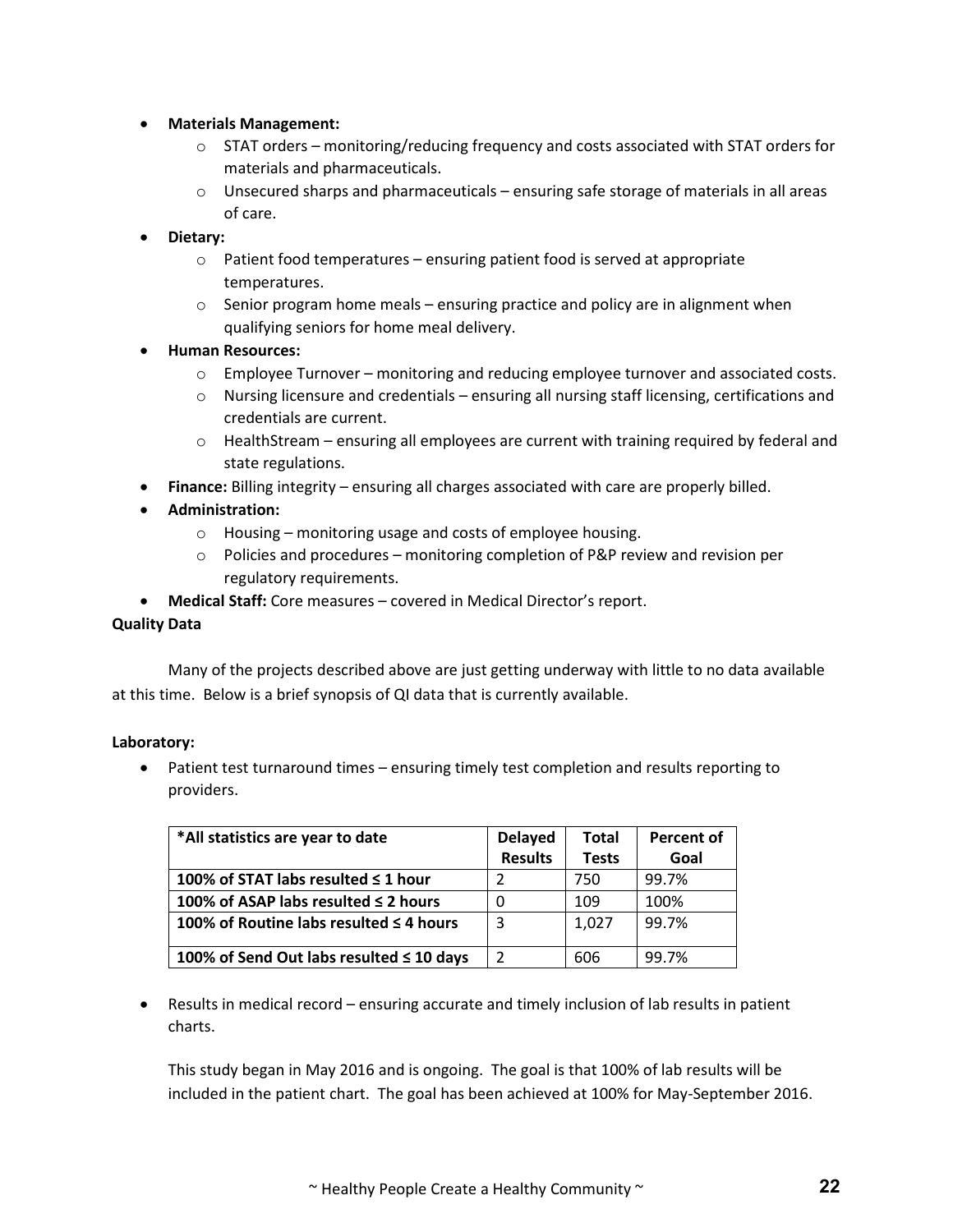#### **Rehabilitation Services**

Progress updates – The goal is that 100% of PT/OT patients have progress updates as required by CMS. Year to date we are at 100% of our goal.

#### **Human Resources**

Employee Turnover – monitoring and reducing employee turnover and associated costs.

In 2015 about one-third of the CCMC employees changed. This amount does include temporary staff. Through the end of September of this year, we are running at around 29% turnover rate. This is a fairly high rate, which has cost the hospital a significant amount of money for recruiting and training replacements. This cost is one of the key reasons for striving for more stability in our staffing.

#### **Administration:**

• Housing – monitoring usage for employee housing.

CCMC rents 12 independent units for use by employees. These units are used primarily by traveling staff. However, some units are used by permanent employees on a short term basis while they transition into private housing. The 12 units have been at capacity for 91% of the time, year to date.

• Policies and procedures – monitoring completion of P&P review and revision per regulatory requirements.

The table below shows the total number of P&P's for each department within the facility and the number and percentage of those policies that are categorized as "complete." Complete means they have been reviewed by the Department Manager, updated if necessary, and put through the approval process. It also indicates they are on the CCMC network for 24/7 access by staff. The thermometer shows facility-wide progress toward 100% completion of the P&P process.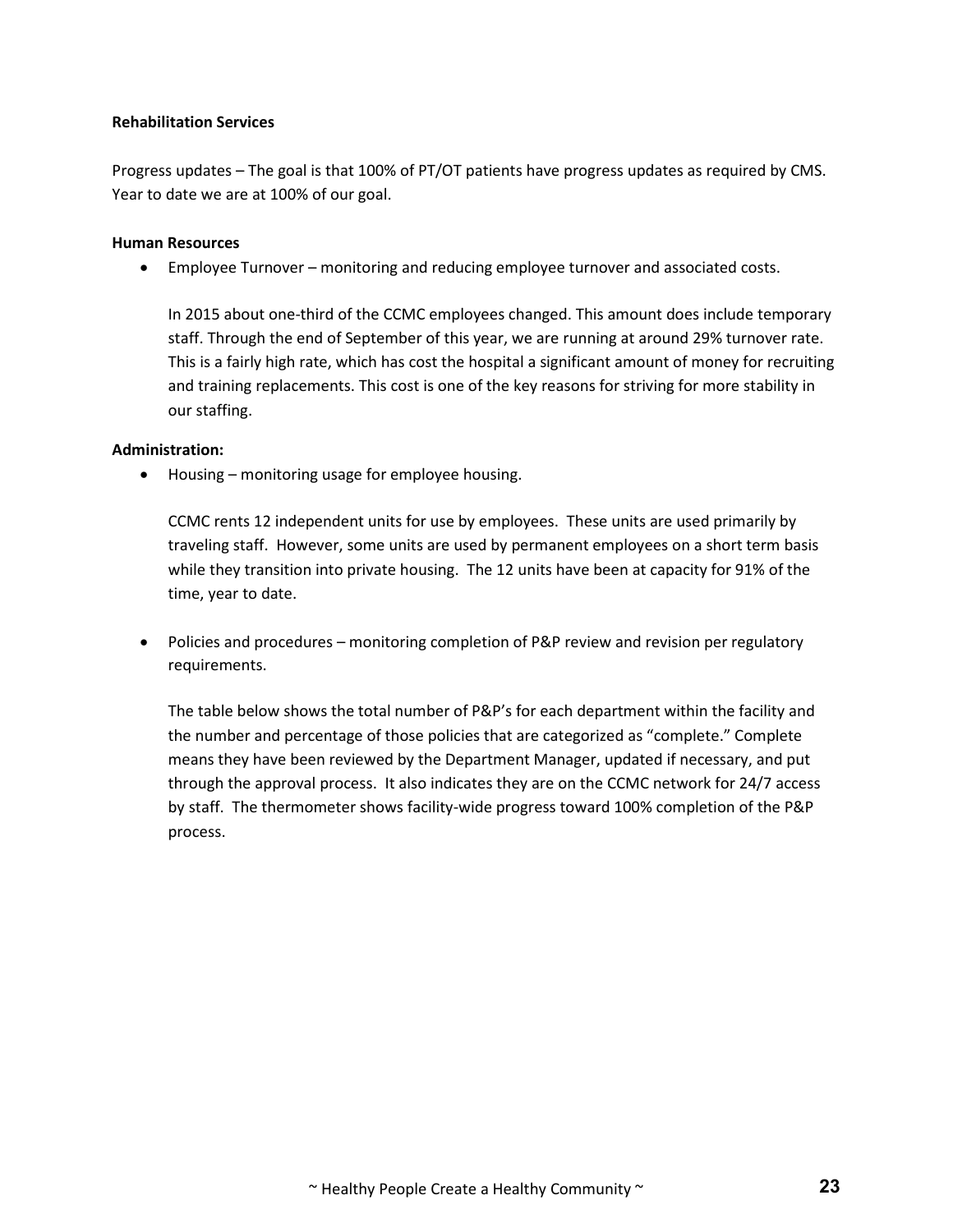|                                         | # Policies       |                            | Percent          |
|-----------------------------------------|------------------|----------------------------|------------------|
| <b>Department</b>                       | <b>Completed</b> | <b>Total # of Policies</b> | <b>Completed</b> |
| <b>Administration</b>                   | 24               | 31                         | 77%              |
| Clinic                                  |                  |                            |                  |
| Compliance                              | 8                | 8                          | 100%             |
| <b>Dietary</b>                          | 29               | 32                         | 91%              |
| <b>Employee Health</b>                  | 4                | 13                         | 31%              |
| <b>Environmental Services</b>           | $\overline{7}$   | $\overline{7}$             | 100%             |
| <b>Financial Services</b>               | 10               | 16                         | 63%              |
| <b>Fire Safety Disaster</b>             |                  | 25                         | 0%               |
| <b>Health Information Management</b>    |                  | 37                         | 0%               |
| <b>Human Resources</b>                  | 18               | 18                         | 100%             |
| <b>Infection Control</b>                | 3                | 46                         | 7%               |
| Laboratory                              |                  | 10                         | 0%               |
| <b>Long Term Care</b>                   | 57               | 69                         | 83%              |
| <b>Medical Staff</b>                    | 3                | 3                          | 100%             |
| <b>Materials Management</b>             | 15               | 15                         | 100%             |
| <b>Management Information Committee</b> |                  | 9                          | 0%               |
| <b>Nursing</b>                          |                  | 156                        | 0%               |
| <b>Pharmacy &amp; Therapeutics</b>      | $\overline{2}$   | $\overline{2}$             | 100%             |
| Pharmacy                                |                  | 54                         | 0%               |
| <b>Physical Therapy</b>                 |                  | 38                         | 0%               |
| <b>Quality Improvement</b>              | 1                | 1                          | 100%             |
| <b>Quality Management Committee</b>     | $\overline{2}$   | $\overline{2}$             | 100%             |
| Radiology                               | 17               | 17                         | 100%             |
| <b>Sound Alternatives</b>               |                  | 117                        | 0%               |
| <b>Senior Program</b>                   |                  | 16                         | 0%               |
| <b>Sterile Processing</b>               | 15               | 15                         | 100%             |
| <b>Utilization Review Committee</b>     |                  | з                          | 0%               |
| <b>Swing Bed</b>                        | 9                | 9                          | 100%             |
| <b>TOTAL</b>                            | 224              | 769                        | 29%              |

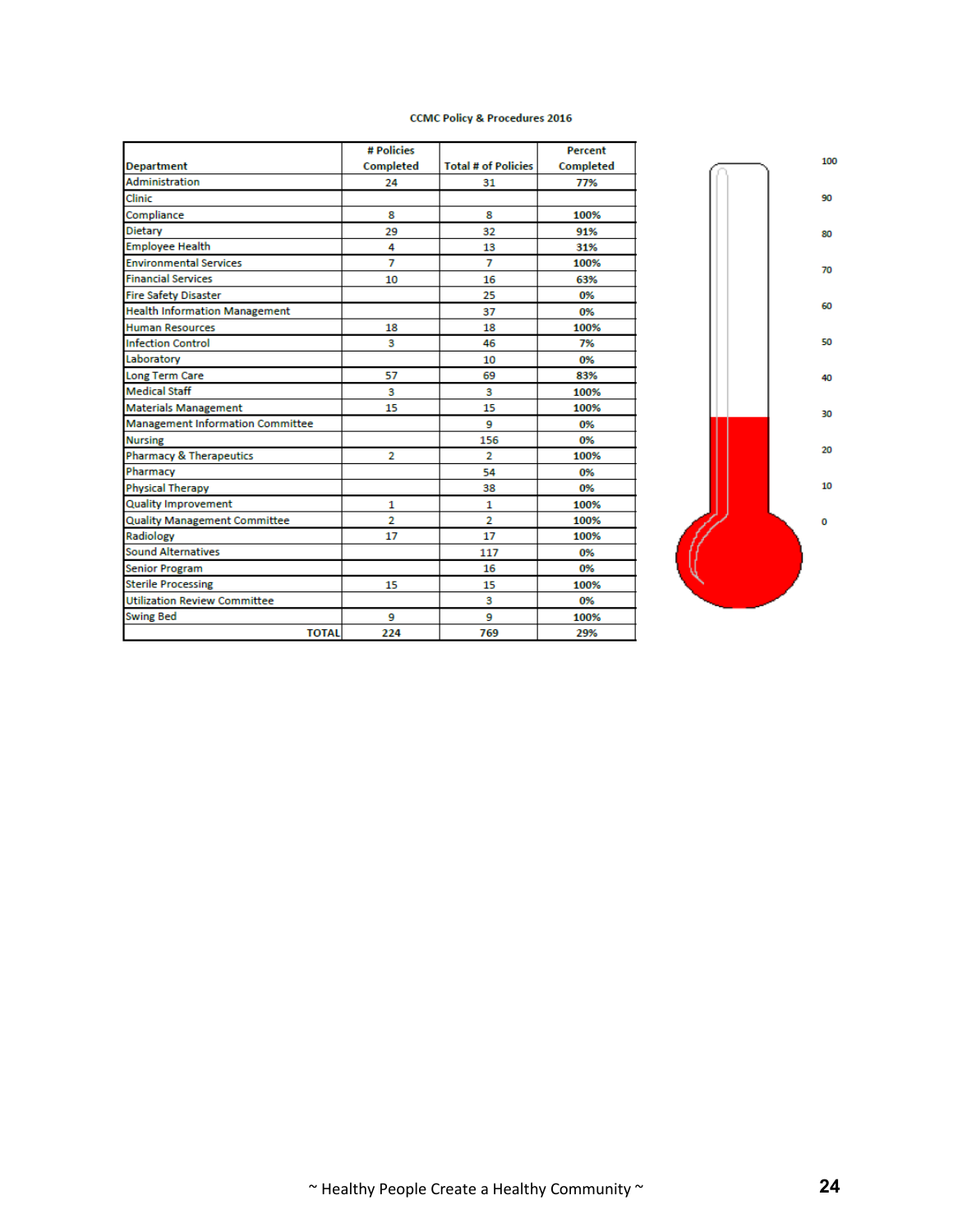### **Community Health Services Board Resolution**

### **A RESOLUTION OF THE CORDOVA COMMUNITY HEALTH SERVICES BOARD OF THE CORDOVA COMMUNITY MEDICAL CENTER DESIGNATING THE RESPRESENTATIVES AUTHORIZED FOR SIGNING CHECKS, NON-CHECK PAYROLL TAX PAYMENT, AND CASH TRANSFERS FOR CORDOVA COMMUNITY MEDICAL CENTER.**

**WHEREAS**, the Cordova Community Medical Center checking accounts for the general fund, payroll fund, grant fund and nursing home patient trust accounts, require two (2) signatures; and

**WHEREAS**, CCMC investment accounts, funded depreciation accounts, and malpractice trust accounts require the Administrator and one (1) Board Officer's original signatures, and

#### **THERFORE, BE IT RESOLVED THAT,**

- 1. All checks issued require two signatures; at least one (1) Health Service Board Officer's signature, and that non-check electronic payments and cash transfers from the general checking account to the payroll checking account should be signed off by at least one HSB officer and another authorized signer;
- 2. The Health Services Board authorizes the following individuals only to act as check signers on the above-mentioned accounts:

| <b>CEO</b>                | Scot Mitchell         |
|---------------------------|-----------------------|
| Dir. Of Rehab Services    | Randy Apodaca         |
| <b>Sound Alternatives</b> | <b>Stephen Sundby</b> |
|                           |                       |
| <b>HSB</b> President      | Tim Joyce             |
| <b>HSB</b> Vice-President | <b>Josh Hallquist</b> |
| <b>HSB</b> Secretary      | James Wiese           |
|                           |                       |

## **PASSED and approved this 13th day of October 2016.**

| <b>Board</b> S<br>Signature: |  | ы. |  |
|------------------------------|--|----|--|
|------------------------------|--|----|--|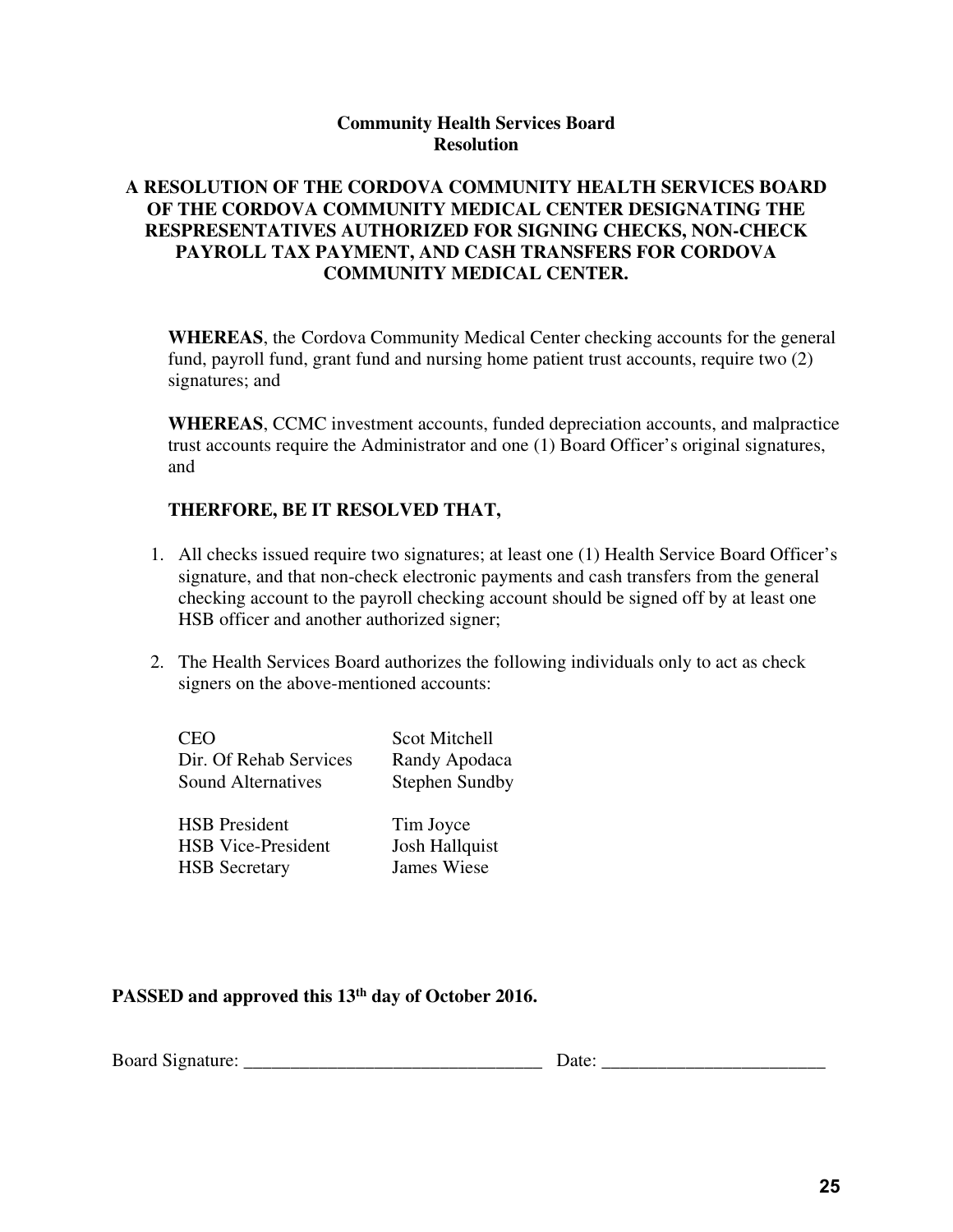#### **Cordova Community Medical Center Policy**

| <b>SUBJECT: Board Interactions with Hospital Staff</b>                               | <b>ADM 802</b>            |                     |
|--------------------------------------------------------------------------------------|---------------------------|---------------------|
| <b>DEPARTMENT:</b> Administration<br><b>Original Approval Date: October 13, 2016</b> | $X$ New<br>$\Box$ Revised | Date:<br>10/13/2016 |
| <b>Approved by: Scot Mitchell, CEO</b>                                               | Reviewed                  |                     |
|                                                                                      |                           | Page 1 of 2         |

# **Policy:**

It shall be the responsibility of each member of the Cordova Community Medical Center Board of Directors to only meet with individual employees or staff members of the Cordova Community Medical Center with the presence of the Chief Executive Officer or a person designated by the Chief Executive Officer. It shall also be the responsibility of employees of the Cordova Community Medical Center to insure that when meeting with a member of the Health Services Board (HSB) that the Chief Executive Officer or his designee is present. Failure to include the Chief Executive Officer when meeting with a HSB Member may result in disciplinary action up to dismissal from employment.

- 1. Exceptions to this policy are as follows;
	- a. HSB member meeting with the Chief Financial Officer or their designee for the purpose of signing checks.
	- b. HSB member meeting with the Executive Assistant for the purpose of planning and/or preparing for an HSB meeting or official HSB business.
	- c. HSB member being admitted to the Cordova Community Medical Center for medical purposes where the interaction with medical staff is necessary for proper medical care.
	- d. Group social gatherings where Cordova Community Medical Center management and operations are not discussed.
- 2. In cases where a Cordova Community Medical Center employee suspects that the Chief Executive Officer is complicit in embezzlement or other wrong doing, the employee shall take those concerns to the City Manager.

## **Reference:**

## **Cross – Reference:**

## **Attachment:**

QMC Approval Date: HSB Approval Date: 10/13/2016

## Review History:

• 10/13/2016: Original Policy Approval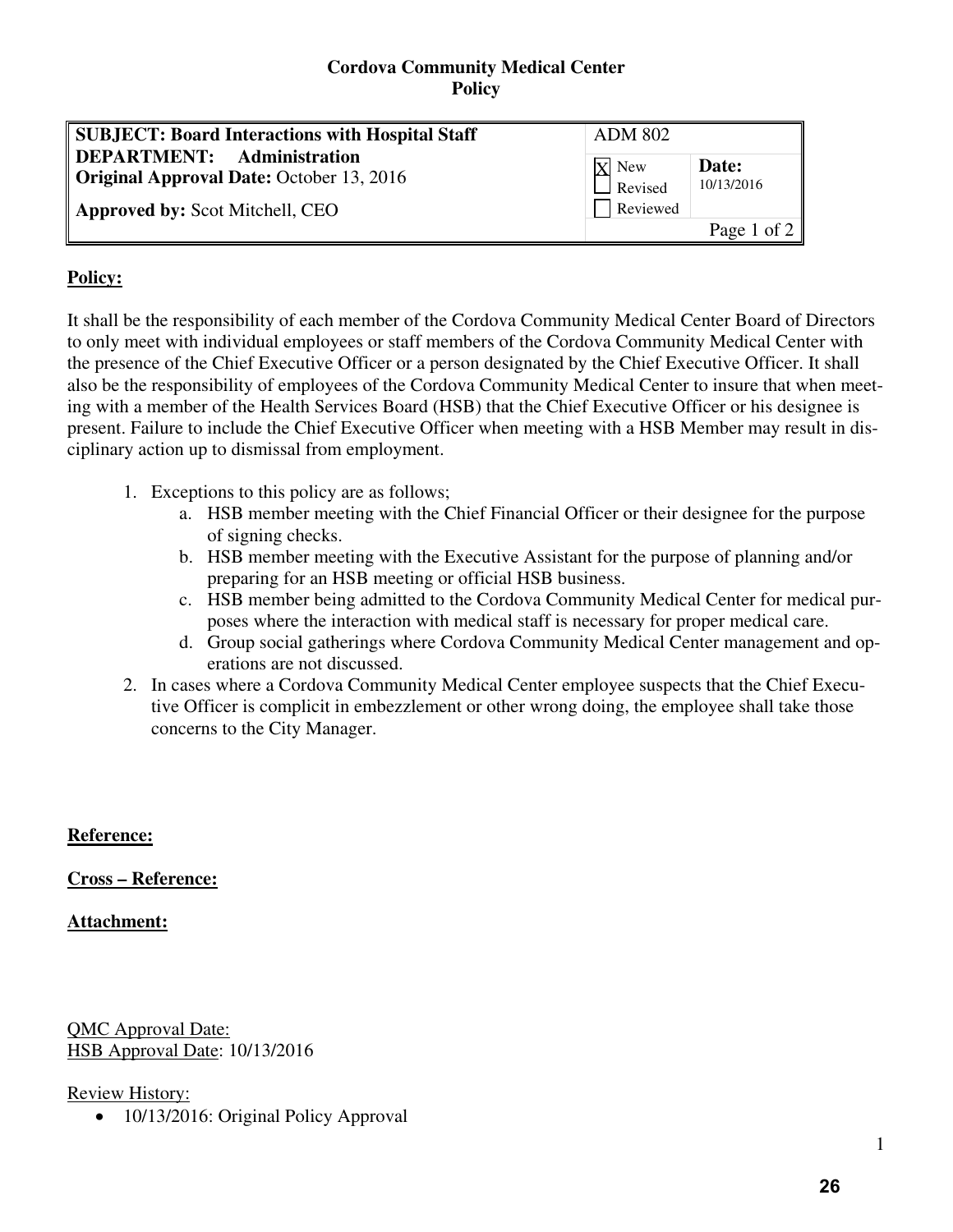<u> 1989 - Jan Samuel Barbara, martin da shekarar 1980 - André a Santa Barbara, mashrida a tsarinin da shekara</u>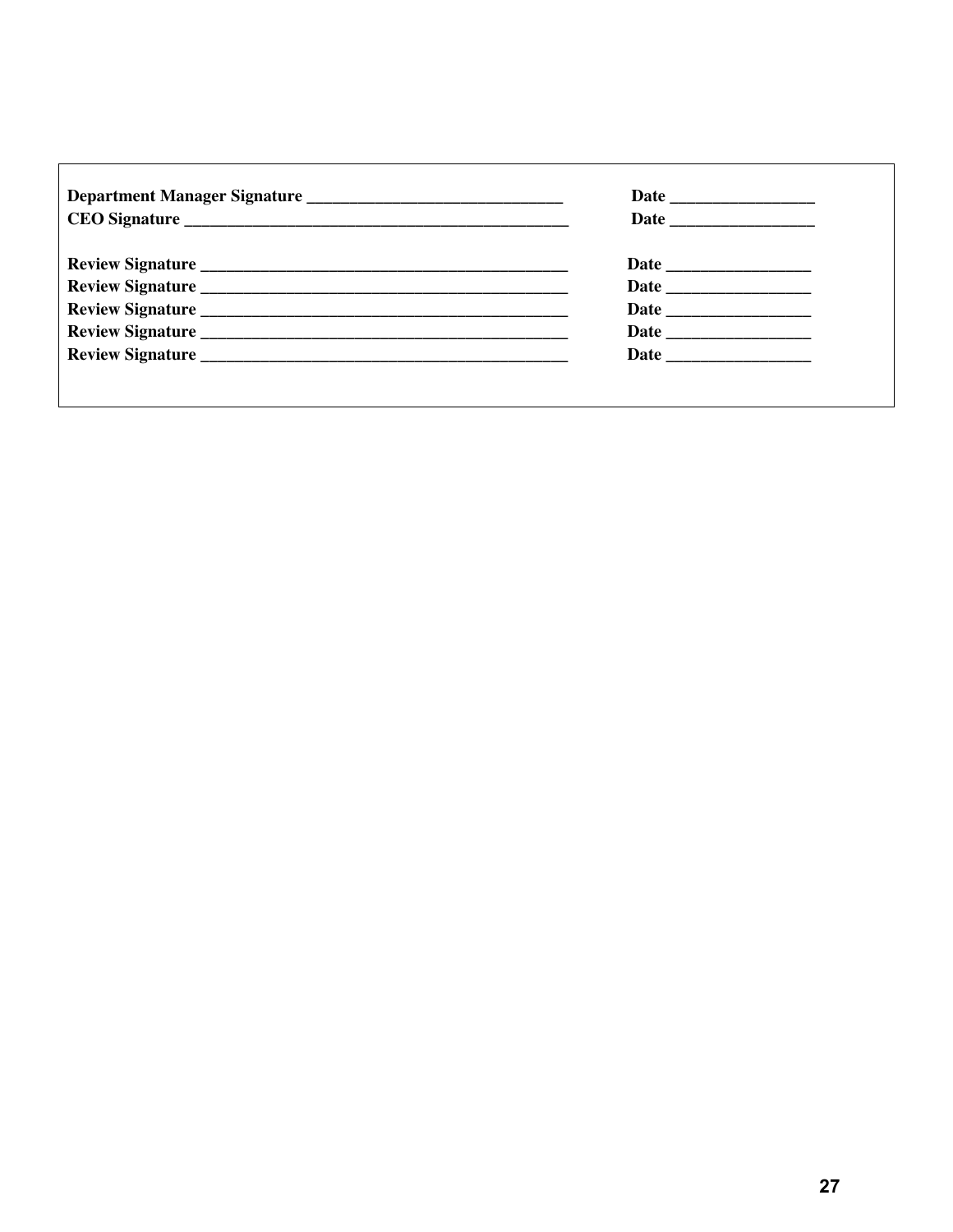| <b>SUBJECT:</b> Reporting Suspected Crimes under the Elder Justice Act | <b>LTC 334</b>     |             |
|------------------------------------------------------------------------|--------------------|-------------|
| <b>DEPARTMENT: Long Term Care</b>                                      | $\overline{X}$ New | Date:       |
| <b>Original Approval Date: October 2016</b>                            | $\Box$ Revised     | 10/13/2016  |
| Approved by: Scot Mitchell, CEO                                        | $\Box$ Reviewed    |             |
|                                                                        |                    | Page 1 of 4 |

# **POLICY:**

It is Cordova Community Medical Center's policy to comply with the Elder Justice Act (EJA) about reporting a reasonable suspicion of a crime under Section 1150B of the Social Security Act, as established by the Patient Protection and Affordable Care Act (ACA), § 6703(b)(3). Specifically, it is CCMC's policy to:

- a. Annually notify all "*covered individuals*" (as that term is defined under the EJA) of their reporting obligations under the EJA to report a suspicion of a crime to the state survey agency (SSA) and *local law enforcement* for the *political subdivision* in which CCMC is located;
- b. Refrain from *retaliating against any employee* who reports a suspicion of a crime against an individual receiving care in CCMC:
- c. Post a notice in a conspicuous location that informs all "*covered individuals*" of
	- o their reporting obligation under the EJA to report a suspicion of a crime to the SSA and *local law enforcement*; and
	- o their right to file a complaint with the state survey agency if they feel the CCMC has *retaliated against an employee* who reported a suspected crime under this statute;
- d. Refrain from employing any individual who has been prohibited from working in a long term care facility because of failure to report a suspicion of a crime against a resident of a long term care facility; and
- e. Facilities are not required to report to either SSA or *local law enforcement* under this act; only individuals are required to report. However, CCMC has adopted a policy that it will report a suspected crime against a resident to the SSA and one or more *local law enforcement* entities for the *political subdivision* in which the facility is located.

## Statutory and CMS Policy References

- §1150B of the Social Security Act, as established by §6703(b)(3) of the Patient Protection and Affordable Care Act of 2010; and
- CMS S&C: 11-30-NH.

Definitions (from CMS S&C: 11-30-NH):

"*Covered Individual*" means each individual who is an owner, operator, employee, manager, agent, or contractor of a long-term care facility.

"*Suspicion of a Crime*" is defined by law of the applicable political subdivision where a LTC facility is located. Applicable facilities must coordinate with their state and local law enforcement entities to determine what actions are considered crimes within their political subdivision.

"*Political subdivision*" means a city, county, township or village.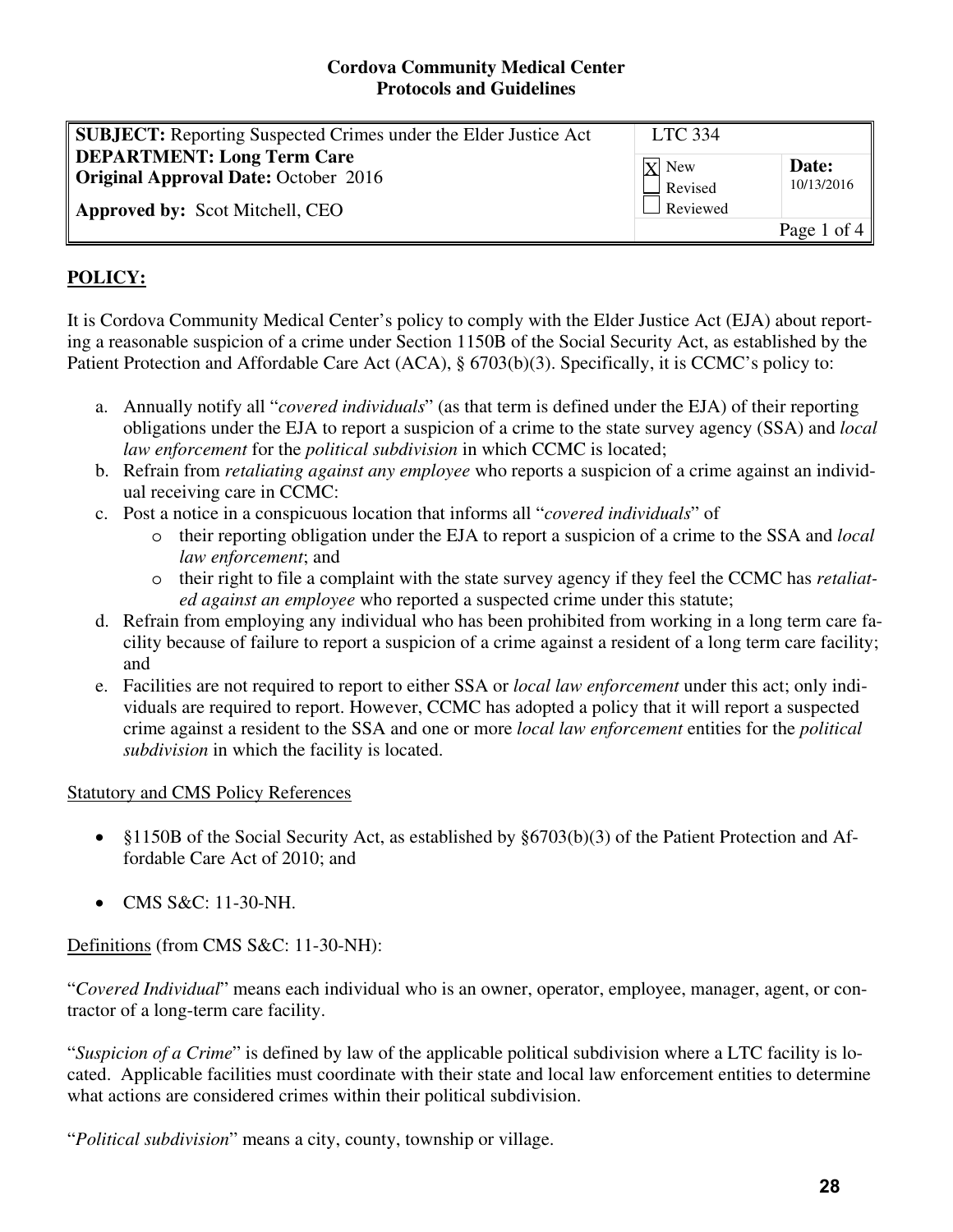# **LTC 334 Reporting Suspected Crimes under the Elder Justice Act**

"*Local law enforcement*" means the full range of potential responders to elder abuse, neglect, and exploitation including: police, sheriffs, detectives, public safety officers, corrections personnel, prosecutors, medical examiners, investigators, and coroners.

"*Neglect*" is the failure of a caregiver or fiduciary to provide the goods or services that are necessary to maintain the health or safety of an elder or self-neglect.

"*Self-Neglect*" means an adult's inability, due to physical or mental impairment or diminished capacity, to perform essential self-care tasks including obtaining essential food, clothing, shelter, and medical care; obtaining goods and services necessary to maintain physical health, mental health, or general safety; or managing one's own financial affairs.

**"***Serious bodily injury*" is an injury involving extreme physical pain; involving substantial risk of death; involving protracted loss or impairment of the function of a bodily member, organ, or mental faculty; or requiring medical intervention such as surgery, hospitalization, or physical rehabilitation. In the case of "criminal sexual abuse" which is defined as serious bodily injury/harm shall be considered to have occurred if the conduct causing the injury is relating to aggravated sexual abuse or relating to sexual abuse.

"*Retaliate against an employee*" is when the employer discharges, demotes, suspends, threatens, harasses, or denies a promotion or any other employment-related benefit to an employee, or in any other manner discriminates against an employee within the terms and conditions of employment because the employee has met their obligation to report a suspicion of a crime.

## PROCEDURE:

## A. Staff Reporting Requirements

- 1. When staff ("staff" herein refers to *covered individuals*) suspect a crime has occurred against a resident at CCMC, they must report the incident to SSA and local law enforcement.
- 2. Staff must report a *suspicion of a crime* to the state survey agency and at least one local law enforcement entity within a designated time frame by e-mail, fax or telephone. The individual does not need to determine which local law enforcement entity to report a suspicion of crime; but, must report to at least one local law enforcement entity. This will meet the individual's obligation to report.
- 3. Staff can use the facility form to report a *suspicion of a crime.* There is no requirement to use the form.
- 4. Staff can either report the same incident as a single complaint or multiple individuals may file a single report that includes information about the suspected crime from each staff person using the facility form.
- 5. If, after a report is made regarding a particular incident, the original report may be supplemented by additional staff who become aware of the same incident. The supplemental information may be added to the form and must include the name of the additional staff along with the date and time of their awareness of such incident or suspicion of a crime. However, in no way will a single or multiple person report preclude an individual from reporting separately. Either an individual or joint report will meet the individual's obligation to report.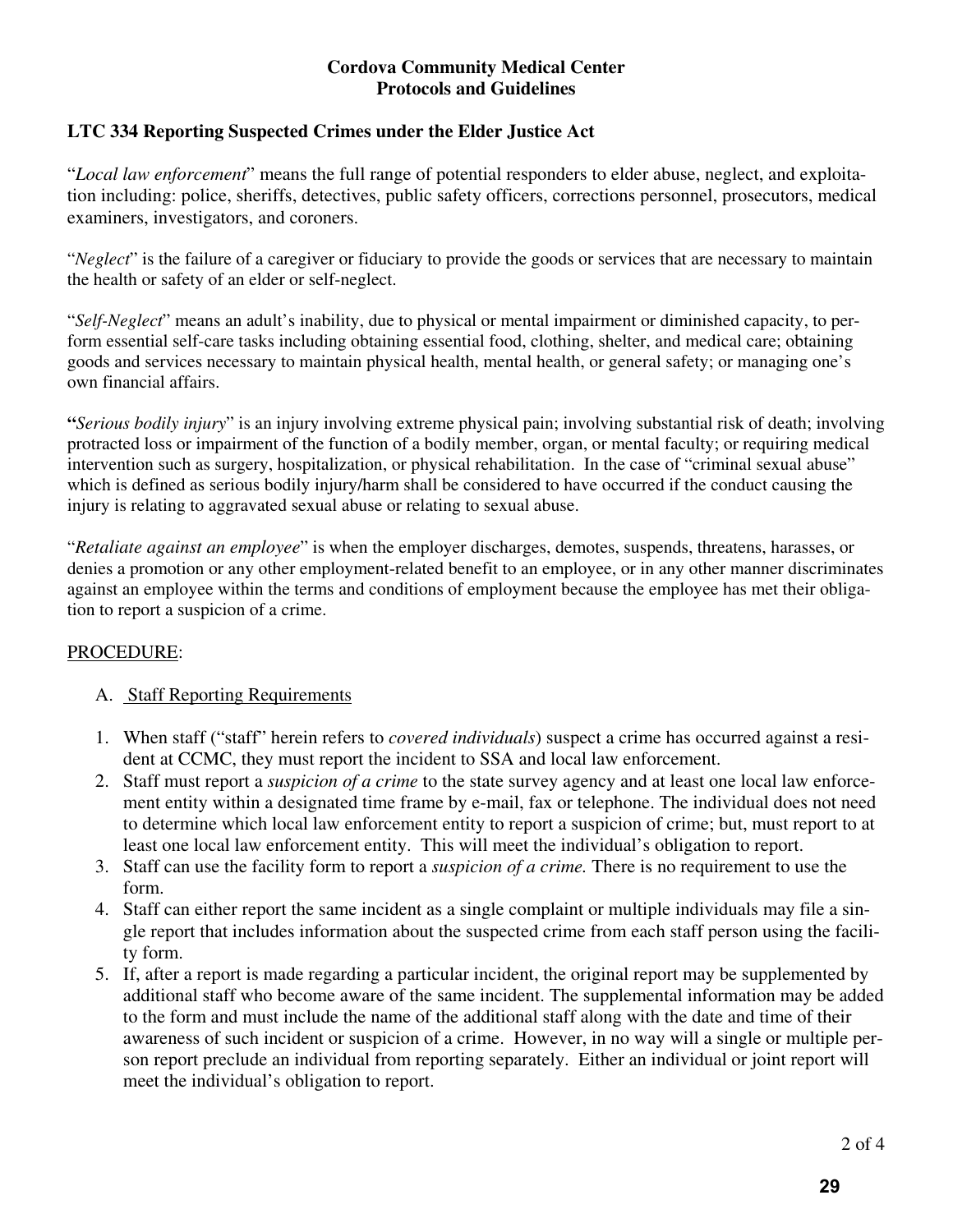# **LTC 334 Reporting Suspected Crimes under the Elder Justice Act**

- 6. If the reportable event results in *serious bodily injury*, the staff member shall report the suspicion immediately, but not later than 2 hours after forming the suspicion.
- 7. If the reportable event does not result in *serious bodily injury*, the staff member shall report the suspicion not later than 24 hours after forming the suspicion.
- 8. Failure to report in the required time frames may result in disciplinary action, including up to termination.
- 9. Staff must report the suspicion of an incident to the Director of Nursing and the Chief Executive Officer immediately upon becoming aware of a suspicion of a crime.

# B. Staff Notification

- 1. Staff (i.e., "*covered individual*") will annually receive a copy of their obligation to comply with the law and these policies and procedures. Staff will be required to sign an acknowledgment that they have received this information and agree to comply with the law and this policy and procedure.
- 2. All new staff, as part of their orientation to work at the facility, shall receive a copy of their obligation to comply with the law and this policy and procedure.

## C. Posting Requirements

- 1. CCMC will post conspicuously in an appropriate location a sign specifying the rights of employees under the EJA. This sign shall include both
	- a. The reporting requirements of each staff member; and
	- b. A statement that an employee may file a complaint with the state survey agency against a long-term care facility that retaliates against an employee for filing, and information how to file such a complaint to the SSA.

## *D.* Facility Reporting

- 1. CCMC will file a report to SSA and local law enforcement using the attached form or another appropriate mechanism when becoming aware of a suspicion of a crime.
- 2. CCMC on behalf of staff will file a report to SSA and local law enforcement using the attached form or another appropriate mechanism when staff becomes aware of a suspicion of a crime.
- 3. CCMC shall keep a record of these reports.

## **Reference:**

## **Cross – Reference:**

## **Attachment:**

Facility Suspected Crime Report Form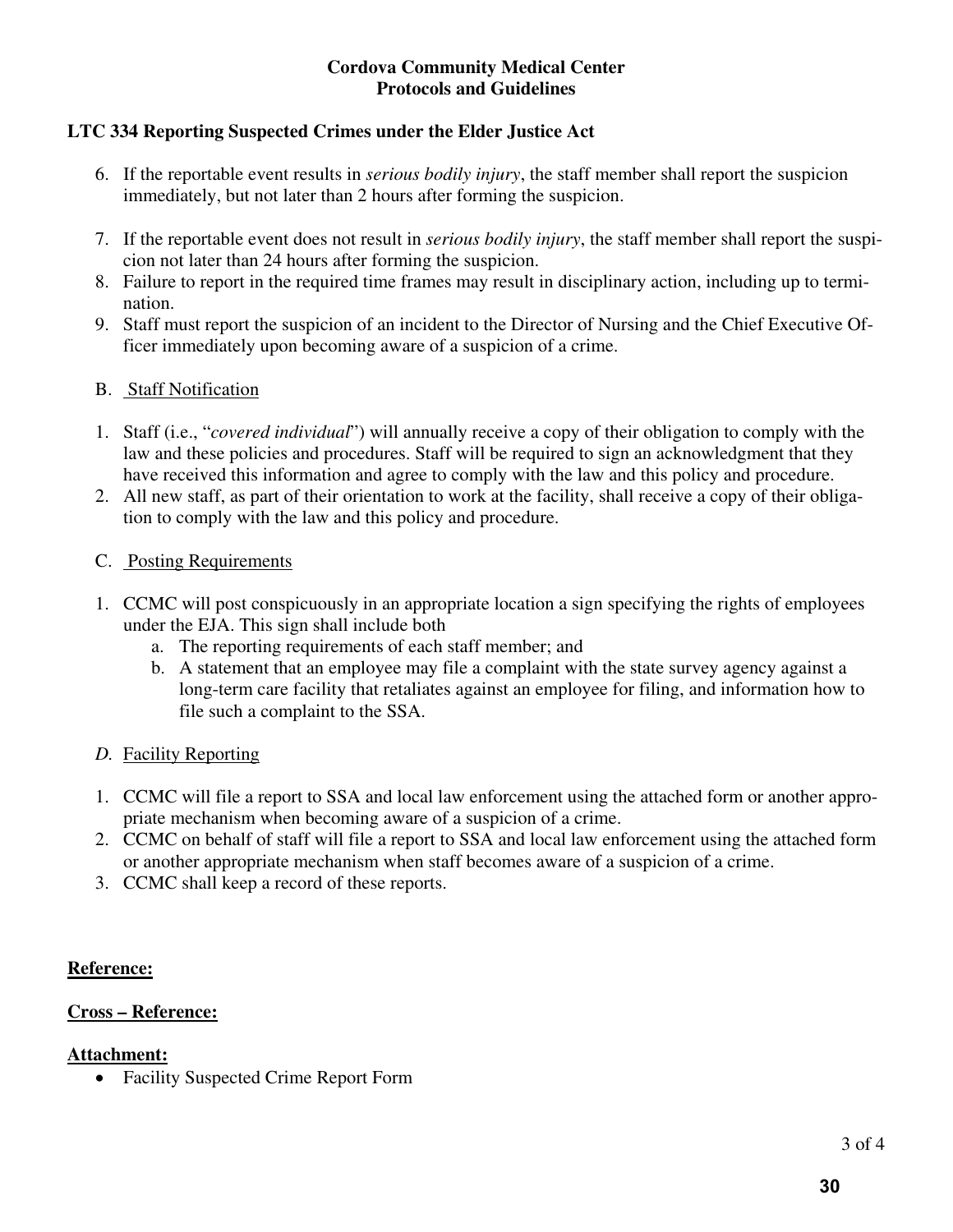# **LTC 334 Reporting Suspected Crimes under the Elder Justice Act**

QMC Approval Date: HSB Approval Date: 10/13/2016

# Review History:

• 10/13/2016: Original Policy Approval

|                  | <b>Date</b> |
|------------------|-------------|
|                  | Date        |
|                  |             |
|                  |             |
| Review Signature | <b>Date</b> |
|                  | <b>Date</b> |
|                  | Date        |
|                  | Date        |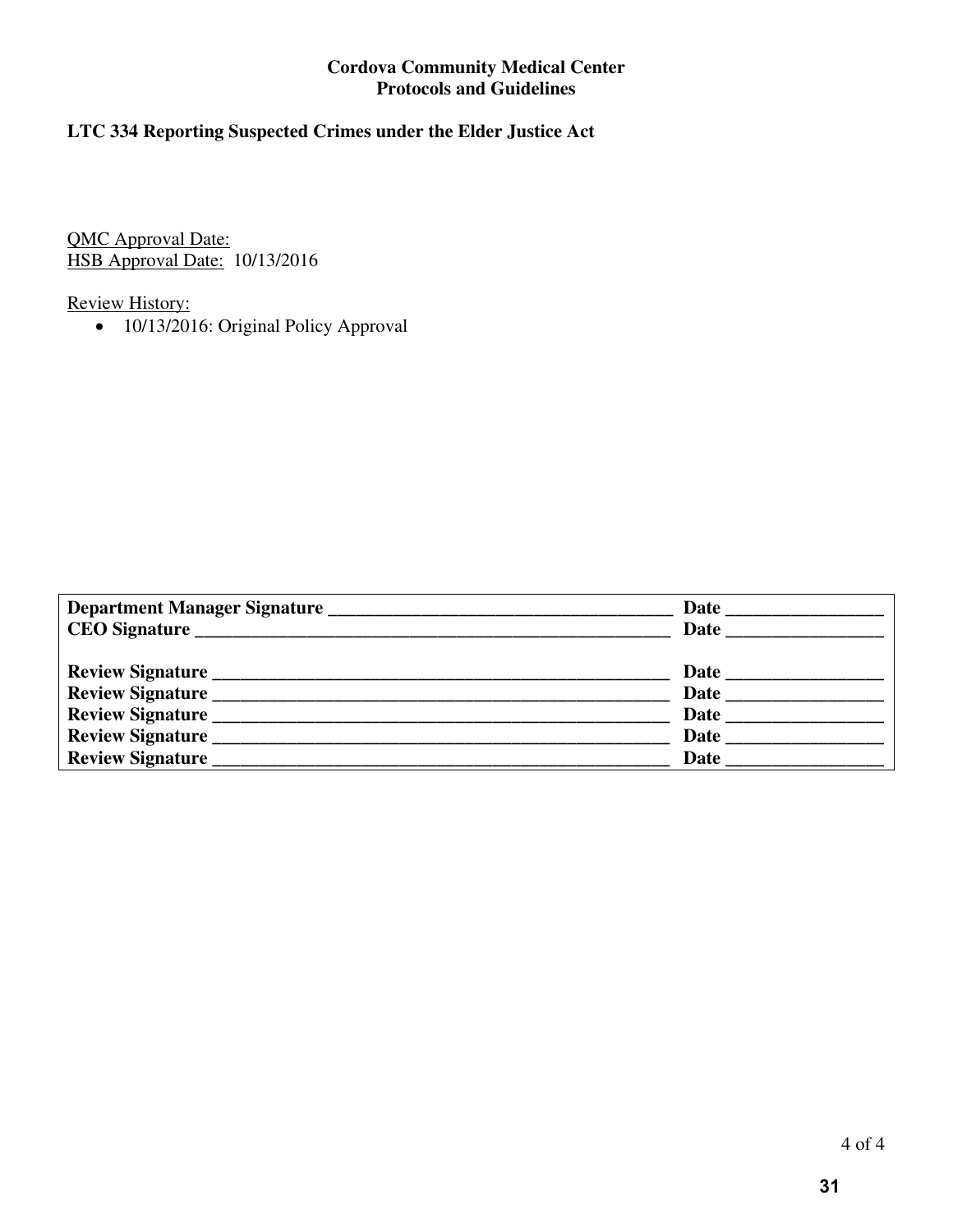#### **FACILITY SUSPECTED CRIME REPORT UNDER ELDER JUSTICE ACT Cordova Community Medical Center**

| <b>INSTRUCTIONS:</b> Submit this completed form to local law enforcement and your state survey agency by fax or email                                                                                                                                   |                                                                                                             |  |  |  |  |
|---------------------------------------------------------------------------------------------------------------------------------------------------------------------------------------------------------------------------------------------------------|-------------------------------------------------------------------------------------------------------------|--|--|--|--|
| within 2 hours (if there is serious bodily injury) or 24 hours (if there is not serious bodily injury) of forming a reasonable<br>suspicion that a crime may have been committed against any individual who is a resident of, or is receiving care from |                                                                                                             |  |  |  |  |
|                                                                                                                                                                                                                                                         |                                                                                                             |  |  |  |  |
| Cordova Community Medical Center.                                                                                                                                                                                                                       |                                                                                                             |  |  |  |  |
|                                                                                                                                                                                                                                                         |                                                                                                             |  |  |  |  |
| <b>Cordova Community Medical Center:</b>                                                                                                                                                                                                                | Reporting Individual:                                                                                       |  |  |  |  |
| CEO - Scot Mitchell, FACHE                                                                                                                                                                                                                              |                                                                                                             |  |  |  |  |
| 602 Chase Avenue/P.O. Box 160, Cordova, Alaska 99574                                                                                                                                                                                                    |                                                                                                             |  |  |  |  |
| Phone: 907-424-8223                                                                                                                                                                                                                                     |                                                                                                             |  |  |  |  |
| Fax: 907-424-8116                                                                                                                                                                                                                                       |                                                                                                             |  |  |  |  |
| Email: SMitchell@cdvcmc.com                                                                                                                                                                                                                             |                                                                                                             |  |  |  |  |
| Reported to State Survey Agency? Yes $\Box$ No $\Box$                                                                                                                                                                                                   | Reported to the Local Law Enforcement? Yes $\Box$ No $\Box$                                                 |  |  |  |  |
|                                                                                                                                                                                                                                                         |                                                                                                             |  |  |  |  |
| Date Reported: / / Time:                                                                                                                                                                                                                                | Date Reported: / / Time:                                                                                    |  |  |  |  |
| Alaska Health Facilities Licensing and Certification                                                                                                                                                                                                    | Cordova Police Department                                                                                   |  |  |  |  |
| 4501 Business Park Boulevard, Suite 24, Bldg. L                                                                                                                                                                                                         | 610 Railroad Avenue/P.O. Box 1210                                                                           |  |  |  |  |
| Anchorage, Alaska 99503                                                                                                                                                                                                                                 | Cordova, Alaska 99574                                                                                       |  |  |  |  |
| Phone: 907-334-2483                                                                                                                                                                                                                                     | Phone: 907-424-6100                                                                                         |  |  |  |  |
| Secure Fax: 907-334-2682                                                                                                                                                                                                                                | Fax: 907-424-6120                                                                                           |  |  |  |  |
| After Hours: 888-387-9587                                                                                                                                                                                                                               |                                                                                                             |  |  |  |  |
|                                                                                                                                                                                                                                                         | SUMMARY OF SUSPECTED CRIME INVOLVING [RESIDENT NAME] and [DATE OF BIRTH], as well as a brief description of |  |  |  |  |
| the location of the incident and, if available, the names of any individuals involved in the suspected crime. (Attach<br>additional sheets if necessary. No. of pages attached ____)                                                                    |                                                                                                             |  |  |  |  |
|                                                                                                                                                                                                                                                         |                                                                                                             |  |  |  |  |
| Was there serious bodily injury? No<br><b>YES</b><br>(must be reported within 2 hours)                                                                                                                                                                  |                                                                                                             |  |  |  |  |
|                                                                                                                                                                                                                                                         |                                                                                                             |  |  |  |  |
|                                                                                                                                                                                                                                                         | <b>INDIVIDUAL[S] REPORTING</b>                                                                              |  |  |  |  |
|                                                                                                                                                                                                                                                         | THIS REPORT IS MADE BY THE FACILITY ON BEHALF OF ALL COVERED INDIVDUALS LIST BELOW.                         |  |  |  |  |
| Name:                                                                                                                                                                                                                                                   | Date/time individual became aware of suspected crime                                                        |  |  |  |  |
| 1.                                                                                                                                                                                                                                                      | Date: $/$ /<br>Time:                                                                                        |  |  |  |  |
| 2.                                                                                                                                                                                                                                                      | Date:<br>Time:                                                                                              |  |  |  |  |
| 3.                                                                                                                                                                                                                                                      | Date:<br>Time:                                                                                              |  |  |  |  |
| 4.                                                                                                                                                                                                                                                      | Time:<br>Date:                                                                                              |  |  |  |  |
| 5.                                                                                                                                                                                                                                                      | Date:<br>Time:                                                                                              |  |  |  |  |
| 6.<br>7.                                                                                                                                                                                                                                                | Time:<br>Date:<br>Date:<br>Time:                                                                            |  |  |  |  |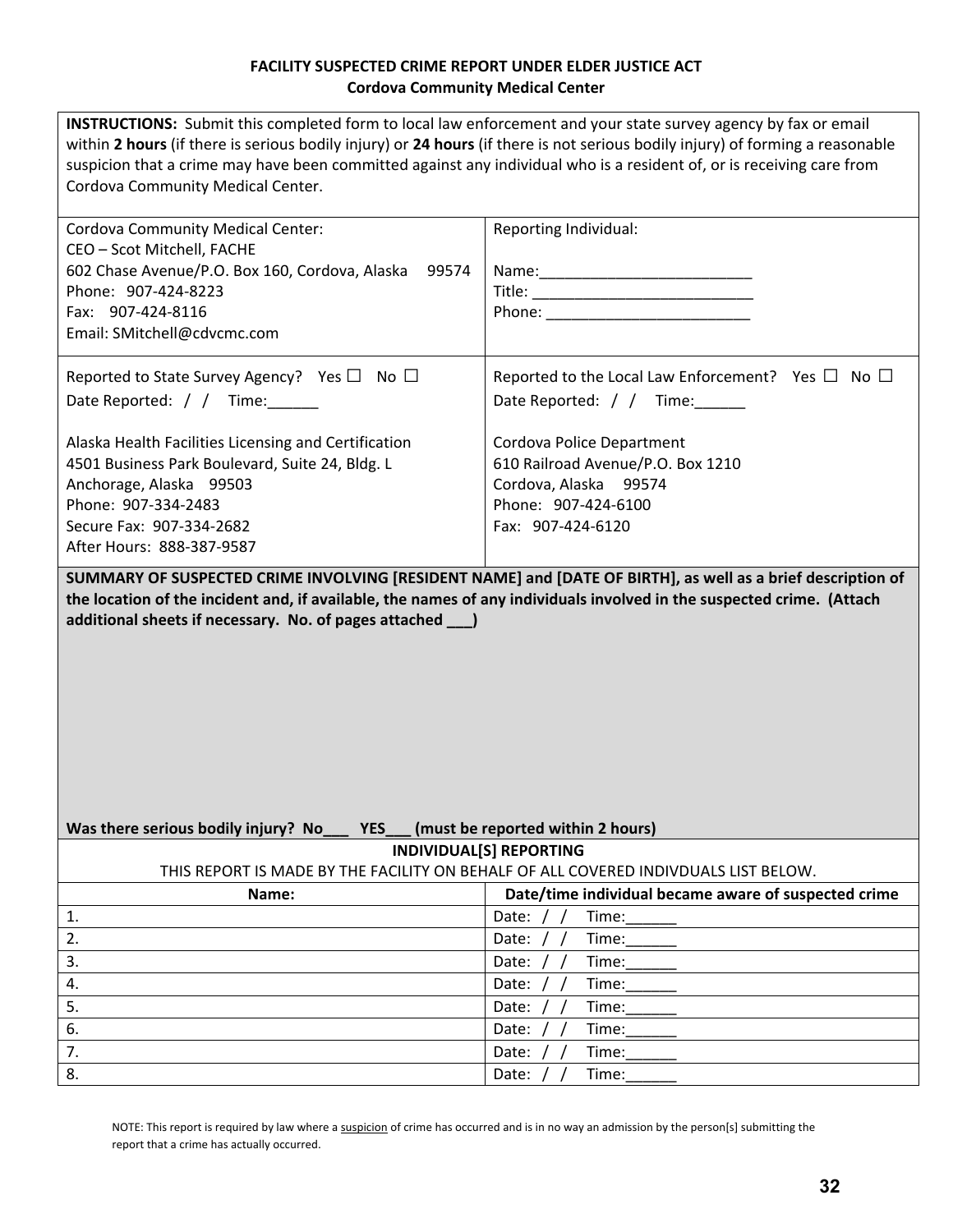| <b>SUBJECT:</b> Abuse Prevention, Recognition and Reporting                                                                 | <b>POLICY # LTC 301</b>           |                     |  |
|-----------------------------------------------------------------------------------------------------------------------------|-----------------------------------|---------------------|--|
| DEPARTMENT: Long Term Care (LTC)<br><b>Original Approval Date:</b> March 24, 2005<br><b>Approved By: Scot Mitchell, CEO</b> | <b>New</b><br>Revised<br>Reviewed | Date:<br>10/13/2016 |  |
|                                                                                                                             | Page 1 of 5                       |                     |  |

# **Policy:**

It is the practice of Cordova Community Medical Center (CCMC) that all alleged violations involving mistreatment, neglect, and abuse, including injuries of unknown sources and misappropriation of resident property be reported immediately to the director of nurses and to state officials in accordance with state laws through established procedures including the state survey and certification agency. (42 CFR 483.13 OBRA Regulations) Names, addresses and telephone numbers of pertinent client advocacy groups such as the State survey and certification agency, the State licensure office, the Long Term Care Ombudsman and the Medicaid Fraud Unit, and a statement that the resident may file a complaint with any listed agency will be posted prominently throughout the facility.

## **Definitions:**

- 1. **Abuse:** Willful infliction of injury, unreasonable confinement, intimidation, or punishment with resulting physical harm, pain or mental anguish. This also includes the deprivation by an individual, including a caretaker, of goods or service that are necessary to attain or maintain physical, mental and psychosocial well-being. (Reference LTC F223)
- 2. **Verbal Abuse:** Use of oral, written or gestured language that willfully includes disparaging and derogatory terms to residents or their families, or within their hearing distance, regardless of their age, ability to comprehend, or disability. Examples of verbal abuse include, but are not limited to: threats of harm; saying things to frighten a resident, such as telling a resident that he/she will never be able to see his/her family again. (Reference LTC F223)
- 3. **Sexual Abuse:** Includes but is not limited to: indecent exposure, inappropriate touch, sexual comments.
- 4. **Physical Abuse:** Includes but is not limited to hitting, slapping, pinching and kicking. It also includes controlling behavior through corporal punishment.
- 5. **Mental Abuse**: Includes, but is not limited to: humiliation, harassment, and threats of punishment or deprivation.
- 6. **Involuntary Seclusion:** Separation of a resident from other residents or from her/his room or confinement to his/her room (with or without roommates) against the resident's will, or the will of the resident's legal representative. Emergency or short term monitored separation from other residents will not be considered involuntary seclusion and may be permitted if used for a limited period of time as a therapeutic intervention to reduce agitation until professional staff can develop a plan of care to meet the resident's needs.
- 7. **Neglect:** Failure to provide goods and services necessary to avoid physical harm, mental anguish or mental illness. (Reference LTC 42 CFR 483.13 (c))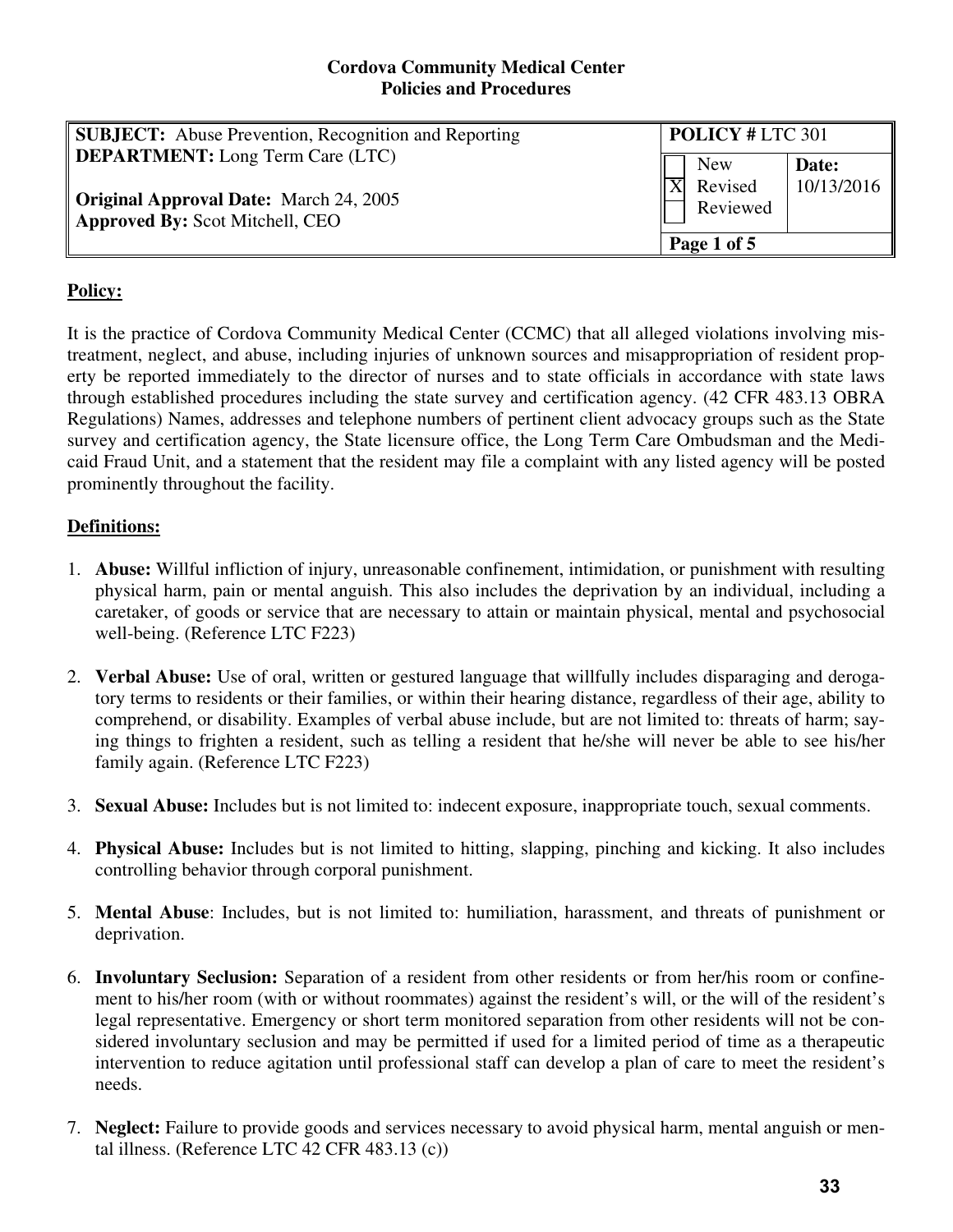# **LTC 301 – Abuse Prevention, Recognition and Reporting**

- 8. **Misappropriation of Resident Property:** Deliberate misplacement, exploitation, or wrongful temporary or permanent use of a resident's belongings or money without the resident's consent. (Reference LTC 42 CFR 483.13 (c))
- 9. **Injury of Unknown Source:** An injury of unknown source shall be classified as such when BOTH of the following conditions are met: The source of the injury was not observed by any person OR the source of the injury could not be explained by the resident AND the injury is suspicious because of the extent of the injury OR the location of the injury OR the number of injuries observed at one particular time OR the incidences of injuries over time. Examples of minor injuries include, but are not limited to: small abrasions, lacerations, bruises limited to the surface of the skin, or injuries occurring in areas generally vulnerable to trauma such as hands, forearms, and shins. Substantial injuries may include, but are not limited to: moderate to large abrasions, burns, deep lacerations, bruises of deep color and depth, or those occurring in areas such as the back, face, head, neck, chest, breasts, groin, inner thigh, buttocks, genital or anal area and ALL fractures.

**Report:** Any verbal or written report of abuse or neglect that states:

- 1. What has happened
- 2. To whom it happened
- 3. When it happened
- 4. Where it happened
- 5. Who did the abusing or who was responsible for the neglect.

**Mandated to Report:** Any employee of CCMC who has knowledge of the abuse or neglect of a resident, has reasonable cause that a resident is being or has been abused or neglected, or who has knowledge that a resident has sustained a physical injury that is not reasonably explained by the history of the injuries provided by those involved with the care of a resident.

## **Procedure:**

- 1. **Screening:** All candidates for employment to CCMC will be screened, by contacting the appropriate state licensing registry and/or the previous employer, to ensure that candidates have not been convicted of abusing, neglecting, or mistreating residents by a court of law. Appropriate state registries will be contacted to determine if the candidates have had a finding entered with regards to abuse, neglect, and mistreatment of residents or misappropriation of resident's property. These steps will be documented and maintained in their personnel file in Human Resources.
- 2. **Training:** All new employees will be required to review the abuse and neglect policy during their orientation process. This review will be documented on their orientation checklist and kept in their personnel file in Human Resources. All current employees will have on going sessions on issues related to abuse practices, i.e. appropriate interventions to deal with aggressive and/or catastrophic reactions of residents; how staff should report their knowledge related to allegations without fear of reprisal; how to recognize signs of burnout, frustration and stress that may lead to abuse; what constitutes abuse, neglect and misappropriation of resident property. These sessions will be conducted at least annually, or more often as deemed necessary. These sessions will be documented and kept in the employee's personnel file. (Reference LTC 42 CFR 483.74 (c))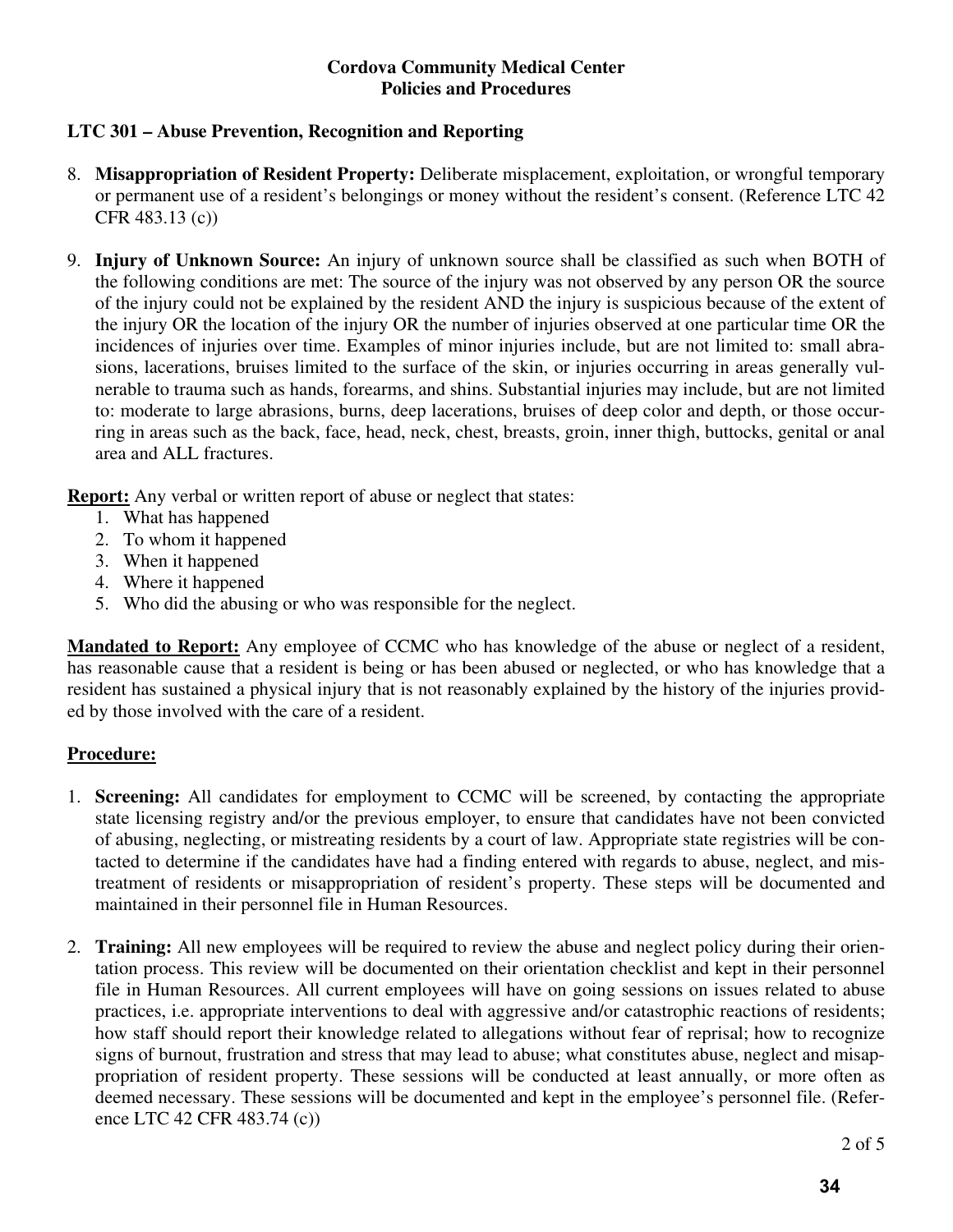# **LTC 301 – Abuse Prevention, Recognition and Reporting**

## 3. **Prevention:**

- a. Residents, their family members and staff will have information provided to them on how and to whom they may report concerns, incidents and grievances without the fear of retribution, and provide feedback regarding the concerns that have been expressed. (Reference LTC 483.10 (f))
- b. Staff will be able to identify, correct and intervene in situations in which abuse, neglect and/or misappropriation of resident property is more likely to occur.
- c. Analyze the features of the physical environment that may make abuse and/or neglect more likely to occur, such as secluded areas of the facility.
- d. Adequate staffing on each shift to meet the needs of the residents and assure that the staff assigned has knowledge of the individual resident's care needs.
- e. Supervision of staff to identify inappropriate behaviors, such as using derogatory language, rough handling, ignoring residents while giving care, directing residents who need toileting assistance to urinate or defecate in their beds.
- f. Assessment, care planning and monitoring of residents with needs and behaviors which might lead to conflict or neglect, such as residents with a history of aggressive behaviors. (Reference LTC 483.13 (b) and 483.13 (c))
- 4. **Identification:** Staff will be able to identify events, such as suspicious bruising of residents, occurrences, patterns, and trends that may constitute abuse, and to determine the direction of the investigation. (Reference LTC 483.13 (c) (2))
- 5. **Investigation:** The Director of Nursing and/or Chief Executive Officer will investigate the different types of incidents and identify the staff member responsible for the initial reporting, investigation of all violations and reporting the results to the proper authorities. (Reference LTC 483.13 (c) (2), (3), (4)) Facility staff will cooperate fully with those assigned to investigate the suspected abuse and/or neglect.
- 6. **Protection:** The resident will be protected from harm during an abuse investigation. (Reference LTC 483.13 (c) (3)) All reports, reviews and investigations will be held in strictest confidence, per the CCMC confidentiality policy. The person reporting the suspected abuse and/or neglect will be protected from retaliatory action.

## 7. **Reporting:**

- a. External Reporting:
	- 1. In accordance with state law, all suspected cases of abuse and/or neglect will be reported as outlined below: (Reference LTC 42CFR 483.13(b)(c))

|                               | <b>Health Facilities Licensing</b><br>$\&$ Certification (HFL $\&$ C) |          | <b>Division of Social Services</b> |             | Administrator |             |
|-------------------------------|-----------------------------------------------------------------------|----------|------------------------------------|-------------|---------------|-------------|
|                               | <b>HOW</b>                                                            | TIME     | <b>HOW</b>                         | <b>TIME</b> | <b>HOW</b>    | <b>TIME</b> |
| Initial reporting of incident | Fax/Phone                                                             | 24 hours | Phone/written                      | 24 hours    | Written       | Immediately |
| Results of Investigation      | Written                                                               | davs /   | N/A                                | N/A         | Written       | 5 davs      |

Health Facilities Licensing & Certification: Phone – 907-334-2483

 Secure Fax - 907-334-2682 After Hours – 1-888-387-9387

Division of Senior Services: Phone – 1-800-478-9996

3 of 5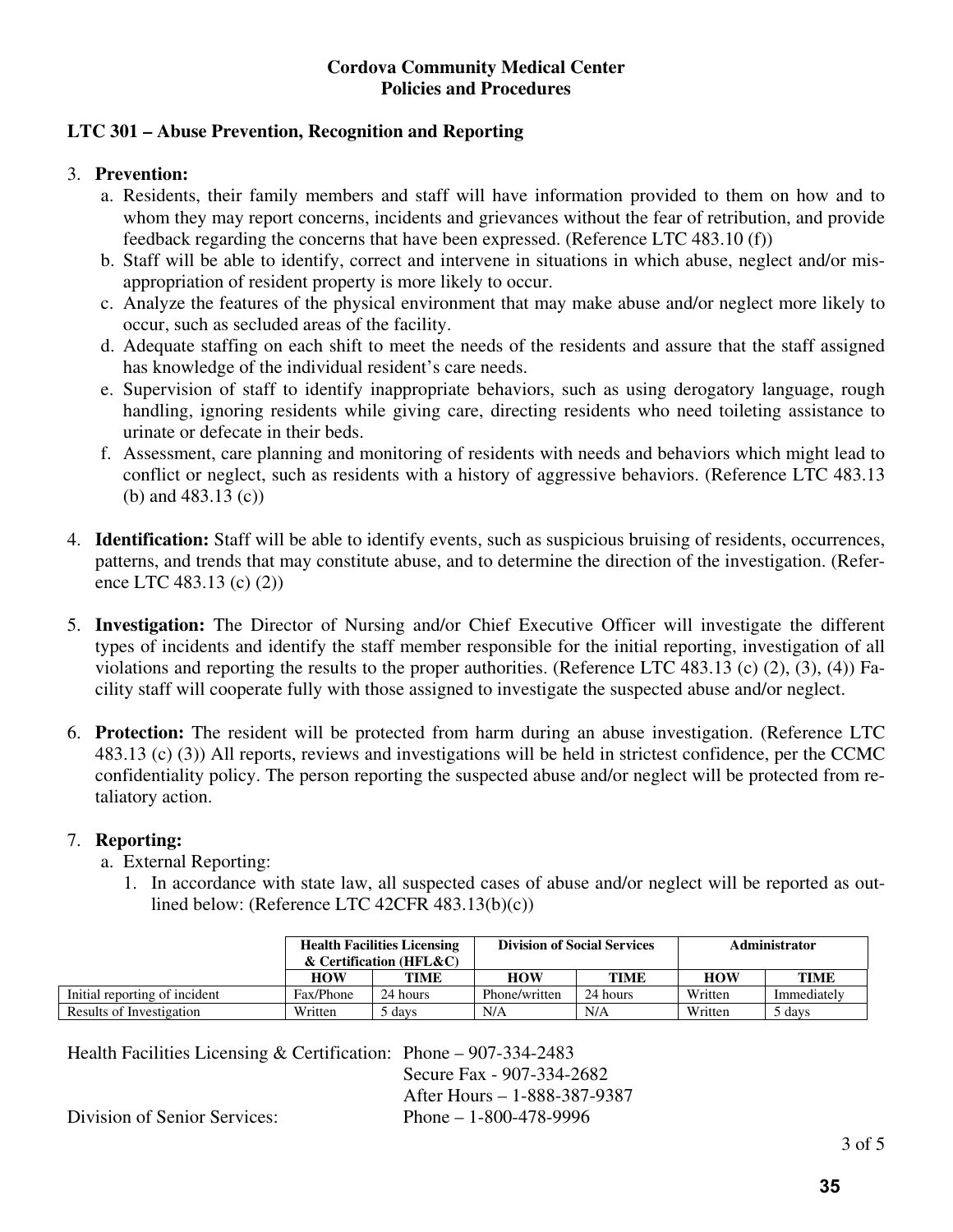## **LTC 301 – Abuse Prevention, Recognition and Reporting**

2. The report should include documentation of the date and time of the incident, resident(s)/staff involved description of the incident, observations and initial actions taken by the facility to protect/treat the resident involved and to protect other residents.

## b. Internal Reporting

- 1. The individual reporting the suspected abuse and/or neglect informs the manager of that department.
- 2. The individual reporting the suspected abuse completes the facilities Incident Report Form.
- 3. The department manager informs the facility CEO, the Director of Nursing and Human Resources of the suspected abuse and/or neglect.
- 4. The department manager conducts an immediate investigation.
- 5. The department manager notifies the attending Medical Provider and the resident's guardian and/or family members.
- 6. The facility CEO and/or Director of Nursing submit a report to the appropriate state agencies according to the Alaska Statutes.
- 7. All reports, reviews and investigations are kept in the strictest confidence.
- 8. An individual who is mandated to report suspected abuse and/or neglect and who intentionally fails to report will be dealt with according to Alaska statutes and is liable for damage caused by the failure to report.
- 9. The CEO and/or Director of Nursing will analyze the occurrence to determine what changes are needed, if any, to policies and procedures to prevent further occurrences. All incidents require investigation, and many will require some type of intervention by the facility. Not all of these incidents, however, will meet the criteria for reporting. A few examples of these types of incidents are as follows:
	- a. A resident ran into a wall hitting his forehead;
	- b. A resident was walking with a candy bar, lost his balance, and sat on the floor. No injuries were noted and the resident stated that he was not hurt.
	- c. A resident was found sitting on the floor beside the bed. The resident stated that she fell.
	- d. A resident was picking at her lips and a small amount of blood was present on her lips and fingernails.
	- e. A C.N.A. found a resident sitting beside the bed in her room. The resident states that she sat down on the floor.
	- f. A resident slid out of his wheelchair. No injuries were noted.
- 8. **Disciplinary Action:** CCMC will follow the guidelines set up in the personnel handbook when there is reasonable cause to believe that a staff member has willfully engaged in abuse and/or neglect.

## **Reference:**

- Cordova Community Medical Center Employee Handbook
- American Health Care Association, The Long Term Care Survey Manual, July 2003
- LTC Tag number F223, pp-47.2
- LTC Regulation 42 CFR 483.13 (c), pp-51
- LTC Regulation 483.13 (c) (1) (ii) (A) & (B). pp-51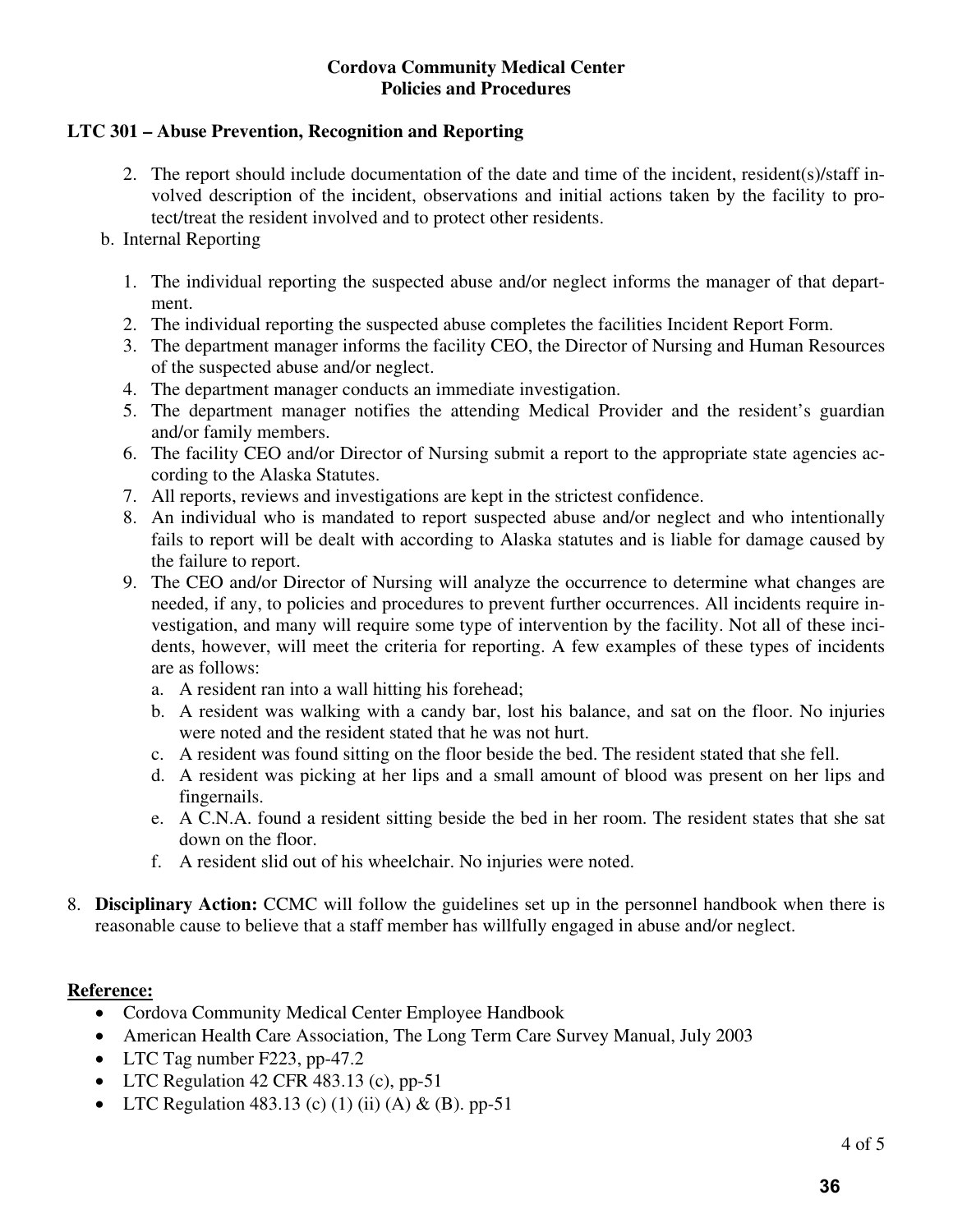## **LTC 301 – Abuse Prevention, Recognition and Reporting**

- LTC Regulation 42CFR483.74 (c), pp-51
- LTC Regulation 483.13 (b) and (c),  $pp-52$
- LTC Regulation 483.13 (c)  $(2)$ , pp-52
- LTC Regulation 483.13 (c)  $(2)$ ,  $(3)$ ,  $(4)$ , pp-52.1
- LTC Regulation 483.13 (b) (c),  $pp-52$

#### **Cross – Reference:**

- LTC 306 Residents Rights
- HIM 109 Confidentially of Patient Information
- HIM 109A Confidentially of Patient Information
- $\bullet$  HR
- FSD 103 Incident Reports

#### **Attachment:**

- LTC 301a Notice of Contact Numbers
- FSD 103c Facility Incident Report form

#### **Revision History:**

- 10/13/2016: Updated the contact telephone & fax numbers
- $\bullet$  10/27/2015: Updates
- 03/24/2005: Original policy

a l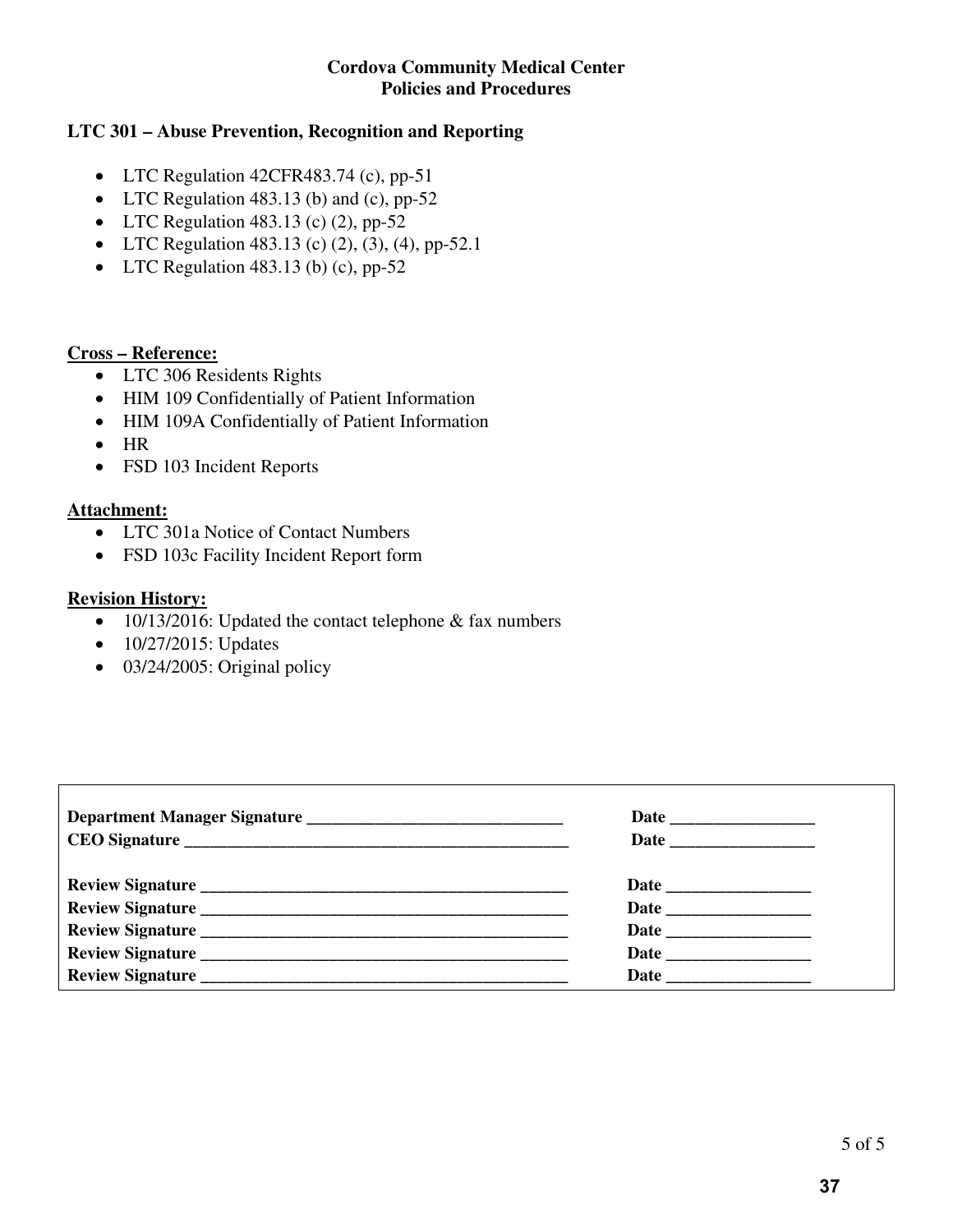#### Cordova Community Medical Center Budget Narrative Fiscal Year 2017

The budget process this year has been challenging to say the least. Being really new to the organization and being a part time CFO has posed its issues as well. As part of this process I have tried to identify and correct accounting and reimbursement issues that will improve the financial reporting and reimbursement to the Hospital. This has required me to reassign expenses that have been recorded in the wrong department, wrong account or wrong time period. Hopefully taking the time to do this review will allow for more accurate financial reporting and increased reimbursement which all benefits the Hospital.

There were a couple of one time occurrences that impact the Hospital in the current fiscal year that will not occur in 2017. The largest being the receipt of the Meaningful Use monies from Medicare and the forgiveness of debt by Providence.

Fiscal 2017 will be the first full year the Hospital will have its own two full time employed physicians. This has a few impacts on the budget. The first being their practices are maturing. Utilization of the clinic and therefore Hospital services have increased from 2014 to 2015 to 2016. Even though Cordova has a confined population citizens are utilizing more services as the physicians become more known. The budget anticipates a 5% increase in utilization in 2017 over 2016. This is less that the increase from the previous 2 years. The one area that will vary from this is in Rehab due to the retirement of one of the physicians from the native clinic who has been an excellent referral source for Rehab. Another area of impact will be in the reduced need for locums physicians to cover the clinic and Hospital. Locums physicians will not go away as they will be necessary when our physicians take vacation or are away for continuing education but will usually only be needed for Emergency Room coverage. Another impact is the continuity of care that we can now provide to our patients by having permanent physicians and the working environment within the hospital as the nursing and ancillary staff can work with physicians who will be here.

As most are aware the hospital has had to use locums/travelers for many of its licensed and administrative staff. Another huge change that will impact the budget and the future operations of the Hospital that occurred in 2016 are the following: hired a permanent CEO/Nursing Home Administrator, hired a permanent CFO, hired a permanent DON, hired 3 permanent RNs, and hired a permanent lab technician. This will provide the first full permanent administrative team since early in 2014 or so it appears. This will provide consistency and continuity at the administrative level which is sorely needed here. This will reduce traveler costs and hopefully some apartment and utility costs as well while increasing salaries and benefits. There will be some savings but it will be marginal.

Revenue will be impacted by the anticipated increase in utilization of approximately 5% and an 8% overall increase in rates. I realize citizens probably think our charges are too high now however our cost based payors being Medicare and Medicaid as well as our financial auditors would like to see our total patient revenues exceed our total operating expenses. Is a good business practice as well.

Deductions are one of the big variables in the budget. If the Medicaid expansion works as it is intended there would be a reduction in Charity and Bad Debt. Unfortunately it is not working as well as intended. The other variable is in what Medicare and Medicaid will pay the Hospital. As this is being written there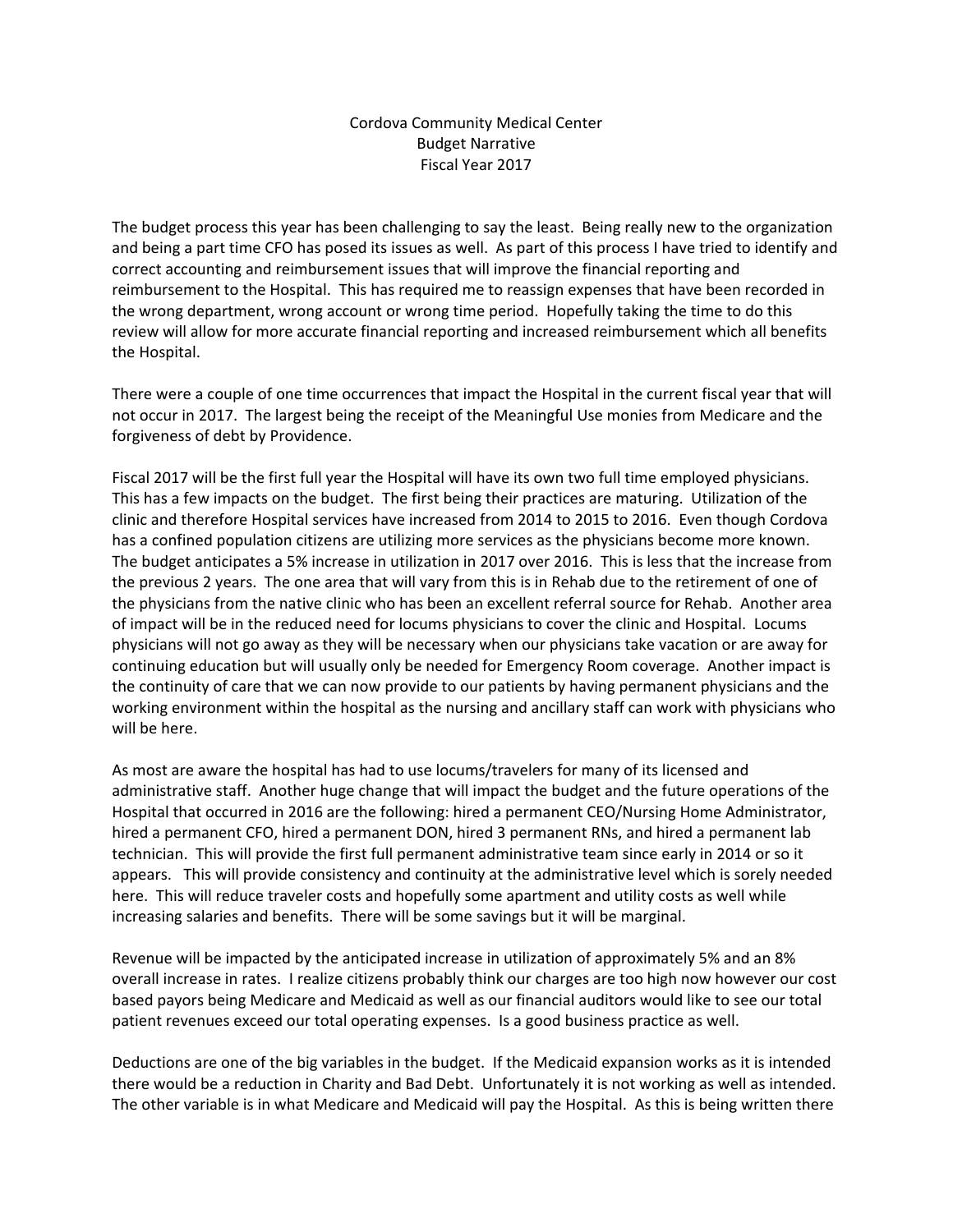is a Medicaid audit going on that will set the Medicaid rates for the next 4 years and a Medicare mid‐ year rate review which can impact current year and early next year Medicare payments. While there is a general idea of what those payments might be small differences in the payment rates can make large differences in the contractual allowance accounts especially in the outpatient areas and in Long Term Care. It would be great to finalize the audit and review before this budget is presented but would doubt that will occur. If the payment rates end up substantially different than anticipated it could have a large impact on the budget numbers.

Cost Recoveries will be less due to the one time receipts listed above. Grants should remain about the same. In-Kind Contributions should also remain close with USAC and PERS continuing their funding and the City continuing to cover the water/sewer bills. The unknown is if there will be any City in kind for any equipment needs or if there is a change in how the City wants to record financial support provided to the Hospital. Other Revenue will be considerably less due to the receipt of the meaningful use funds in 2016 and the Providence forgiveness of debt.

Expenses will vary department by department due to many of the changes identified above. Since the last actual wage increase was in 2012 there is a 3% wage increase built into the budget. Salaries have increased due to the hiring of permanent staff. Benefits are also increased due to more employed staff. Traveler's expenses have decreased for the same reason. Staffing patterns remain mostly consistent with some reduction in 2 departments. The rest of the expenses pretty much follow operations.

Department Managers were involved in the budget process and I would like to thank them for their involvement and help.

In its current configuration the Fiscal Year 2017 Budget is reflecting a \$485,586 net Loss.

Given the above Budgeted loss, the cost of the Priority 1 Capital requests and a buffer for unanticipated cash needs the Hospital is requesting funding from the City in the amount of \$75,000 per month.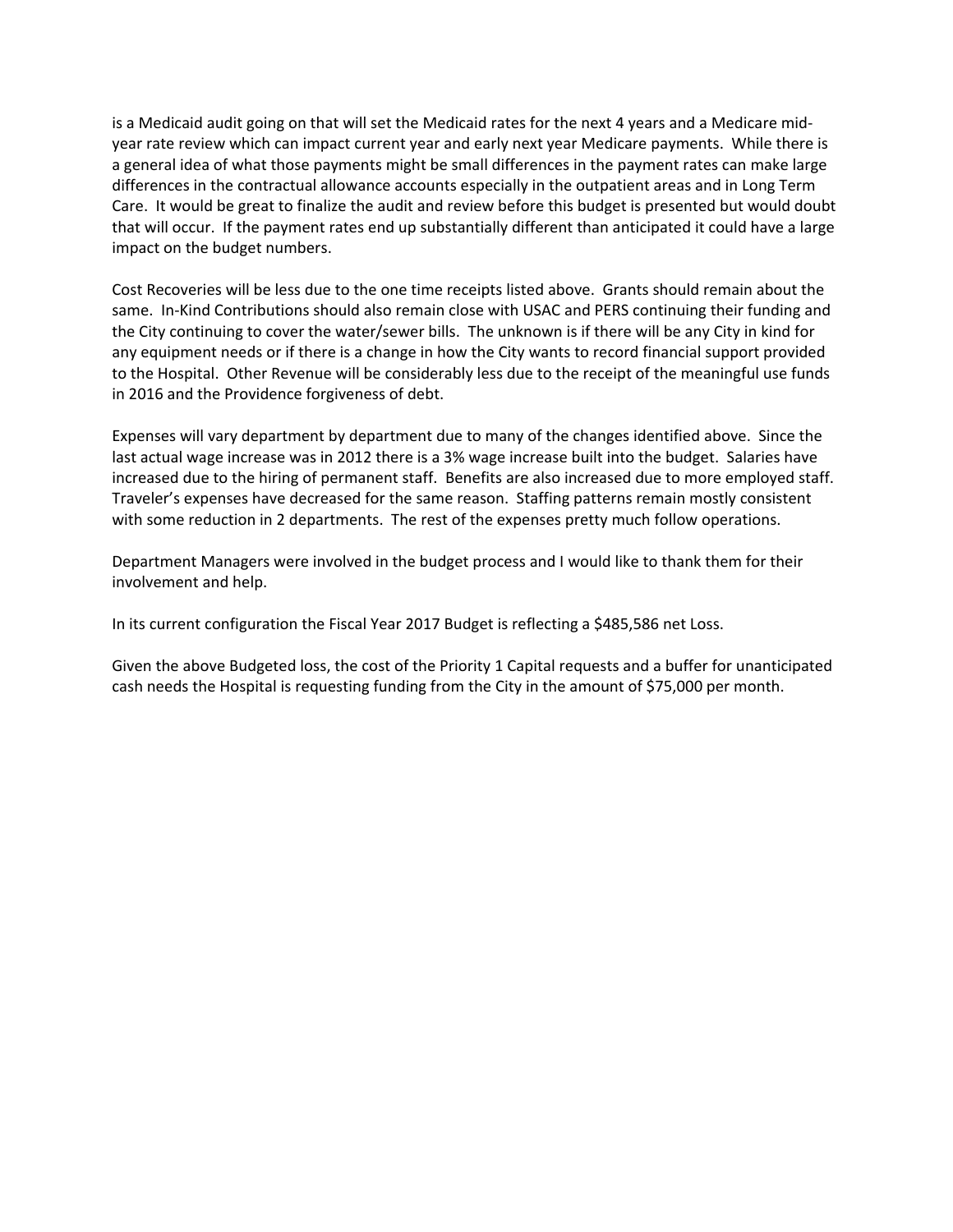|                                     | 2016            | 2016         | 2017          |
|-------------------------------------|-----------------|--------------|---------------|
|                                     | <b>Budget</b>   | Annualized   | <b>Budget</b> |
|                                     |                 |              |               |
| Revenue                             |                 |              |               |
| Acute                               | $-1,474,607$    | $-1,403,386$ | $-1,564,015$  |
| Long Term Care                      | $-4, 156, 537$  | $-4,096,798$ | $-4,096,798$  |
| Clinic                              | $-759,517$      | $-966,104$   | $-1,014,409$  |
| <b>Outpatients - Other</b>          | $-2,262,238$    | $-2,874,286$ | $-3,198,427$  |
| <b>Behavioral Health</b>            | $-579,053$      | $-599,106$   | $-676,990$    |
|                                     |                 |              |               |
| <b>Patient Services Total</b>       | $-9,231,952$    | -9,939,680   | $-10,550,639$ |
|                                     |                 |              |               |
| Deductions                          |                 |              |               |
| Charity                             | 250,643         | 273,020      | 150,000       |
| <b>Contractual Adjustments</b>      | 1,132,620       | 2,074,261    | 1,525,110     |
| <b>Bad Debt</b>                     | 222,907         | 354,847      | 312,500       |
|                                     |                 |              |               |
| <b>Deductions Total</b>             | 1,606,170       | 2,702,128    | 1,987,610     |
|                                     |                 |              |               |
| <b>Cost Recoveries</b>              |                 |              |               |
| Grants                              | $-489,695$      | $-196,007$   | $-487,671$    |
| <b>In-Kind Contributions</b>        | $-1,217,444$    | $-1,086,524$ | $-1,109,695$  |
| <b>Other Revenue</b>                | $-770,451$      | $-151,148$   | $-156,600$    |
|                                     |                 |              |               |
| <b>Cost Recoveries Total</b>        | $-2,477,590$    | -1,433,679   | -1,753,966    |
|                                     |                 |              |               |
| Net Revenue                         | $-10, 103, 372$ | $-8,671,231$ | $-10,316,995$ |
|                                     |                 |              |               |
| Expenses                            |                 |              |               |
| Wages                               | 3,521,668       | 3,394,731    | 4,183,042     |
| Taxes & Benefits                    | 2,425,108       | 1,871,302    | 2,160,365     |
| <b>Professional Services</b>        | 2,180,831       | 2,359,294    | 1,540,815     |
| Minor Equipment                     | 21,074          | 49,859       | 27,700        |
| <b>Supplies</b>                     | 431,230         | 440,353      | 415,884       |
| Repairs & Maintenance               | 105,574         | 45,503       | 67,272        |
| Rents & Leases                      | 122,365         | 169,730      | 106,000       |
| <b>Utilities</b>                    | 564,282         | 1,327,339    | 1,349,354     |
| <b>Travel &amp; Training</b>        | 49,392          | 52,377       | 48,800        |
| Insurances                          | 206,649         | 121,443      | 187,808       |
| <b>Recruitment &amp; Relocation</b> | 94,060          | 93,315       | 50,000        |
| Depreciation                        | 268,331         | 510,617      | 525,000       |
| <b>Other Expenses</b>               | 112,808         | 181,128      | 140,540       |

# Cordova Community Medical Center 2017 Budget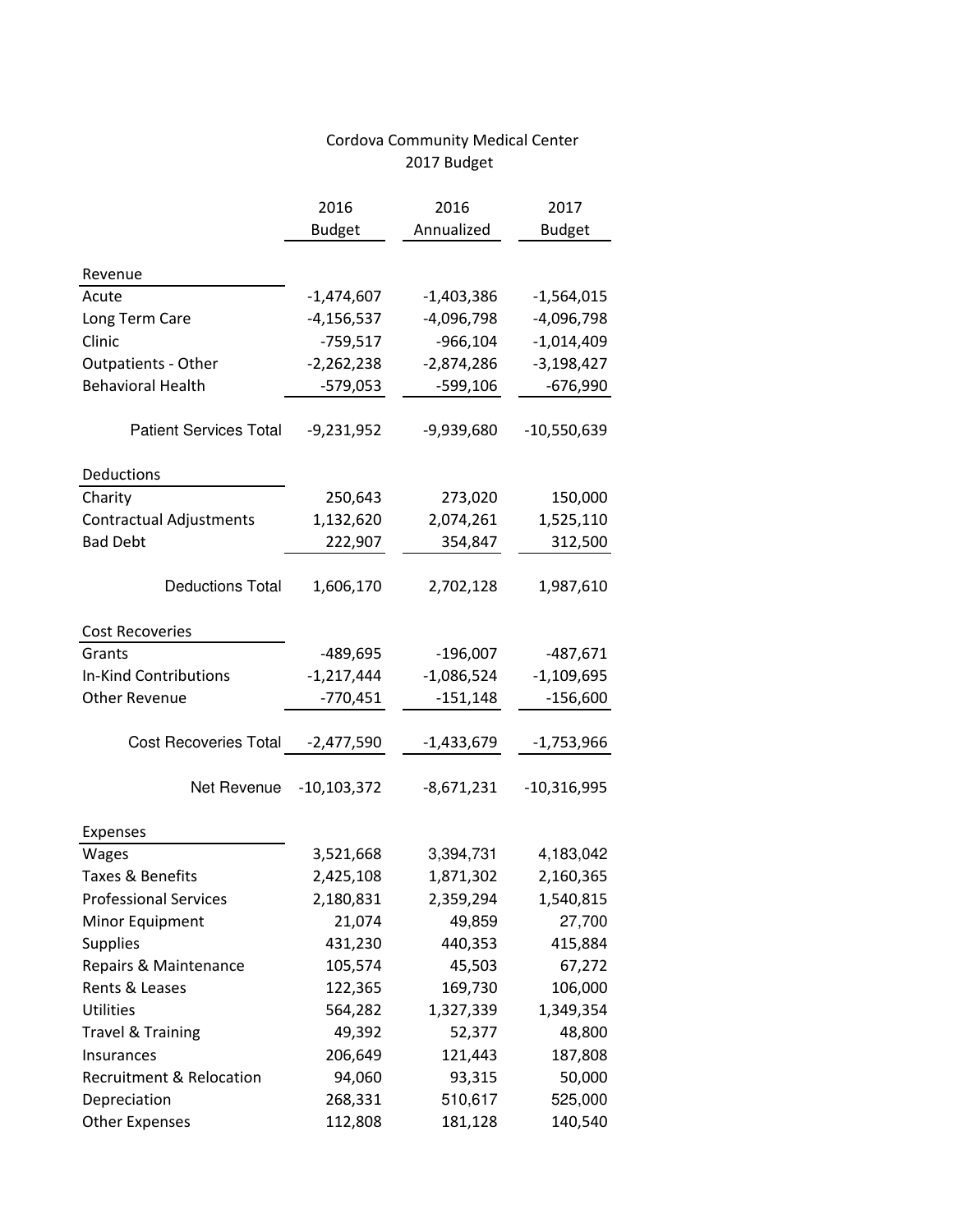| <b>Total Expenses</b> | 10,103,372 | 10,616,991 | 10,802,580 |
|-----------------------|------------|------------|------------|
| Net Loss              | 0          | 1,945,760  | 485,586    |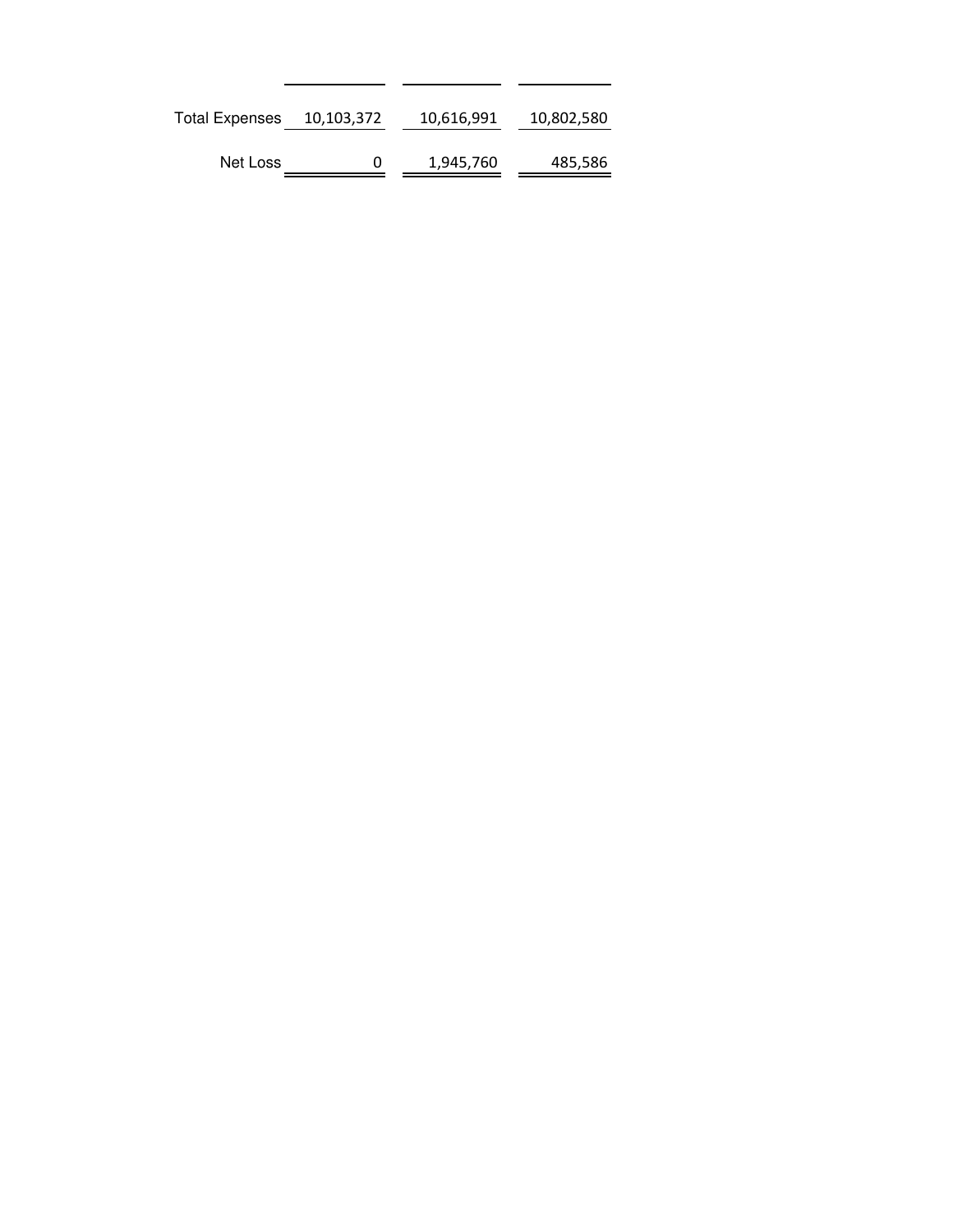# Cordova Community Medical Center Budget Statistics FY 2017

|                   |        | Annualized | <b>Budget</b> |
|-------------------|--------|------------|---------------|
|                   | 2015   | 2016       | 2017          |
| <b>Acute Days</b> | 77     | 204        | 220           |
| Swing Bed         | 375    | 321        | 347           |
| Observatio        | 732    | 1,449      | 1,550         |
| <b>LTC Days</b>   | 3,646  | 3,626      | 3,626         |
| Clinic Visits     | 2,182  | 2,396      | 2,516         |
| <b>ER Visits</b>  | 715    | 747        | 784           |
| Behavioral        | 943    | 993        | 1,043         |
| <b>PT Units</b>   | 3,208  | 4,125      | 4,125         |
| OT Units          | 988    | 954        | 954           |
| Lab Procec        | 4,505  | 4,137      | 4,344         |
| Xray/CT Ex        | 648    | 758        | 831           |
| <b>Out Patien</b> | 88     | 48         | 50            |
| Total             | 18,107 | 19,758     | 20,390        |